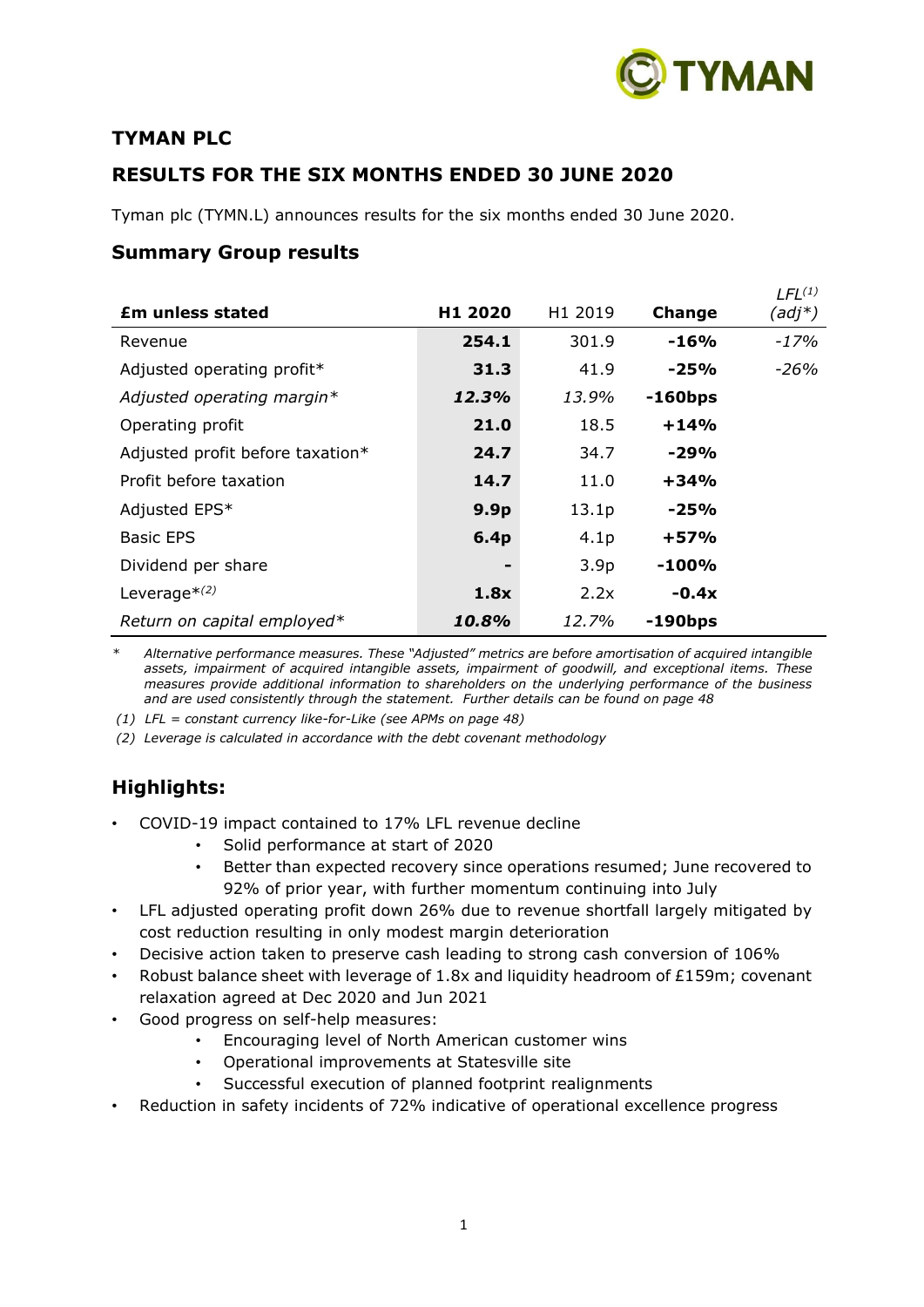

#### *Jo Hallas, Chief Executive Officer, commented:*

*"COVID-19 had a significant impact on the Group in the period. I would like to thank our people who have done an exceptional job of managing through the intensity of the COVID-19 crisis, with diligent focus on safeguarding our colleagues and communities and servicing our customers. We have taken action to maintain a robust balance sheet and we believe that the crisis has demonstrated the resilience of the Tyman business model. I am encouraged by the better than expected recovery since the easing of restrictions, although much uncertainty remains.* 

*"Despite the crisis, we have continued to strengthen our base and progress our strategic growth initiatives. Our demonstrated resilience and inherent strengths, including marketleading brands, innovation capabilities and deep customer relationships, continue to position the Group well to capitalise on opportunities arising as the global economy recovers and as we progressively emerge from a period of intense operational focus."*

#### **28 July 2020**

#### **Enquiries**

Tyman plc investor.relations@tymanplc.com Jo Hallas – Chief Executive Officer Jason Ashton – Chief Financial Officer

MHP Communications 020 3128 8100 Reg Hoare / Rachel Mann / Ailsa Prestige the state of the tyman@mhpc.com

#### **Analyst and investor presentation**

Tyman will host an analyst and investor presentation at 9.30 a.m. today, Tuesday 28 July 2020, which will be webcast at:

<https://webcasting.brrmedia.co.uk/broadcast/5f16bdc74c167c12157980b0>

The audio conference call details are:

Number +44 (0) 330 336 9126 Confirmation code 7997871

#### **Notes to editors**

Tyman (TYMN: LSE) is a leading international supplier of engineered fenestration components and access solutions to the construction industry. The company designs and manufactures products that enhance the comfort, sustainability, security, safety and aesthetics of residential homes and commercial buildings. Tyman's portfolio of leading brands serve their markets through three divisions: North America (AmesburyTruth), UK and Ireland (ERA) and International (SchlegelGiesse). Headquartered in London, the Group employs approximately 3,900 people with facilities in 18 countries worldwide. Further information is available at [www.tymanplc.com.](http://www.tymanplc.com/)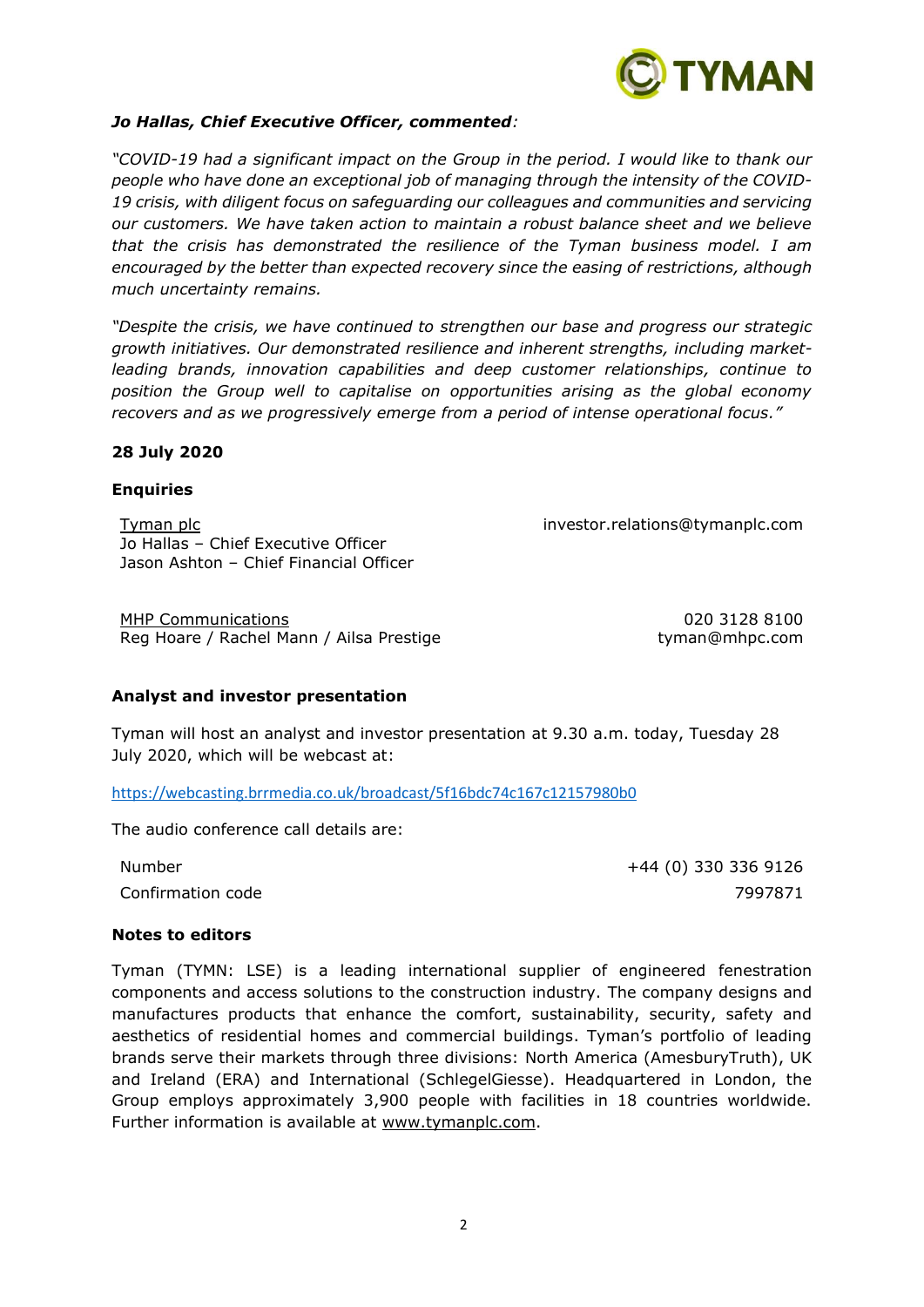

# **OVERVIEW OF RESULTS**

#### **Performance in H1 2020**

The Group's performance in H1 2020 was inevitably impacted by COVID-19. Revenue for the period was £254.1 million (H1 2019: £301.9 million), a decrease of 16% on a reported basis, and 17% on a LFL basis. Reported revenue benefitted from the relative weakness of Sterling compared with H1 2019.

The Group had a solid start to the year before the impact of COVID-19 took effect, achieving LFL growth in Q1 in North America, where markets continued to be buoyant in line with the momentum experienced in Q4 2019. The UK reported LFL sales growth across January and February following the decisive election result in December 2019. The International division had a more challenging start to the year, with markets continuing to be weak as expected coming into the year, and China and Italy impacted by COVID-19 earlier than other territories.

From mid-March until early May, trading was progressively impacted as increasingly stringent lockdowns took effect in our core markets. We responded accordingly, temporarily closing our facilities in Italy from the middle of March until the middle of April and in the UK from late March until early May. Apart from the two facilities in Juarez which were closed for most of May, the North American sites continued to operate throughout the period but saw a marked reduction in order intake through April and May. Most of the International division distribution and sales office sites were closed for various time periods in accordance with local guidelines. All operating facilities across the Group are now currently open.

As can be seen in the table below, April was the most severely impacted month, with LFL revenue 41% lower than 2019. Since operations began to resume from late April, trading has been better than expected and we have outperformed our base case scenario in each month. June recovered to 92% of 2019 and this recovery trend has continued into July, with average sales per day currently 3% ahead of 2019, although some of this improvement is likely to be driven by customer restocking and pent-up demand.

| <b>LFL revenue vs</b> | Q1     | April  | Mav    | June   | H1     |         |  |
|-----------------------|--------|--------|--------|--------|--------|---------|--|
| 2019                  |        |        |        |        | 2020   | $July*$ |  |
| North America         | $+2\%$ | $-25%$ | $-37%$ | $-8%$  | $-12%$ | $+4%$   |  |
| UK & Ireland          | $-1%$  | $-93%$ | $-58%$ | $-15%$ | $-28%$ | $+8%$   |  |
| International         | $-17%$ | $-50%$ | $-28%$ | $-2%$  | $-22%$ | -8%     |  |
| Group                 | $-2%$  | $-41%$ | $-38%$ | $-8%$  | $-17%$ | $+3%$   |  |

*\* Month to date average sales per day*

The swift cost management actions taken, as well as the self-help initiatives which were already in progress or completed in 2019, partially mitigated the impact of the sales shortfall and additional COVID-19 related bad debt charges of £0.5m, resulting in a decrease in LFL adjusted operating profit of 26% to £31.3 million. Reported adjusted operating profit decreased 25%, benefiting from the favourable impact of exchange. Adjusted operating margin fell from 13.9% to 12.3%, a credible performance in light of the impact of COVID-19.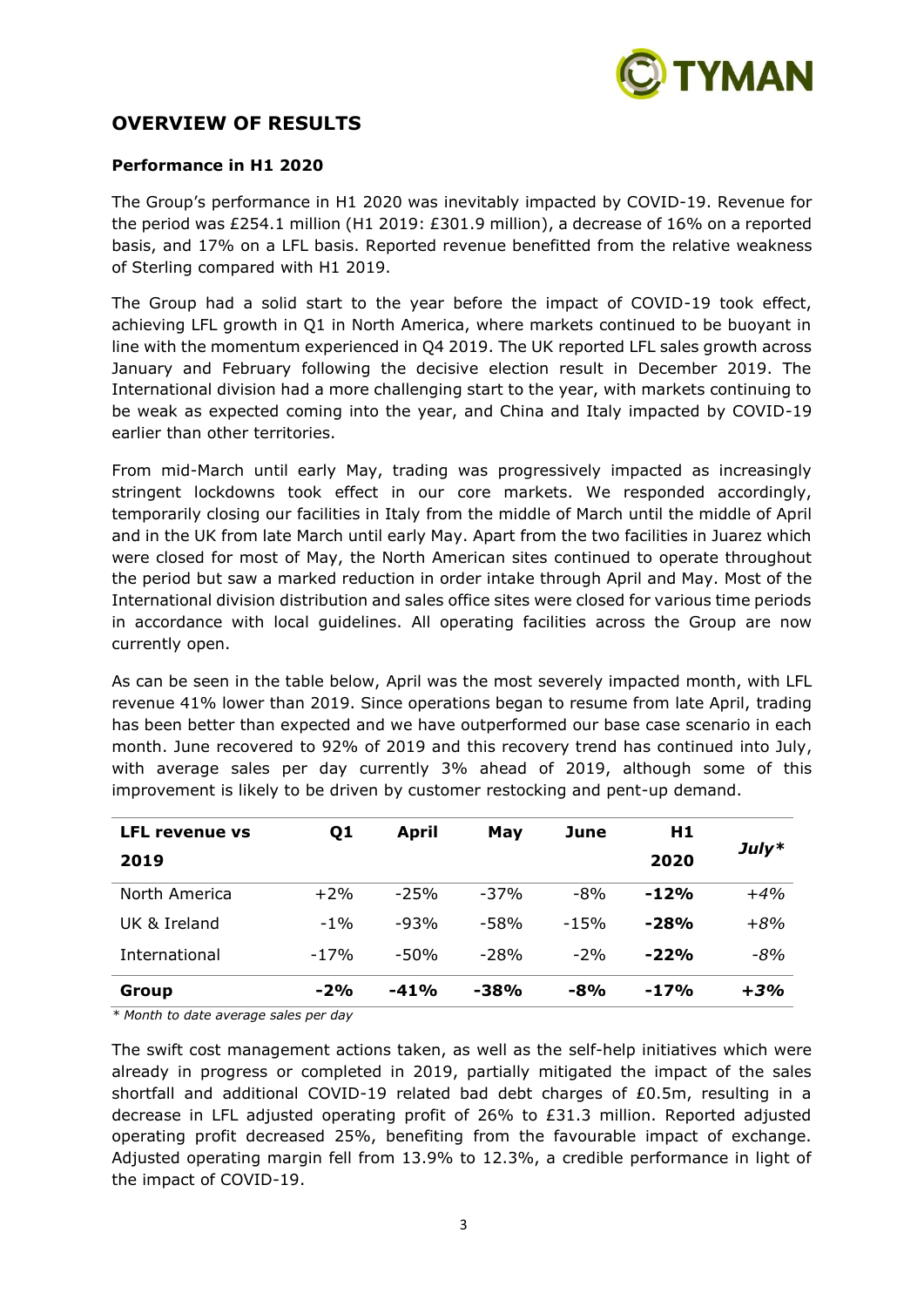

#### **Supporting our stakeholders through COVID-19**

The Group's first priority has been ensuring the health and safety of our employees, their families and our communities. We acted quickly to implement enhanced hygiene and social distancing measures across the Group. Hygiene measures included reinforcing good personal hygiene practices; installing hand sanitiser dispensers; enhanced workplace cleaning regimes; and temperature monitoring for all people arriving to site. Where possible, infrastructure was put in place and employees were transitioned to remote homeworking. Social distancing measures included amending shift patterns as necessary and installing plastic screens or providing PPE where appropriate. Regular communications with all employees were established throughout the crisis, including reminding employees of mental wellbeing assistance available to them. In certain locations, the Group has provided or expanded company transportation to avoid employees being exposed to public transport and ensure social distancing.

An employee survey was conducted in early June to get feedback on the Company's handling of the pandemic. Two-thirds (over 2,500 employees) of the global workforce responded, and it was pleasing that over 80% of employees agreed that the Company has put in place the right safety protocols, cared about their well-being, kept employees informed, and that leaders have acted proactively and decisively during the crisis.

The Group has supported customers through the crisis, with enhanced communication to understand changes in demand and manage service levels, implementing paperless and non-contact delivery services, providing advice on implementing hygiene and social distancing measures, and agreeing payment plans to help customers trade through where needed. In the absence of being able to visit customers, technology was used to maintain engagement, with webinars and virtual workshops being held.

Even during the early part of the crisis in China, our supply chain has not been a constraint to the business. Close contact has been maintained with suppliers throughout to assist in managing demand. Initial relaxations of payment terms were agreed with some suppliers; however, all suppliers are now being paid in line with terms.

The Group has also supported the fight against COVID-19, with one of the UK seals plants resuming operations early to produce Q-Lon seals for the partitions used in emergency hospital builds around the world, including London and Istanbul. Donations of face masks were also made to local hospitals.

#### **Decisive actions taken to reduce costs and preserve cash**

Swift and decisive action was taken to put in place a broad range of measures with focus on optimisation of cashflow via cost savings, working capital reduction, tight management of capital expenditure and cancellation of the final 2019 dividend (worth £16.3 million).

The Group made use of available government employee job retention schemes in its countries of operation, with usage diminishing as operations resumed and demand returned. The total benefit received across all markets in the period was £3.3 million, of which £2.0 million was in the UK. Whilst there may be selective redundancies in areas where opportunities have been identified to improve efficiency, such as through greater use of technology, use of these schemes has allowed the Group to protect more jobs than would otherwise have been possible. The Group does not foresee further use of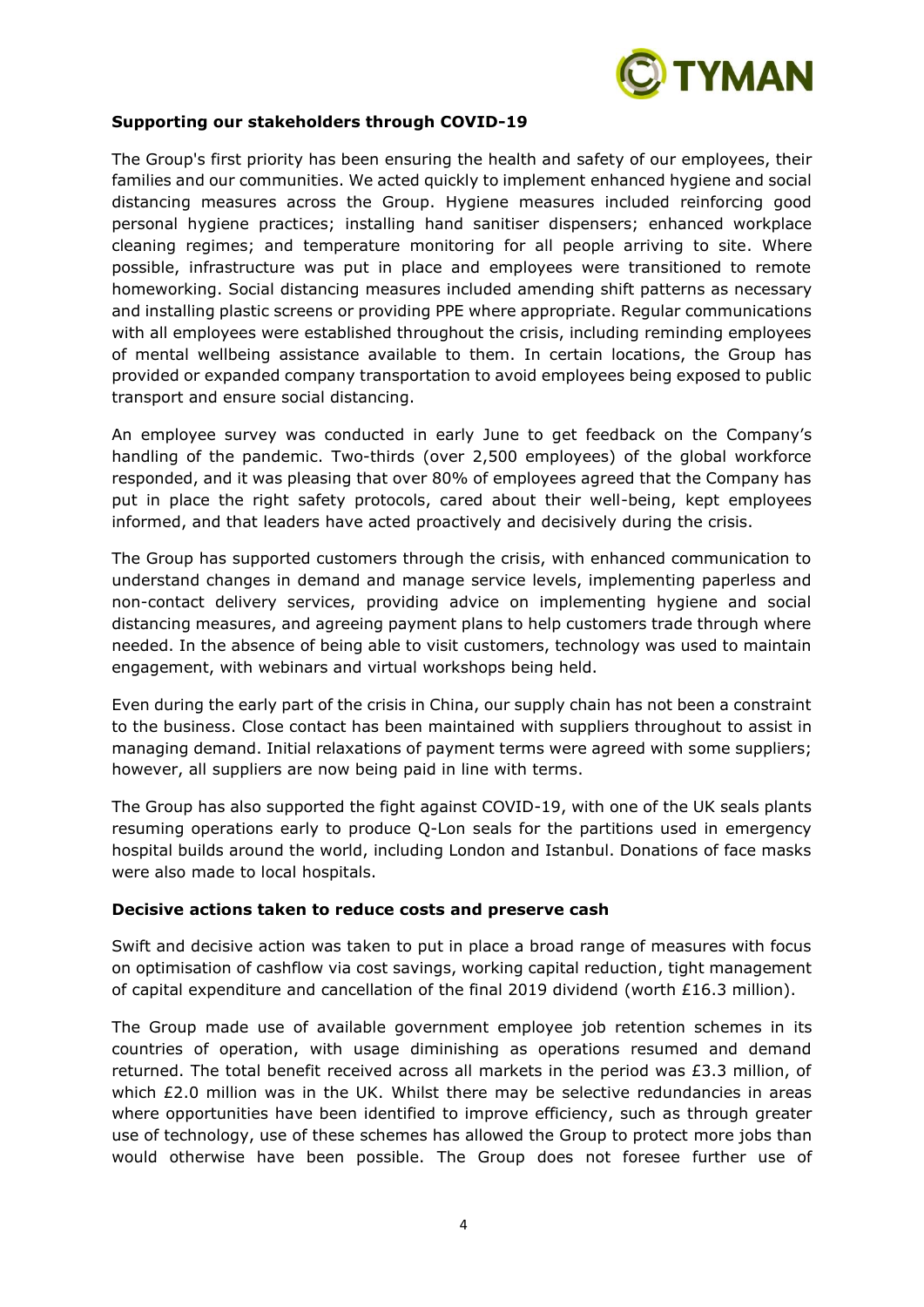

government job retention schemes beyond the end of July and does not expect to make use of the UK government's job retention bonus.

As part of the leadership's response, the Board and senior management elected to take a temporary base salary reduction of 25% and 20% respectively from 1 April. The 2020 management bonus scheme was also cancelled. Many of our employees also took temporary salary and benefit reductions, tapered according to seniority. The amount sacrificed through salary reductions was approximately  $£2.1$  million, with further savings from reduced bonus accruals. The Board fully recognises the impact of these decisions and appreciates the support and dedication of our people in this difficult time. With employee salaries progressively reinstated across June and July, senior management and Board salaries will be reinstated at full pay from 1 August.

# **Balance sheet and funding**

Net debt at the period end was £219.8 million (H1 2019: £289.8 million). Adjusted net debt, which excludes lease liabilities and unamortised finance arrangement fees was £160.5 million (H1 2019: £230.0 million). The Group had cash of £79.9 million and an undrawn RCF available of £78.6 million. In addition, the Group has potential access to an uncommitted accordion facility of £70 million and has obtained eligibility to draw up to £100 million under the Bank of England's Covid Corporate Financing Facility (CCFF). The Group does not currently intend to use this facility, but it provides further assurance in the event of a severe deterioration in market conditions. The Group generated £33.2 million of operational cash flow in the period and achieved operating cash conversion of 106%. The Group had significant headroom on its banking covenants at 30 June 2020, with leverage of 1.8x and interest cover of 8.4x.

The Group has conducted ongoing scenario planning as the COVID-19 situation has evolved. The Group has modelled a base case scenario and a severe but plausible downside scenario. In both scenarios modelled, the Group would retain significant liquidity headroom. Although covenant headroom would be maintained under the base case scenario, in order to provide increased headroom during the period of uncertainty, the Group has agreed a relaxation of the leverage covenant from 3.0x adjusted EBITDA to 3.5x at 31 December 2020 and 4.0x at 30 June 2021. The Group continues to monitor the evolution of the crisis and will adjust plans accordingly to maintain balance sheet strength.

#### **Dividend**

As significant uncertainty remains, the Board is adopting a prudent approach to shareholder distributions and is not declaring an interim dividend payment. The Board will determine the timing for the resumption of dividends once the ongoing impact of COVID-19 becomes clearer. Once dividend payments are restored, the Board intends to revert to a progressive dividend policy.

# **Chair search**

As previously announced, progress is being made recruiting a new chair; this process was inevitably slowed by the UK social distancing measures but is well underway and we hope to appoint a successor in the coming months.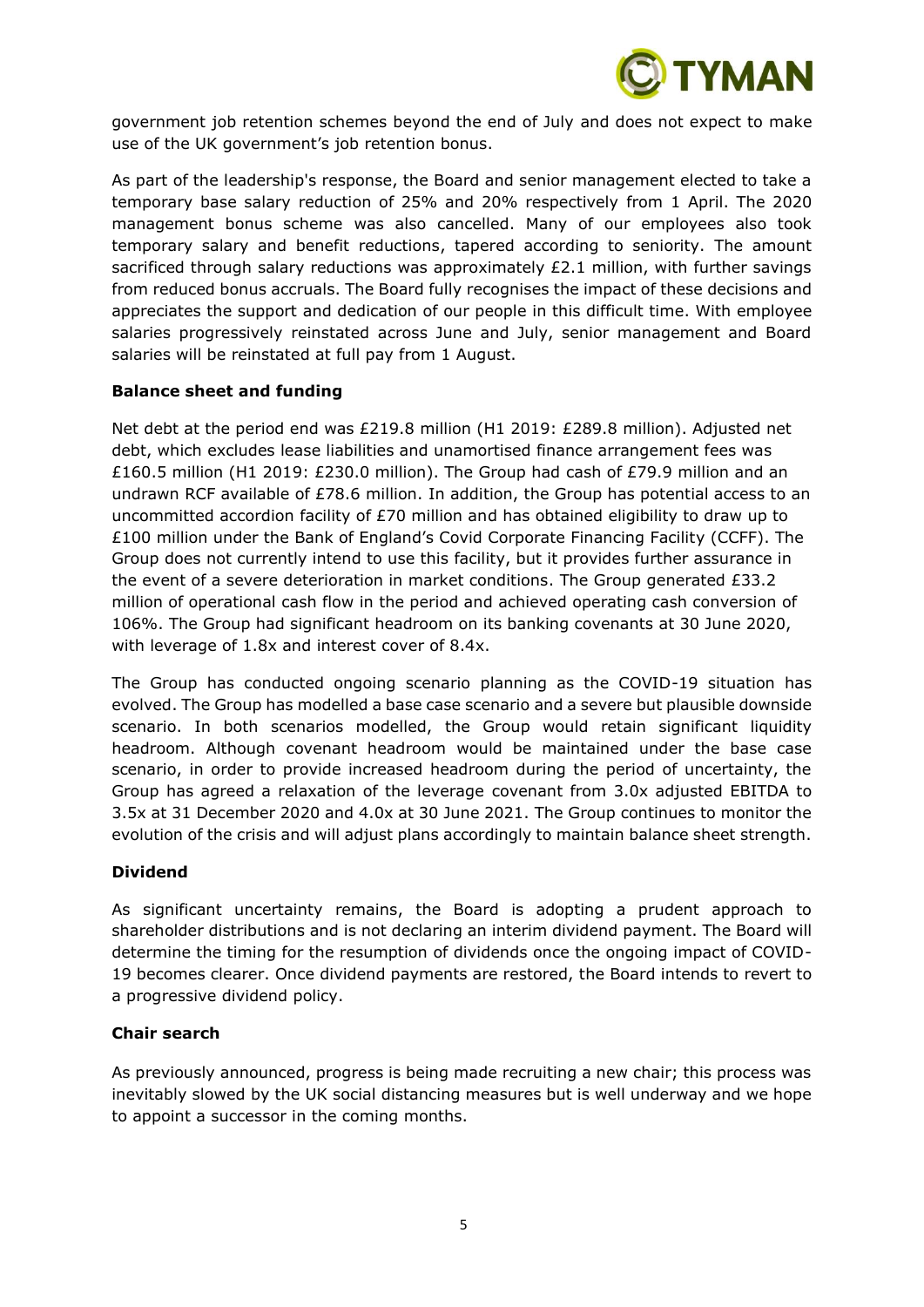

#### **Strategic progress**

Tyman's strategy of *focus*, *define*, *grow* will strengthen the Group and further enhance our portfolio of world class brands and differentiated products to deliver meaningful value to our customers and thereby create shareholder value. Although the primary focus since February has inevitably been intensive management of the COVID-19 crisis, good progress has also been made on these strategic priorities. The Group believes the strategy continues to be the right one in the context of COVID-19 and that there are opportunities to accelerate aspects of the strategy as we emerge from the crisis.

#### *Focus*

The activities to *focus* our operations through streamlining and strengthening the base for future growth have progressed as planned. The strengthening of operational and leadership resources and continuous improvement activities at the Statesville facility have delivered improvements in metrics compared to H1 2019, although the benefits have been masked by COVID-19 in the period. An accelerated rate of improvement for the second half is expected based on accomplishments in the first half and continued lean excellence work.

The various initiatives to streamline operations, including closure of the Fremont (Nebraska) and Singapore facilities, and ceasing of manufacturing in Australia and China, have been executed as planned with no customer disruption. Other continuous improvement activities have included inter-site line transfers as the North American manufacturing "centres of excellence" are further optimised.

Integration of acquisitions has also continued to progress. Product portfolio harmonisation across the Amesbury, Truth and Ashland brands is underway and Ashland is on track to deliver the \$5 million annualised synergy target this year. Ashland and Zoo have both significantly exceeded the 14% return on acquisition target after two years of ownership.

#### *Define*

The *define* element of the strategy, which centres on building cultural cohesion across the Group to facilitate ongoing synergy extraction, has continued to gain momentum. A Group conference was held virtually in June for 85 senior managers, with a significant focus on building cohesion across the Group through a shared purpose, set of values and culture.

Safety excellence is our beachhead for driving culture change, supported by our 'safety is our first language' engagement programme. The Group-wide two-day safety leadership training programme launched in January, with 20% of people managers having completed this prior to lockdown and work underway to transition to a digital format to continue deployment. Pleasingly, the lost time incident frequency rate reduced by 72% to 1.5 incidents per million hours worked (H1 2019: 5.3), indicative of improved operational excellence and demonstrating the benefits of a Group-wide excellence system.

Lean excellence activity is also building across the Group, with several kaizens conducted in H1 at Statesville, value analysis and value engineering (VAVE) work undertaken in ERA and continued investment in Industry 4.0 process automation in Budrio. The Group seeks to embed lean excellence practices to develop 'best in class' operations and drive margin expansion through improved quality and productivity.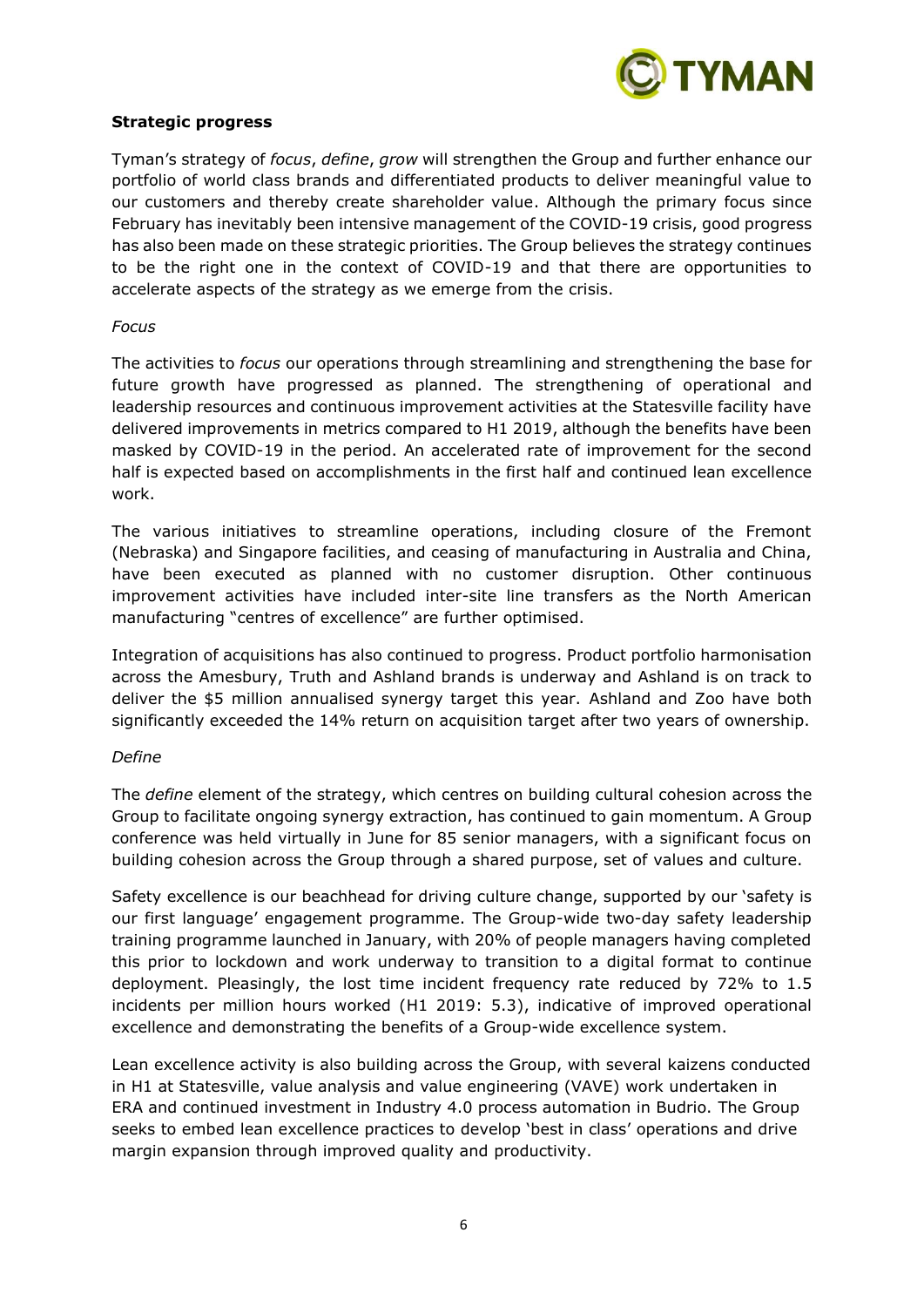

# *Grow*

The *grow* element of the strategy will near-term have most impact from the divisional organic initiatives underway, including share gain through executing well in serving our customers, accelerating new product launches and expanding our existing channels to market. Despite COVID headwinds, the strengthened North American sales team has achieved net customer wins of c. \$3 million annualised revenue in H1 2020, following net gains in H2 2019. In the UK and Ireland division, the partnering with online retailers has served the business well during the COVID crisis and developing e-commerce routes to market will continue to be a focus area, including leveraging the existing ERA Everywhere platform.

Innovations that create differentiated value for our customers have also progressed well in H1, including the smartware range which addresses the accelerating adoption of connected home products, a range of anti-microbial coated product to support the increased focus on surface hygiene, expansion of the minimalist product range to capitalise on this growing trend, and sustainability-enhancing products such as those with Cradle to Cradle Certification and a thermally broken smoke vent.

Cross-divisional teams have been established to investigate specific opportunities to better leverage the Group's portfolio, brands and technologies across our markets. As an early win, the global seals excellence team have collaborated to create a further \$4 million of door seals capacity, which will be used to both support current customers and win new business for high value, differentiated applications.

Mid-term, Tyman continues to be the natural consolidator in a fragmented market and we would intend to supplement our organic growth with acquisitions that either bring products and technologies of future strategic importance, or synergistically balance out our geographic strength across our core markets.

# **Outlook**

Although the recovery has so far exceeded expectations, this has been driven in part by the abnormally low activity during lockdown leaving the underlying market trends less clear. Longer term, the outlook remains uncertain as the macro-economic impact of the crisis is masked by government support measures, heightened in the US by support for the economy in the run-up to the presidential election later this year. The ending of various employment support schemes is already having a significant impact on unemployment and accordingly household income levels and consumer confidence. There are also indications that this is leading to tightening of the mortgage market, impacting house moves which generally correlate to refurbishment projects.

On the other hand, structural industry growth drivers remain positive and emerging from the crisis there are several factors which could support the housing markets that the Group is exposed to worldwide. Lockdowns have been noted to increase savings levels, with consumer spending on travel and entertainment significantly reduced. This could benefit building products spend, especially large-ticket items such as windows and doors that tend to have lagged general RMI spend in recent years. Housing and other infrastructure construction is also likely to be a priority for fiscal stimulus, and this has been seen in China and the UK, with reductions to stamp duty and investment in 'green' schemes recently announced.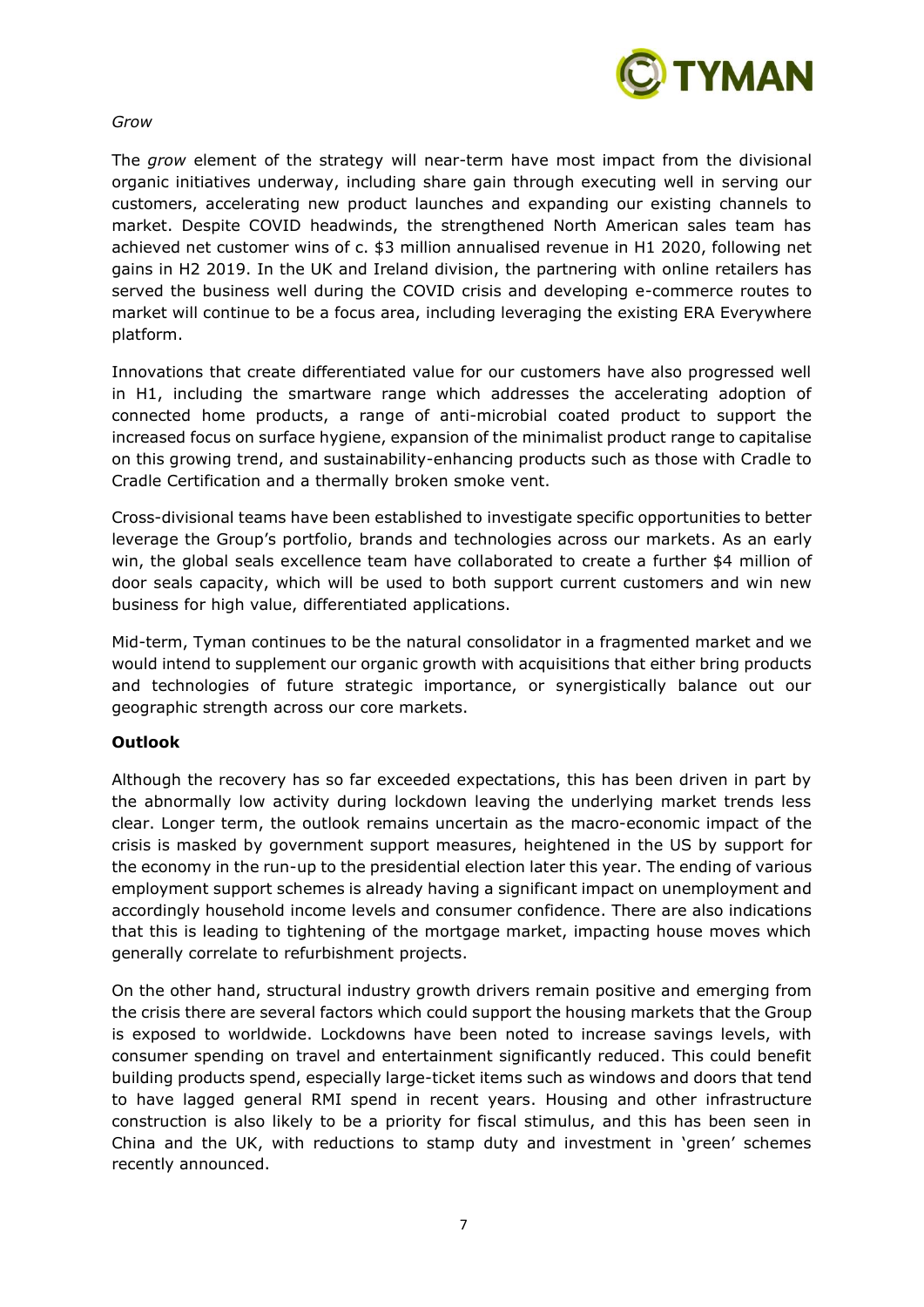

There are also several trends emerging, which the Group is well placed to capitalise on. The additional time spent at home and shift to work-from-home creates a likelihood that homeowners will prioritise investment in the home. A trend towards "urban flight" is also being noted, particularly in the US as people seek more space. This favours growth in single-family housing to which the Group is most exposed as well as generating additional repair and remodelling work.

Given there remains significant uncertainty over the ongoing impact that COVID-19 will have on the macro-economic environment, we are unable to resume guidance at this stage.

#### **Summary**

Whilst COVID-19 has had a significant impact on the Group's results in the period, the hard work of our employees in continuing to serve our customers under challenging circumstances has helped our performance consistently exceed our base case assumptions. The Group has also navigated the uncertainty by taking decisive action to reduce costs and preserve cash.

The crisis has emphasised the strength of the Tyman business model, with the diversification across geographies and markets providing resilience, our innovation capabilities allowing us to quickly adapt to changing trends, and the cash generative nature of the business supporting our balance sheet. Despite the impact of COVID-19, good progress has been made on self-help measures and strategic initiatives, with further improvements made at the Statesville facility, an encouraging level of new business wins generated in North America, and successful execution of footprint realignments in both the International and North American divisions.

In the second half, the focus will continue to be on navigating through the challenges and opportunities arising from the COVID-19 crisis, implementing self-help measures, and driving share gain through new product launches and excellent execution. The resilience of our business model and our inherent strengths including market-leading brands, innovation capabilities and deep customer relationships continue to position the Group well for future growth once the current crisis recedes.

**Jo Hallas** *Chief Executive Officer*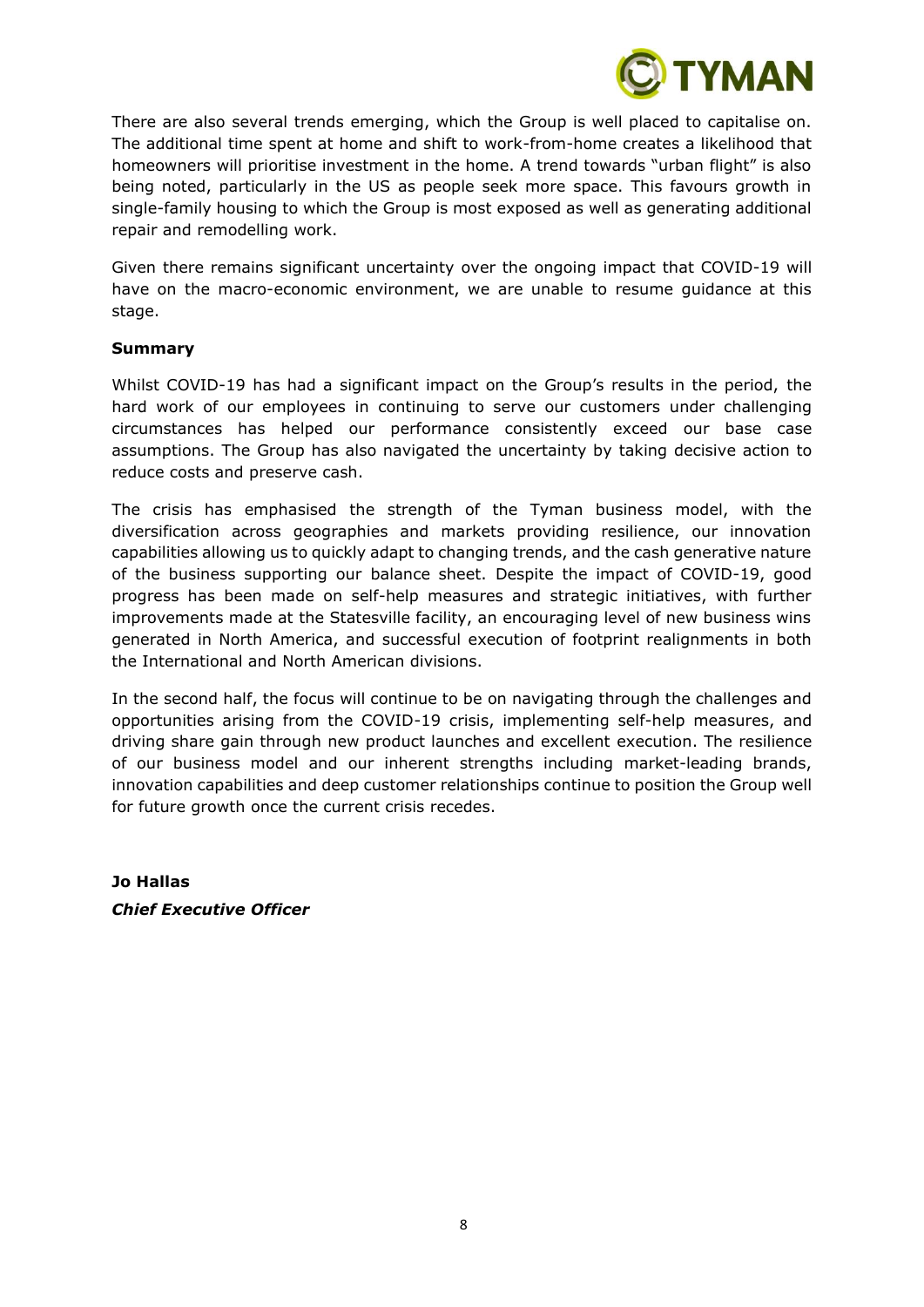

# **North America (AmesburyTruth)**

| <b>Em except where stated</b> | H <sub>1</sub> 2020 | H <sub>1</sub> 2019 <sup>1</sup> | Change  | LFL    |
|-------------------------------|---------------------|----------------------------------|---------|--------|
| Revenue                       | 168.2               | 187.0                            | $-10%$  | -12%   |
| Adjusted operating profit     | 24.8                | 31.4                             | $-21%$  | $-22%$ |
| Adjusted operating margin     | 14.7%               | 16.8%                            | -210bps |        |

*1.* Prior year divisional figures have been amended for comparability to reflect a change to the presentation of inter-divisional sales in 2019. For further details, see segment note on pages 34 to 36.

|                                          |        | April |               | May June H1 2020 | $July*$ |
|------------------------------------------|--------|-------|---------------|------------------|---------|
| LFL revenue vs 2019                      | $+2\%$ |       | -25% -37% -8% | $-12%$           | +4%     |
| $*$ Manth to data average sales nex day. |        |       |               |                  |         |

*\* Month to date average sales per day*

#### **Markets**

US residential and commercial markets started the year strongly, with growth until late March when COVID-19 started to take effect. Even though construction was classed as an essential industry in most of the United States, lockdown restrictions impacted demand. Since mid-May, the market has subsequently rebounded as restrictions were eased. Total housing starts grew +1% in H1 2020 compared to H1 2019, with single family starts, to which the division has proportionally higher exposure being down -1%, albeit with single family building permits being up +4% in H1 2020, giving some indication of likely future growth in housing starts. Conditions in the US residential repair and remodelling market have improved, with the NAHB RMI average index significantly higher at 73, having grown from 48 at the end of Q1 2020 (H1 2019: 55).

Commercial construction markets were significantly weaker in the period, with nonresidential building starts down 22% compared to H1 2019.

In Canada, the construction industry was subject to restrictions in some provinces and accordingly housing starts were down 5.3% although single-family homes were up 1.3%.

# **Business performance and developments**

The North America division had a strong start to the year, with LFL revenue to the end of March 2020 2% ahead of the equivalent period in 2019, despite the carry-over effect of the H1 2019 customer losses associated with the door seal product line and footprintrelated issues. In April, there was a marked reduction in demand due to COVID-19, resulting in LFL sales for the month being 25% below 2019. With the exception of the facilities in Juarez, Mexico, which were closed for the majority of May, all facilities in North America remained open, albeit running at reduced capacity. Demand rebounded through May and June, with sales in June recovering to a level 8% below 2019. Overall for H1 2020, LFL revenue was 12% below H1 2019, reflecting the carry-over effect of the H1 2019 customer losses, partially offset by new business wins, and the impact of COVID-19. The favourable impact of exchange resulted in reported revenue of  $£168.2$  million, which was 10% below H1 2019.

Swift action was taken to manage production levels and costs in line with demand, including temporary lay-offs, salary reductions and tight control of discretionary spend. However, additional costs of c.\$1 million were incurred as a result of COVID-19. These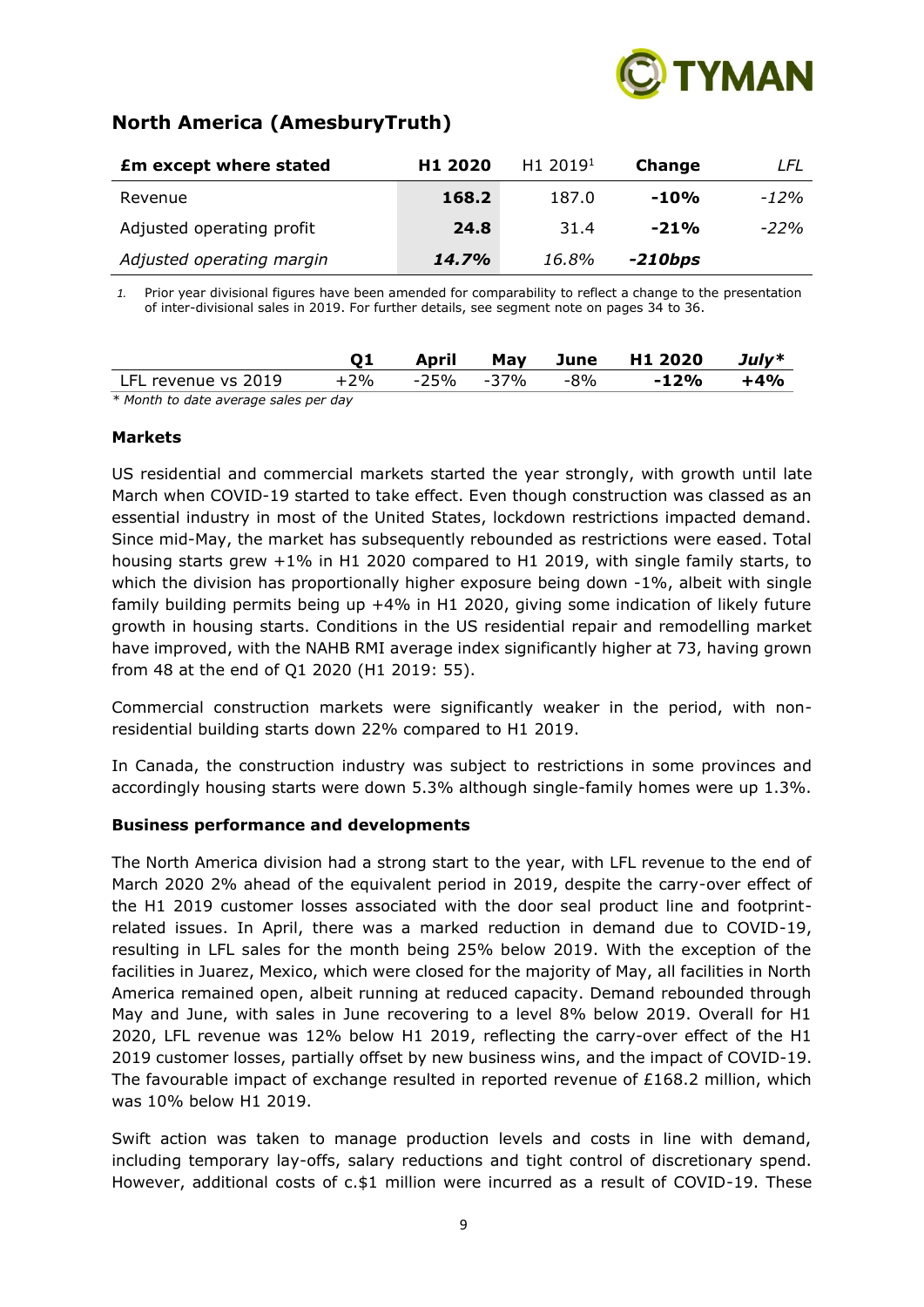

costs included additional PPE, installation of protective screens, enhanced sanitation, employee transport costs, as well as costs of temporarily transferring production of certain products from Juarez to other facilities to ensure continued supply through the shutdown. In line with government requirements, in Mexico these costs also included the division continued paying salaries both for employees deemed vulnerable and unable to work through the crisis, and for all employees during the shutdown period. Overall, adjusted operating profit declined 22% on a LFL basis to £24.8 million.

Further progress has been made in resolving the operational inefficiencies at the Statesville facility. Operational and leadership resources have been further strengthened in the period and continuous improvement activities, including a series of kaizen events, have driven improvements in margin compared to H1 2019. However, the disruption arising from COVID-19 has meant that the benefits of the actions taken have not been realised at the expected levels to date. An accelerated rate of improvement for the second half is expected based on accomplishments in the first half.

The strengthening and refocussing of the sales team, as well as improvements in customer service levels has resulted in an encouraging level of new business wins. The momentum generated in late 2019 and early 2020 accelerated through the COVID crisis, in part due to the strength of service provided through the crisis relative to peers. This enabled the division to capture share, generating net wins of c. \$3 million annualised revenue in H1 2020. In addition, capacity of urethane door seals was expanded by c. \$4 million annualised revenue through incremental production as well as partnering with the Tyman International division. This is being used to both support current door seals customers and win new business for high value, differentiated applications.

Other self-help initiatives, including footprint realignments covering \$20 million of revenue, were successfully executed with no customer disruption. This included the closure of the Fremont, Nebraska facility, through which c. \$3m of low margin, non-fenestration business was also exited. In addition, planned transfers of manufacturing activities between four facilities were accelerated due to COVID-19, as the North American "centres of excellence" are further optimised. These initiatives will generate cost-savings in the second half of c. \$1 million.

The division's access solutions business, Bilco, was more resilient in the period as commercial construction has largely continued through the COVID-19 crisis, although sales have been slightly impacted due to some destocking by our distributors. LFL revenue declined 9% in H1 2020.

# *New product development*

The division continues to achieve success in bringing new products to market, with products launched in 2019 performing well, including the SafeGard™ child safety device, which has exceeded expected sales since launch. During H1 2020, two commercial access products were introduced, including an enhanced acoustical smoke vent, which has an industry-leading sound rating, and a new thermally broken smoke vent which is designed to comply with a new energy efficiency code. The Quad Roller product which provides easy and smooth gliding of large sliding doors was also brought to market. These products have been well-received and there is a healthy pipeline for further launches in the second half.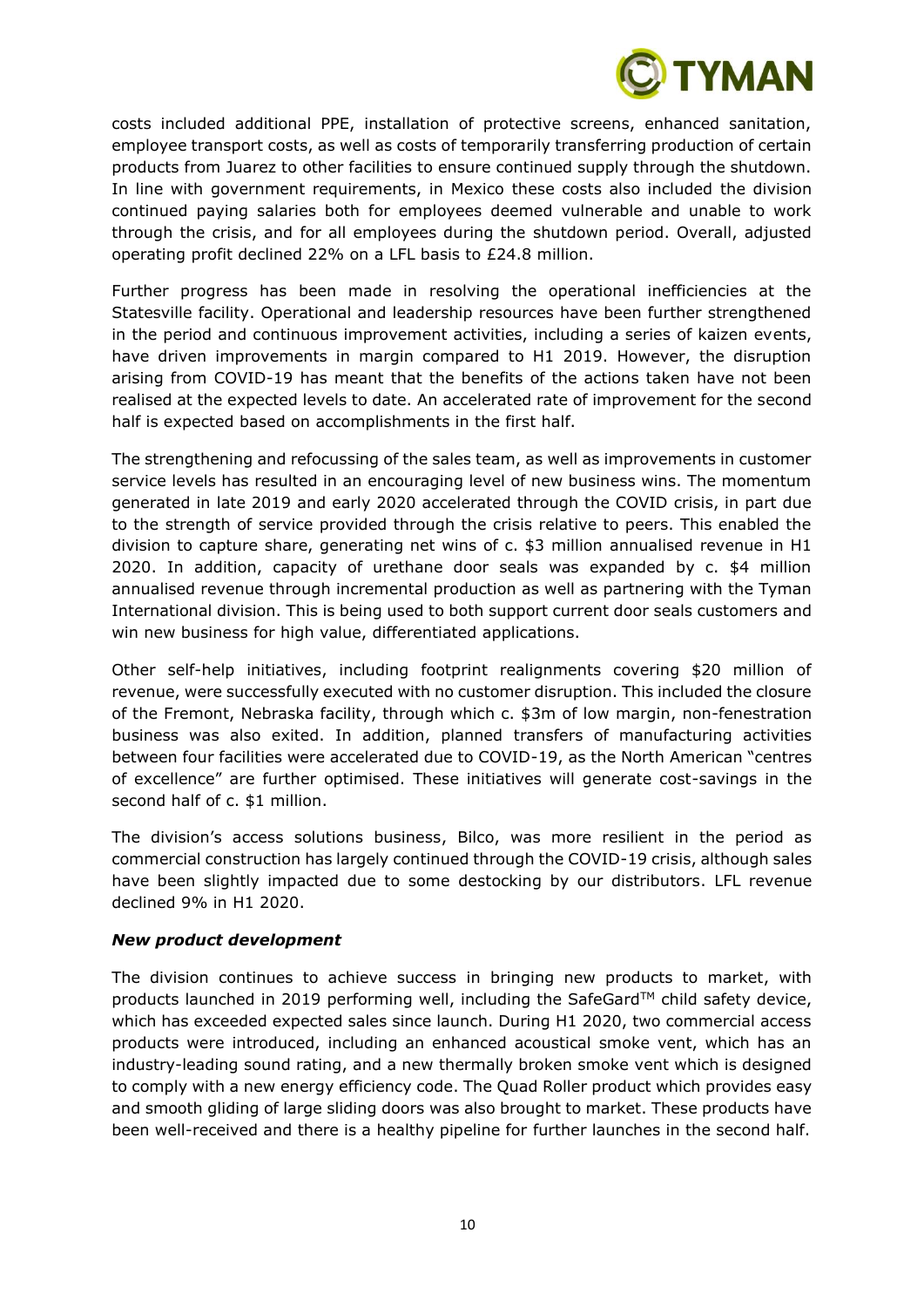

Good progress has also been made on the product rationalisation and repositioning initiative, particularly in the sash window hardware category which will be complete by the end of 2020.

#### **Outlook**

There is significant uncertainty over the ongoing impact COVID-19 and the resulting high unemployment rates will have on demand through the second half, albeit that this unemployment is disproportionately concentrated amongst house-renters rather than owners. The rebound in housing demand in May and June provides some optimism, with low interest rates and a long-term supply shortfall driving both new housing construction and repair and remodelling activity.

The US commercial construction market is expected to contract due to a slow-down in commercial building starts and planning activity, with the Dodge Momentum Index down 22% to 121.5 at 30 June 2020 compared to 31 December 2019.

With the market better supplied at the start of the crisis, the Canadian housing market is expected to recover slowly, with the CMHC predicting housing starts will only begin to recover towards the end of 2020.

The division's main areas of focus in the second half will continue to be strengthening operational excellence to expand margin, re-building customer trust to drive share gain, and completion of the first phase of the product portfolio harmonisation initiative.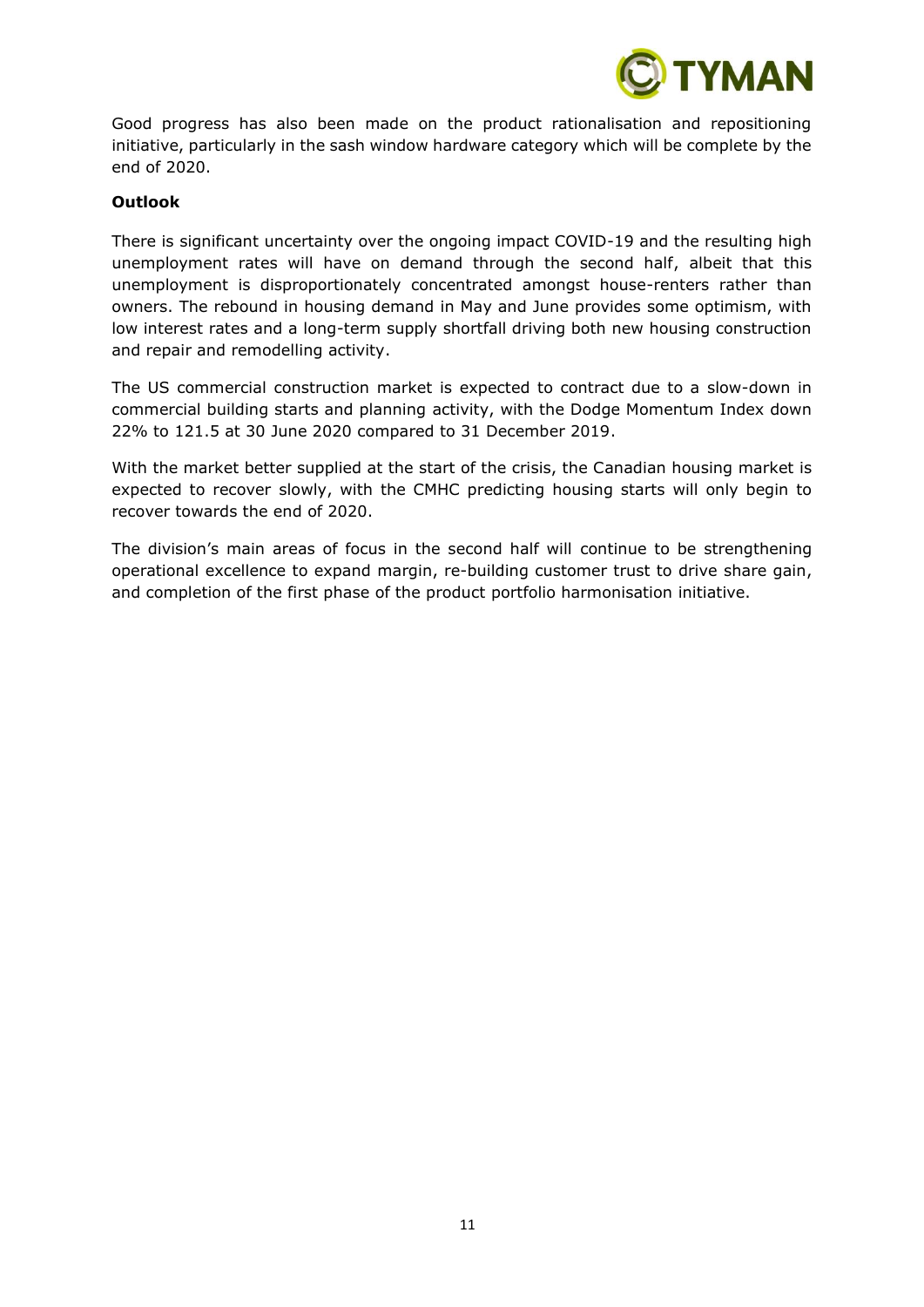

# **UK and Ireland (ERA)**

| <b>£m except where stated</b>    | H1 2020 | H1 2019 <sup>1</sup> | Change  | LFL  |
|----------------------------------|---------|----------------------|---------|------|
| Revenue                          | 39.1    | 54.0                 | $-28%$  | -28% |
| <b>Adjusted Operating Profit</b> | 3.8     | 7.0                  | $-46%$  | -46% |
| <b>Adjusted Operating Margin</b> | 9.7%    | 13.0%                | -330bps |      |

1 Prior year divisional figures have been amended for comparability to reflect a change to the presentation of inter-divisional sales in 2019. For further details, see segment note on pages 34 to 36.

|                     | April | May | , June H1 2020                                   | $July*$ |
|---------------------|-------|-----|--------------------------------------------------|---------|
| LFL revenue vs 2019 |       |     | -1%       -93%       -58%       -15% <b>-28%</b> | +8%     |
|                     |       |     |                                                  |         |

*\* Month to date average sales per day*

#### **Markets**

The UK market for doors and windows started the year positively, with the IHS Markit/CIPS UK Construction PMI rising to a reading of 53 in February 2020 and residential property transactions up 4% over the first two months of the year. The lockdown measures introduced in late March by the UK government in response to COVID-19 led to the temporary closure of the majority of construction sites and prevented all but essential repair RMI activity. In early May, construction activity began to resume with socialdistancing measures in place, and good momentum built across June as pent-up demand from the lockdown period was released. Nevertheless, COVID-19 has led to a significant contraction in the UK and Ireland market in H1 2020 compared to H1 2019.

#### **Business performance and developments**

The UK and Ireland division had a strong start to the year, achieving LFL revenue growth of 8% to the end of February, with March also starting strongly. This reflected increased consumer confidence driving the Hardware business, as well as strong project activity in the Access 360 business. From late March, all sites were temporarily closed until early May. Activity gradually resumed throughout May and June as lockdown measures were eased. Consequently, LFL revenue declined 28% compared to H1 2019. Encouragingly, there has been a steady recovery in sales and orders since early May, with June sales for the division 15% below 2019.

In addition to the significant sales shortfall, profitability was impacted by additional bad debt charges of £0.5 million as a result of three customers falling into administration, as well as continued strategic investments in smartware. This was partially mitigated by tight cost control measures, including salary reductions, elimination of discretionary spend and use of the UK Government's Coronavirus Job Retention Scheme.

Despite the inevitable focus over the last few months being on managing through COVID-19, the division has continued to progress its strategic initiatives.

The stronger market in the first two months of the year resulted in growth in hardware sales into both the OEM and distribution channels. In particular, the division benefitted from exposure to trade distributors who have a strong online presence, given that lockdown has accelerated the trend to online sales. There was also benefit from the carryover of the new product launches in 2019. Hardware sales in the first two months were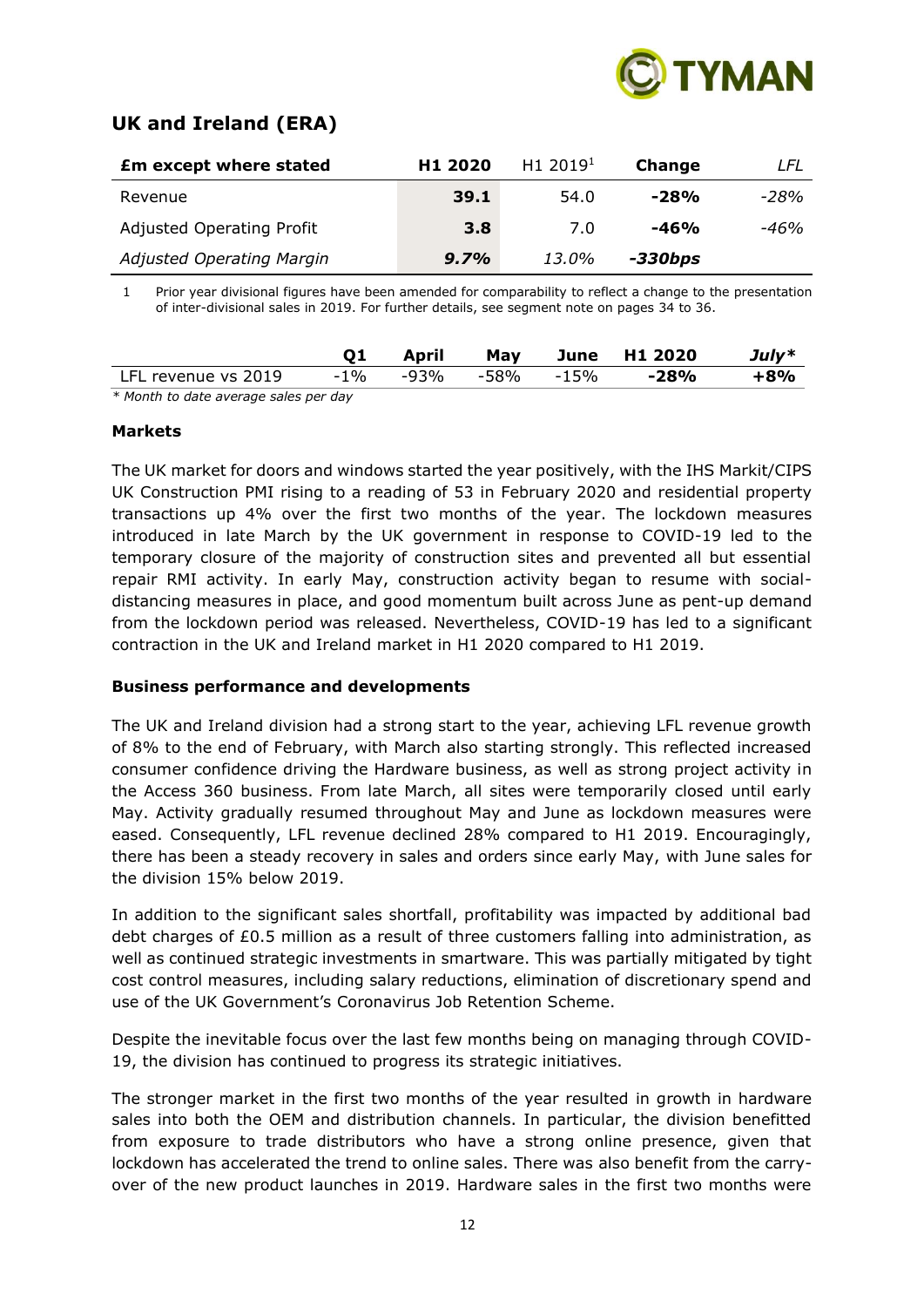

7% above 2019 and sales in both channels have recovered well, with June hardware sales being just 13% below 2019. Manufacturing of multi-point locks was transferred from the Far East to the UK in the period, with inventory benefits and cost-savings now being realised. Further opportunities to onshore manufacturing or assembly of certain products are being explored to reduce stock levels and ensure robustness of the supply chain.

Access 360, the division's commercial access portfolio, achieved strong revenue growth of 23% in the first two months of the year, reflecting the stronger projects pipeline and operational execution. Since construction activity recommenced in early May, sales have rebounded well, with sales in the month of June being slightly ahead of 2019. Progress has been made in resolving the operational bottlenecks which arose in Profab in H2 2019, with the management team strengthened, however this activity will continue in the second half of the year.

The smartware offering continues to gain momentum, with the ERA Protect<sup>TM</sup> range being selected by a key national distributor to replace an incumbent competitor range from Q3 2020. Encouraging early interest has also been received from other key account customers. Several extensions to the range originally planned for H1 2020 will now be launched in H2 2020 to benefit from the market momentum post-lockdown. This includes the WindowSense<sup>TM</sup> product which is targeted at the OEM market as a pre-installed product and therefore expected to create further traction for the rest of the integrated range, all of which can be controlled through a single smartphone app. The ERA website is in the process of being upgraded to support homeowners who are seeking the ease and reassurance of ERA's distinctive accredited installer network to source a leading home security solution at an affordable price point. The ERA Protect™ range remains the only home security portfolio to receive the BSI IoT Kitemark.

The division's sash window refurbishment business, Ventrolla, achieved encouraging growth in residential enquiries prior to the lockdown and generated several commercial project wins. Given the nature of its in-home installation, COVID-19 has had a more significant impact on Ventrolla, with the business only able to gradually recommence operations during June, albeit with enquiry levels in last two weeks of June back to longterm historic levels.

#### *New product development*

Several new products are due for launch in the second half of the year, including the Hydrogen spiral balance and the twin cam offset window lock. The Hydrogen balance has a lower operating force and makes opening and closing a sash window easier. The twin cam offset window lock enhances the speed and ease of installation for fabricators, while also providing improved security for the householder through the multiple locking points.

# **Outlook**

Since lockdown measures were eased, demand in the residential RMI and new housing market has rebounded more quickly than expected as door and window fabricators and housebuilders have processed order backlogs. UK government measures to increase the stamp-duty threshold and incentivise "green homes" investment are expected to support both housing transactions and RMI spend. However, there remains significant uncertainty over the impact of COVID-19 on unemployment, consumer confidence and thereby the housing market.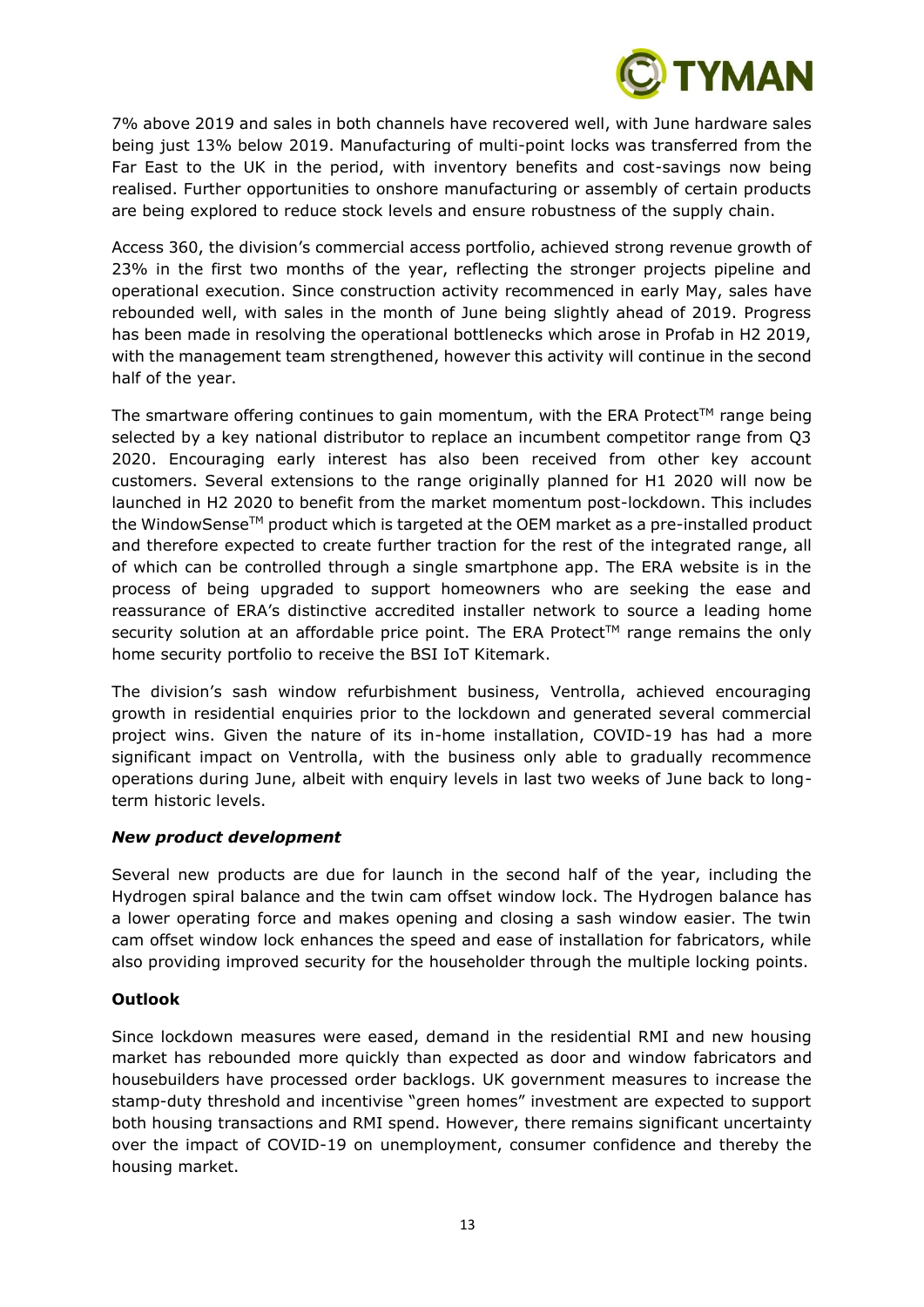

In the commercial sector, the value of construction project awards and new project tender enquiries dropped significantly during the lockdown, and this could impact demand later in the year. However, this sector may benefit from government stimulus targeted at infrastructure projects.

The division's focus in H2 2020 will continue to be driving momentum with new product launches, optimising the cost base through continued integration of recent acquisitions and adjusting the business model to reflect the realities post-COVID including driving online sales through the e-commerce platform.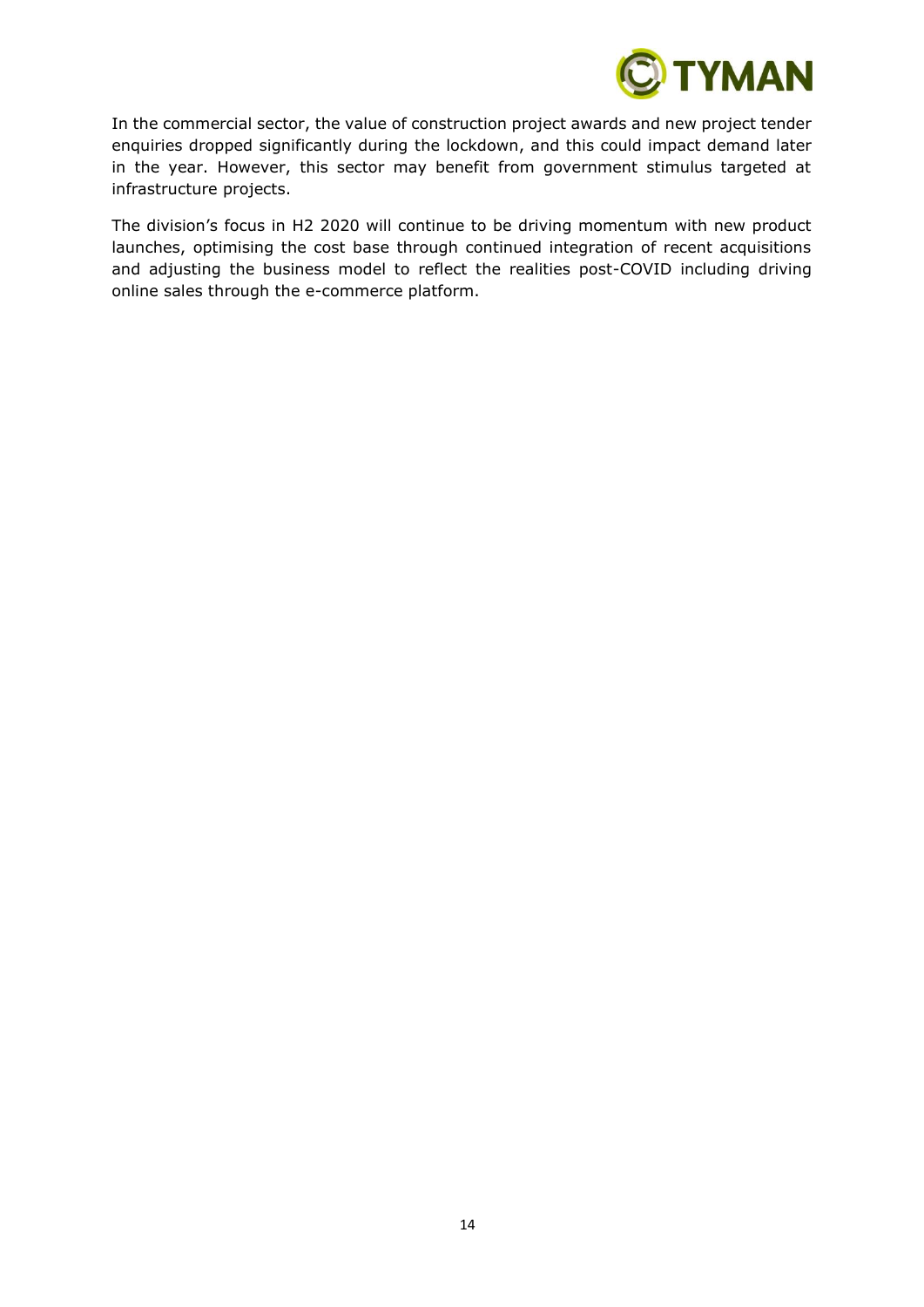

# **International (SchlegelGiesse)**

| <b>£m except where stated</b>    | H <sub>1</sub> 2020 | H <sub>1</sub> 2019 <sup>1</sup> | Change    | LFL    |
|----------------------------------|---------------------|----------------------------------|-----------|--------|
| Revenue                          | 46.8                | 60.9                             | $-23%$    | $-22%$ |
| <b>Adjusted Operating Profit</b> | 4.6                 | 7.7                              | $-40%$    | $-39%$ |
| <b>Adjusted Operating Margin</b> | 9.8%                | 12.6%                            | $-280bps$ |        |

1. Prior year divisional figures have been amended for comparability to reflect a change to the presentation of inter-divisional sales in 2019. For further details, see segment note on pages 34 to 36.

|                |      | April     | May |     | June H1 2020 | July* |
|----------------|------|-----------|-----|-----|--------------|-------|
| LFL revenue vs | -17% | -50% -28% |     | -2% | -22%         | $-8%$ |
|                |      |           |     |     |              |       |

2019 *\* Month to date average sales per day*

#### **Markets**

The weakness seen in core markets in the second half of 2019 continued into early 2020, with challenging macroeconomic conditions in continental Europe, Latin America and Australia, and ongoing liquidity constraints in the Middle East. As of early February, all markets were progressively impacted by COVID-19, with each market being affected at different times as the virus spread. Construction activity and customer operations were suspended in most markets for varying time periods in line with the lockdown measures imposed in each territory. The division's three largest markets of Italy, Spain, and China were subject to stringent lockdown measures between February and April.

Since restriction measures have been eased in most territories, there has been an encouraging improvement in demand. In China, which was the first market affected, government investment and growing confidence has already resulted in a strong market recovery particularly in the commercial sector. Momentum is building in the other core markets, with the IHS Markit Eurozone Construction PMI back up to 48 in June from its low of 15 in April.

#### **Business performance and developments**

LFL revenue for the international division declined 22% in H1 2020 compared to H1 2019, with slight foreign exchange headwinds resulting in reported revenue down 23%. The division had a challenging start to the year due to the weak market conditions. The division was significantly impacted by COVID-19, with the division's third largest market, China, being impacted in January, followed by most other core markets from mid-March. April was the worst-affected month, with sales being 50% below the prior year. Since lockdown measures have been eased in each territory, there has been a steady improvement in sales and order levels, with revenue in June recovering to just 2% below 2019.

A reduction in overheads, including savings from the reduction in personnel costs which took effect in the second half of 2019, combined with additional cost management actions taken and utilisation of available government schemes partially offset the impact of the sales shortfall on adjusted operating profit. LFL adjusted operating profit was 39% below H1 2019 and adjusted operating margin fell from 12.6% to 9.8%.

Despite some inevitable delays caused by COVID-19, the division has made good progress on its strategic initiatives. Momentum continued with the 'all in one' strategy, with the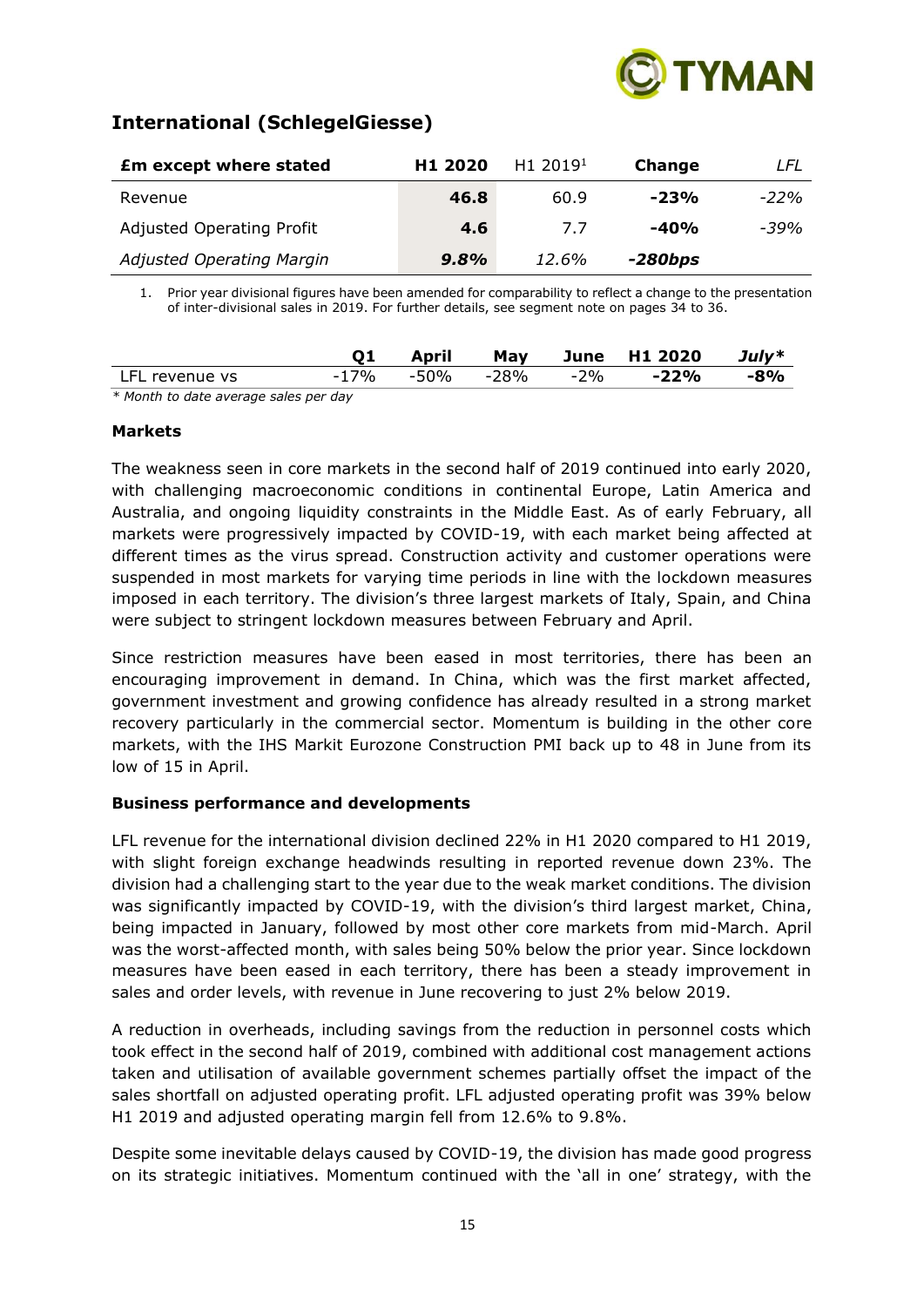

launch of a new fully-integrated SchlegelGiesse website that brings together all of the division's brands and products and supports driving further penetration of the portfolio including showcasing new products. During the lockdown period, webinars and virtual innovation workshops were delivered to distributors and window makers to maintain relationships and further progress the channel expansion strategic initiative.

Self-help initiatives have progressed as planned. The restructuring programme to streamline operations in Australia, China and Singapore has largely been executed with no customer disruption. Manufacturing was ceased and the business transitioned to a distribution model in each of Australia and China in H1. As a result of COVID-19, the move of the China distribution operation to a new facility was delayed but is now planned for September. The ASEAN market was migrated to being served as an export territory during H1, with the lease for the Singapore facility due to be exited at the end of July. These restructuring activities have resulted in a reduced fixed cost-base, the avoidance of future significant capital expenditure and increased management bandwidth across the region.

The integration of Reguitti, which was acquired in August 2018, has further progressed, albeit at a slower rate than planned due to lockdown measures. Cross-selling activities have gained traction following integration of the sales force, with many customers now buying both product portfolios. A suite of value-engineered products was launched in the Italian market, with fully refreshed marketing materials and product repositioning to address the specific low-cost competition which arose in 2019. A new mid-price point brand for the German market is due for launch in H2 2020, which will provide a full good, better, best range to capture a growing segment of the market.

#### *New product development*

The division continues to focus on innovation, although there have been delays to the launch of certain products due to COVID-19. New products launched in the period include the new Brio Evo range of flat handles which provides fast and simple assembly for installers, a modern clean design, with an ergonomic handle for easier manoeuvring for the end user. Further innovative new solutions for doors and sliding windows are due for launch in the second half of the year, including a pull and slide door system, which combines minimalist profiles with high weathertight performance and ease of use. The value-engineered range of bespoke products for the Chinese RMI market is also due for launch in early 2021, which supports the division's focus on this growing channel and will ensure it is well-placed to capture share as this market recovers. In addition, there are a number of existing products expected to achieve the environmentally friendly Cradle to Cradle certification in H2 2020. The division continues to invest in developing and expanding its range of innovative products as a key driver of future growth.

# **Outlook**

The recovery that has begun in core markets in Q2 is expected to continue in Q3, however the ongoing impact of COVID-19 and the wider macro-economic environment creates significant uncertainty.

The main priorities of the business in H2 2020 are to drive share gain in core markets by capitalising on the activities undertaken to integrate and extend the division's offer; and to continue to pursue operational efficiencies.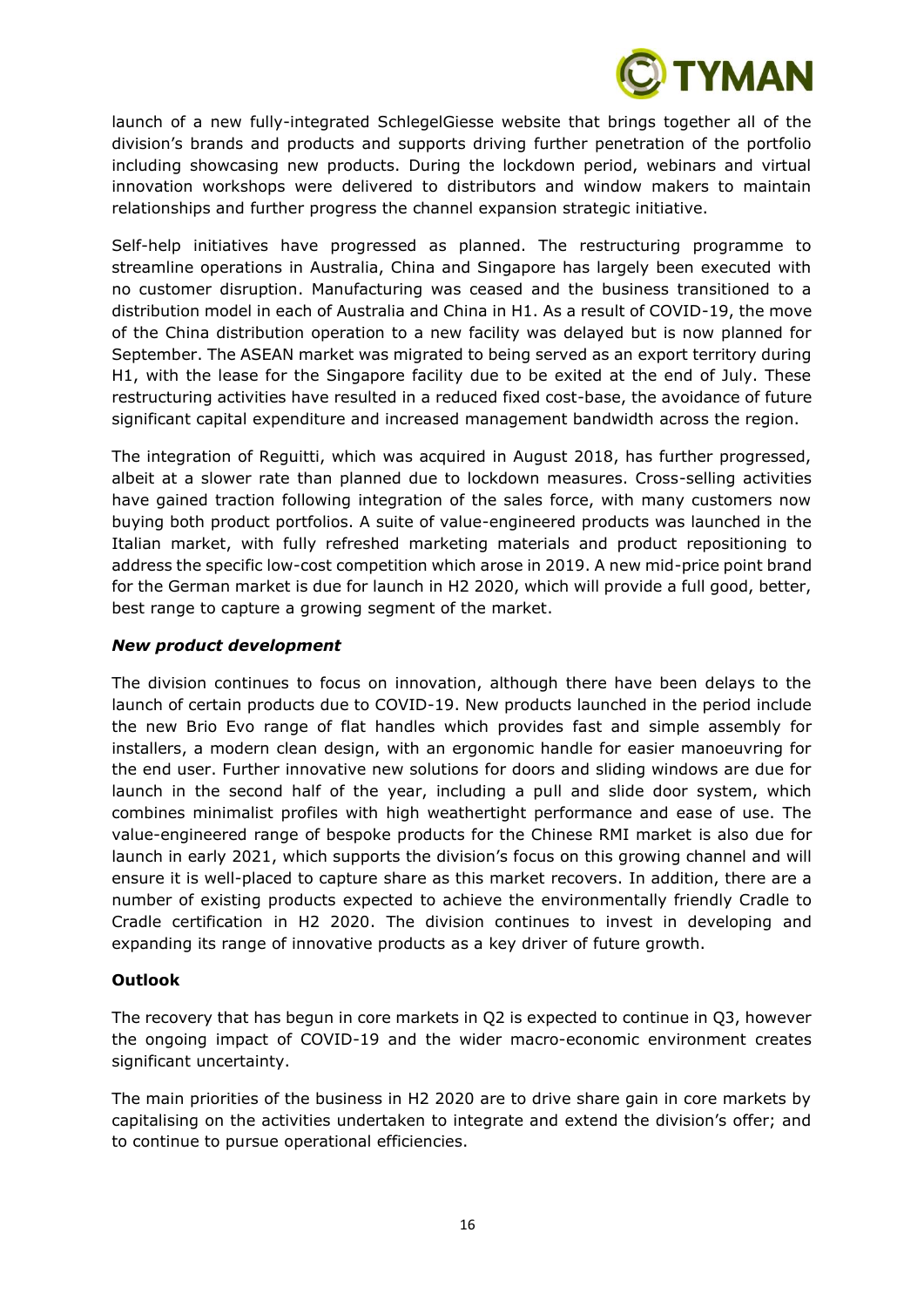

# **FINANCIAL REVIEW**

# **Income statement**

#### **Revenue and profit**

Reported revenue in the period decreased by 15.8% to £254.1 million (H1 2019: £301.9 million), largely reflecting a significant reduction in volume of £43.8 million driven by the impact of COVID-19, the drag-through effect of the 2019 North America footprint consolidation related customer losses of c. £6.8 million, and a reduction in US tariffs of £1.6 million, offset by favourable foreign exchange movements of £3.7 million. On a LFL basis, revenue declined 16.8% compared to the prior year.

Adjusted administrative expenses decreased to £48.6 million (H1 2019 restated: £61.4 million), due to the benefit of self-help measures implemented in the second half of 2019 as well as cost-management actions taken to mitigate the impact of COVID-19. This included significant curtailment of discretionary expenditure, salary reductions, cancellation of the senior management bonus scheme, as well as utilisation of available government job retention schemes in various territories. The Group received a total of £3.3 million in the period from government job retention schemes across various territories.

Adjusted operating profit decreased by 25.3% to £31.3 million (H1 2019: £41.9 million) and declined 26.0% on a like-for-like basis. This was negatively impacted by £17.7 million from the reduction in volumes driven by COVID-19 and by c. £2.5 million from the dragthrough effect of the 2019 North America footprint consolidation related customer losses, offset by receipts from government job retention schemes of  $E3.3$  million, a reduction of £5.2 million in input costs due to moderation of materials costs and cost-management actions, as well as productivity improvements of  $E1.6$  million. The Group's adjusted operating margin decreased 160 bps to 12.3% (H1 2019: 13.9%).

Adjusted profit before taxation decreased by 28.8% to £24.7 million (H1 2019: £34.7 million) and declined 29.4% on a LFL basis. Reported profit before taxation increased by 33.6% to £14.7 million (H1 2019: £11.0 million), primarily due to a significant reduction in exceptional items from £9.9 million to £0.8 million.

|                                    | <b>FY 2019</b>           |                        |                     |
|------------------------------------|--------------------------|------------------------|---------------------|
| <b>£m except where stated</b>      | Materials <sup>(1)</sup> | Average <sup>(2)</sup> | Spot <sup>(3)</sup> |
| Aluminium                          | 23.2                     | (8.4)%                 | (7.4)%              |
| Polypropylene                      | 34.8                     | $(21.0)\%$             | (36.6)%             |
| Stainless steel                    | 52.8                     | $+1.2%$                | $+4.9%$             |
| Zinc                               | 33.4                     | (17.9)%                | $(15.9)\%$          |
| Far East components <sup>(4)</sup> | 45.2                     | $(8.0)\%$              | (5.4)%              |

# **Materials and input costs**

*(1) FY 2019 materials cost of sales for raw materials, components and hardware for overall category. Only major materials categories are presented*

*(2) Average H1 2020 tracker price compared with average H1 2019 tracker price* 

*(3) Spot tracker price as at 30 June 2020 compared with spot tracker price at 30 June 2019*

*(4) Pricing on a representative basket of components sourced from the Far East by the UK & Ireland division*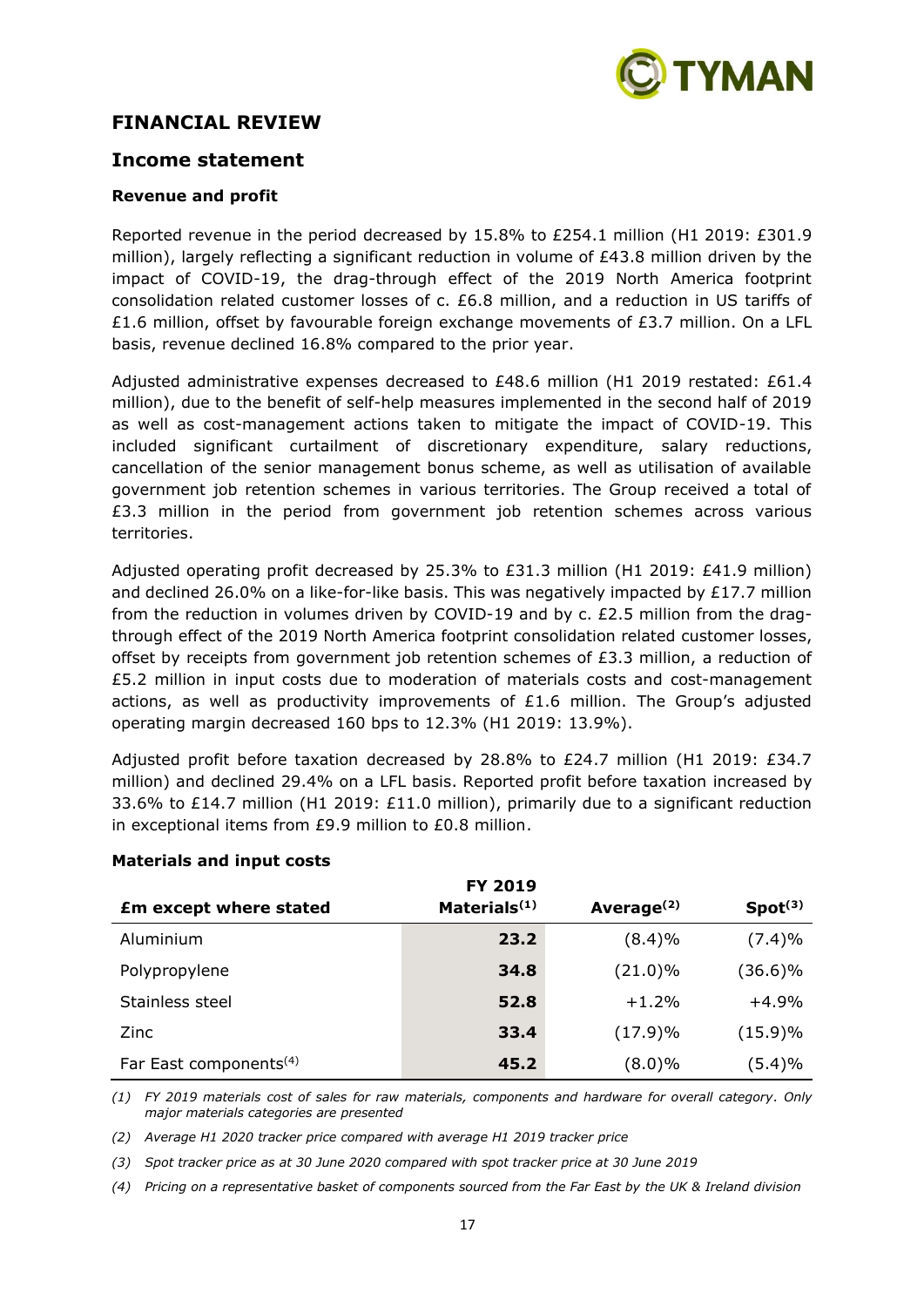

Raw material costs continued to moderate in H1 2020 with average prices across all commodity categories except stainless steel lower than H1 2019. Steel purchases in North America continue to be impacted by the direct and indirect effect of US tariffs and surcharges are in place to recover these costs.

#### **Exceptional items**

Certain items have been drawn out as exceptional such that the effect of these items on the Group's results can be better understood and to enable a clearer analysis of trends in the Group's underlying performance.

| £m                                | H <sub>1</sub> 2020 | H <sub>1</sub> 2019 |
|-----------------------------------|---------------------|---------------------|
| Footprint restructuring - costs   |                     | (3.3)               |
| Footprint restructuring - credits | ٠                   | 0.6                 |
| Footprint restructuring - net     | $\blacksquare$      | (2.7)               |
| M&A and integration - costs       | (0.5)               | (1.9)               |
| M&A and integration - net         | (0.5)               | (1.9)               |
| Redundancy and restructuring      | (0.3)               |                     |
| Impairment charges                | -                   | (5.3)               |
|                                   | (0.8)               | (9.9)               |

# *Footprint restructuring*

The footprint restructuring costs in prior periods related to directly attributable costs incurred in the multi-year North American footprint consolidation project, which is now substantially complete, as well as provisions for costs associated with the closure of the Fremont, Nebraska facility and streamlining the international satellite operations which commenced in late 2019. This included the exit of manufacturing in Australia and China, with these markets transitioned to distribution centres and closure of our operations in Singapore with this region now served as an export market.

# *M&A and integration*

M&A and integration costs of £0.5 million relate to costs associated with the integration of businesses acquired in 2018, predominantly Ashland.

# *Redundancy and restructuring*

Redundancy and restructuring costs of £0.3 million relate primarily to costs associated with a workforce reduction.

#### *Impairment charges*

Impairment charges in 2019 relate to the write down of assets and inventory associated with the slower than expected uptake of the new door seal product in North America.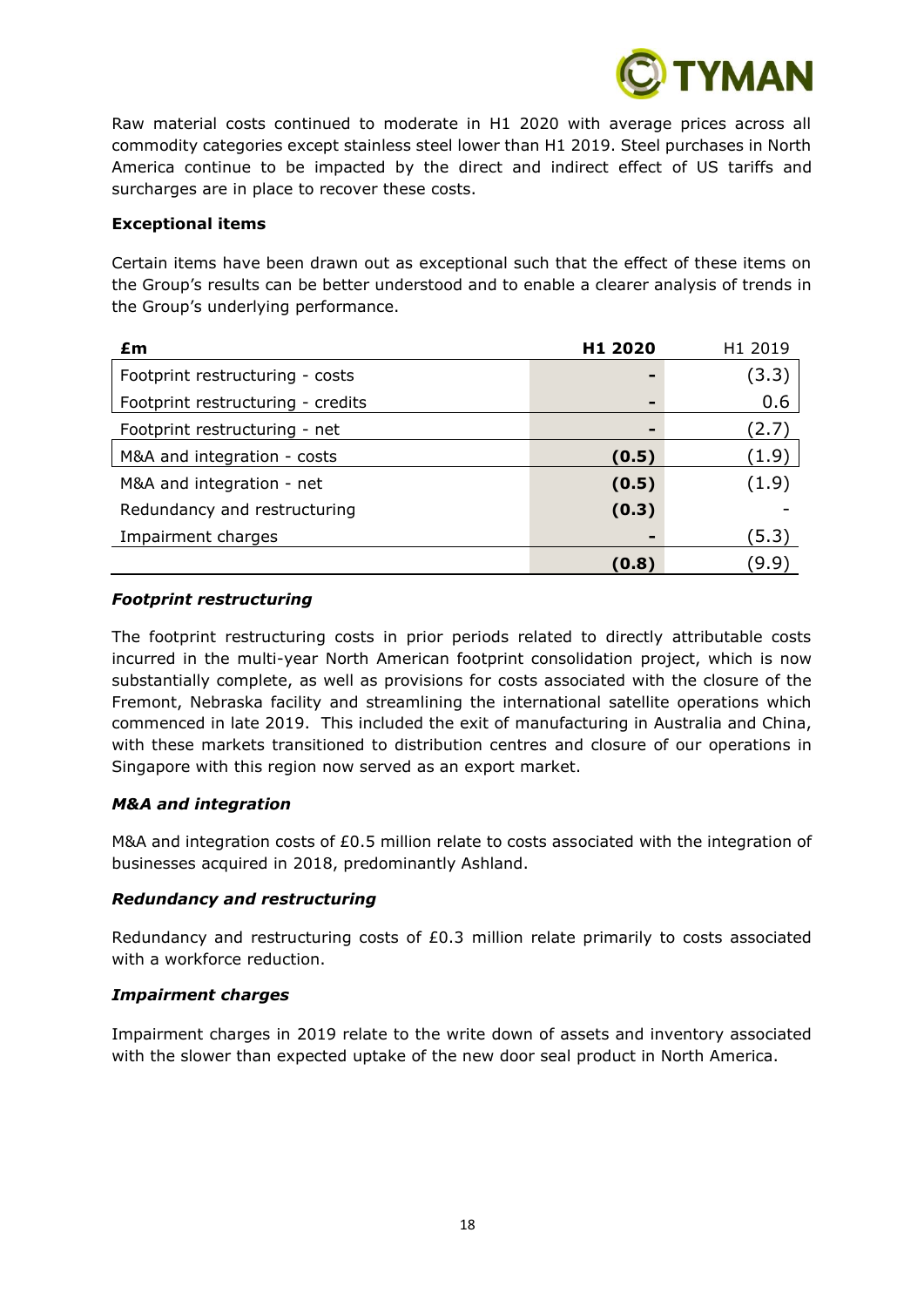

#### **Finance costs**

Net finance costs decreased to £6.3 million (H1 2019: £7.5 million).

Interest payable on bank loans, private placement notes and overdrafts decreased to £5.0 million (H1 2019: £5.6 million), predominantly reflecting lower interest rates following reductions in the US federal interest rate and UK official bank rate. Interest on lease liabilities of £1.5 was flat against the prior period (H1 2019: £1.5 million).

Non-cash movements charged to net finance costs in the period include amortisation of capitalised borrowing costs of £0.3 million (H1 2019: £0.3 million) and pension interest cost of £0.1 million (H1 2019: £0.1 million).

#### **Taxation**

The Group reported an income tax charge of £2.3 million (H1 2019: £3.1 million), comprising a current tax charge of £2.9 million (H1 2019: £3.3 million) and a deferred tax credit of £0.6 million (H1 2019: £0.2 million).

The adjusted tax charge was £5.4 million (H1 2019: £9.1 million) representing an effective adjusted tax rate of 21.7% (H1 2019: 26.2%). The reduction in the adjusted effective tax rate of 450bps reflects, the release of an excess provision and utilisation of available tax credits. This is the Group's current best estimate of the adjusted tax rate for the 2020 full year.

During the period, the Group paid corporation tax of £1.3 million (H1 2019:  $£7.1$  million), with the reduction largely relating to payment deferrals granted by the US and Italian governments in light of the COVID-19 pandemic.

# **Earnings per share**

Basic earnings per share increased by 56.6% to 6.4 pence (H1 2019: 4.1 pence). Adjusted earnings per share decreased to 9.9 pence (H1 2019: 13.1 pence).

There is no material difference between these calculations and the fully diluted earnings per share calculations.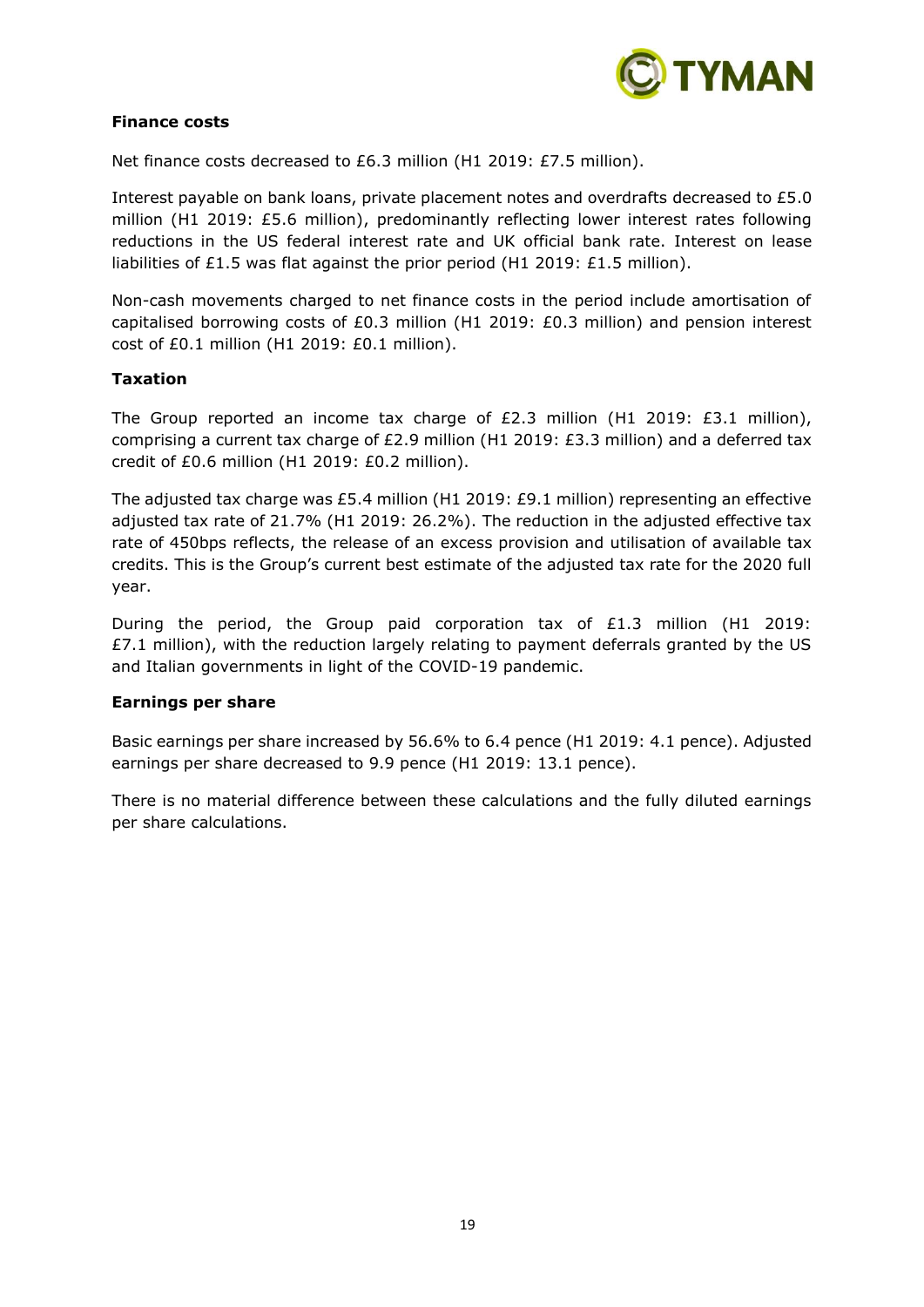

# **Cash generation, funding and liquidity**

# **Cash and cash conversion**

|                                                    |                     | H1 2019                  |
|----------------------------------------------------|---------------------|--------------------------|
| £m                                                 | H <sub>1</sub> 2020 | (restated <sup>1</sup> ) |
| Net cash generated from operations                 | 33.6                | 16.3                     |
| Add: Pension contributions                         | 0.2                 | 0.5                      |
| Add: Income tax paid                               | 1.3                 | 7.1                      |
| Less: Purchases of property, plant and equipment   | (3.7)               | (5.5)                    |
| Less: Purchases of intangible assets               | (0.4)               | (0.4)                    |
| Add: Proceeds on disposal of PPE                   |                     | 1.2                      |
| Operational cash flow after exceptional cash costs | 31.0                | 19.2                     |
| Exceptional cash costs                             | 2.2                 | 6.9                      |
| <b>Operational cash flow</b>                       | 33.2                | 26.1                     |
| Less: Pension contributions                        | (0.2)               | (0.5)                    |
| Less: Income tax paid                              | (1.3)               | (7.1)                    |
| Less: Net interest paid $1$                        | (6.6)               | (7.4)                    |
| Less: Exceptional cash costs                       | (2.2)               | (6.9)                    |
| <b>Free cash flow</b>                              | 22.9                | 4.2                      |

*<sup>1</sup>Net interest paid in H1 2019 has been restated to include interest paid on lease liabilities to align with the current period calculation of free cash flow*

Operational cash flow in the period increased by 27.2% to £33.2 million, predominantly due to tight management of working capital and capital expenditure. This is after adding back £2.2 million (H1 2019: £6.9 million) of exceptional costs cash settled in the period, which related to settlement of costs associated with the footprint realignments provided for in 2019 and costs associated with the integration of Ashland. Operating cash conversion in H1 2020 was very strong at 106.0% (H1 2019: 62.3%).

Free cash flow in the period was significantly higher than H1 2019 at £22.9 million (H1 2019 restated: £4.2 million) as a result of the higher operational cash flow, lower levels of income tax payments on account, lower interest payments and lower levels of exceptional cash flows.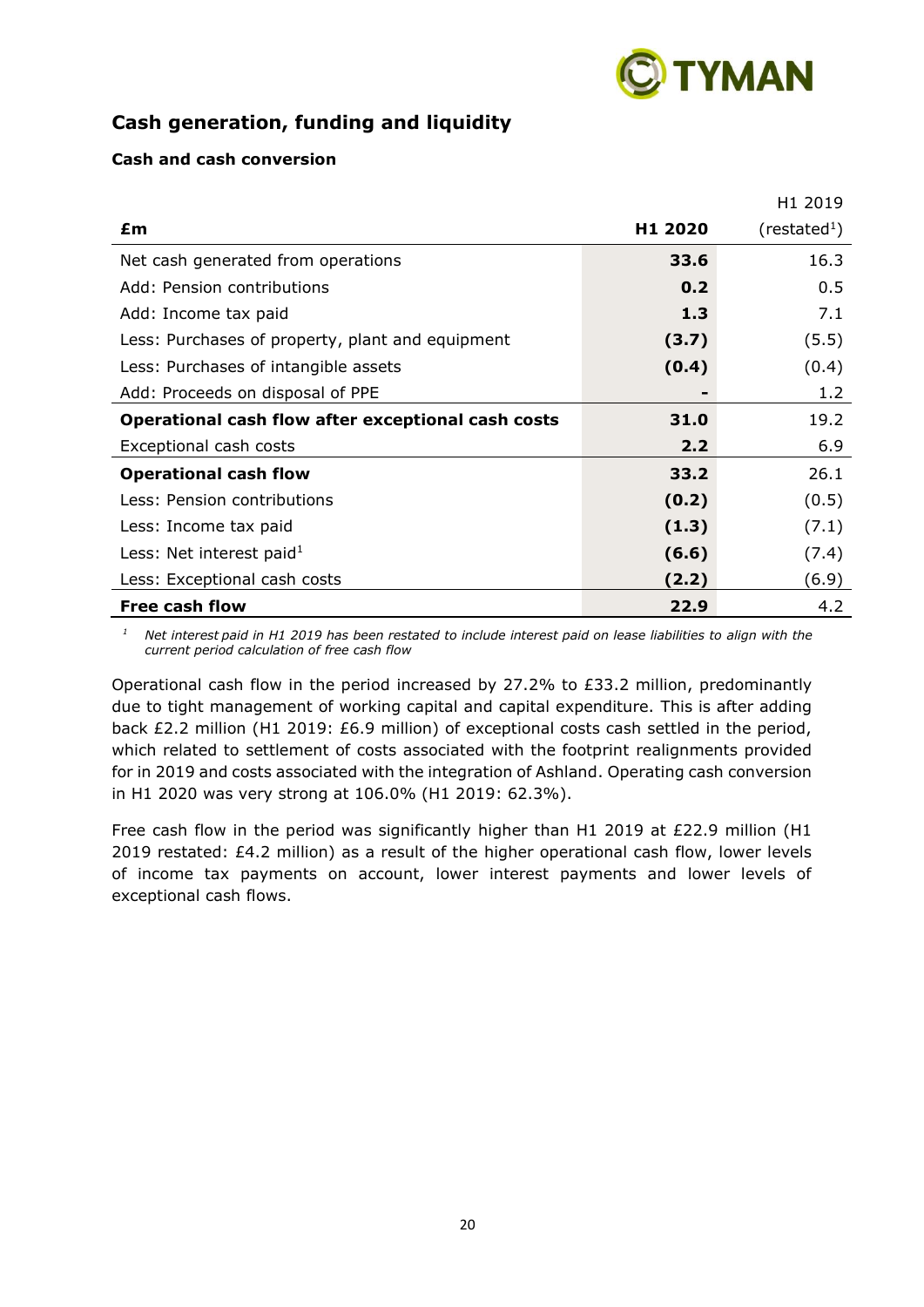

# **Debt facilities**

Bank and US private placement facilities available to the Group, as at 30 June 2020, were as follows:

| <b>Facility</b>  | <b>Maturity</b> | <b>Currency</b> | Committed | <b>Uncommitted</b> |
|------------------|-----------------|-----------------|-----------|--------------------|
| 2018 Facility    | Feb 2024        | Multicurrency   | £240.0m   | £70.0m             |
| 4.97 % USPP      | Nov 2021        | US\$            | US\$55.0m | -                  |
| 5.37 % USPP      | Nov 2024        | US\$            | US\$45.0m |                    |
| Other facilities | Various         | €               | €0.6m     | -                  |

In addition to this, the Group has received eligibility to draw up to  $£100$  million through the Bank of England CCFF.

#### **Liquidity**

At 30 June 2020 the Group had gross outstanding borrowings of £240.4 million (H1 2019: £279.6 million), cash balances of £79.9 million (H1 2019: £49.6 million) and committed but undrawn facilities of £78.6 million (H1 2019: £56.1 million). This provides immediately available liquidity of £158.5 million. The Group also has potential access to the uncommitted £70.0 million accordion facility and the £100 million CCFF facility, albeit the intention is not to draw down on this.

Net debt at the period end was £219.8 million (H1 2019: £289.8 million). Adjusted net debt, which excludes lease liabilities and unamortised finance arrangement fees was £160.5 million (H1 2019: £230.0 million), reflecting the strong operational cash generation and cancellation of the final 2019 dividend. There was also a benefit from deferred government payments of c. £4 million.

#### **Covenant performance**

| At 30 June 2020 | Test             | Performance $(1)$ Headroom $(2)$ Headroom $(2)$ |       |       |
|-----------------|------------------|-------------------------------------------------|-------|-------|
| Leverage        | $<$ 3.0 $\times$ | 1.8x                                            | 36.4m | 41.3% |
| Interest Cover  | > 4.0x           | 8.4x                                            | 46.2m | 52.3% |

*(1) Calculated covenant performance consistent with the Group's banking covenant test (banking covenants set on a frozen GAAP basis and not impacted by IFRS 16)*

*(2) The approximate amount by which adjusted EBITDA would need to decline before the relevant covenant is breached*

At the half year, the Group retained significant headroom on its banking covenants. Leverage at the period end was 1.8x (H1 2019: 2.2x), reflecting the lower level of net debt. Interest cover at the period end was 8.4x (H1 2019: 8.9x), reflecting the lower interest expense offset by a reduction in adjusted EBITDA.

Subsequent to the period end, in order to provide additional headroom during the period of uncertainty, the Group agreed a temporary relaxation of the leverage covenant with its lenders from 3.0x adjusted EBITDA to 3.5x at December 2020 and 4.0x at 30 June 2021.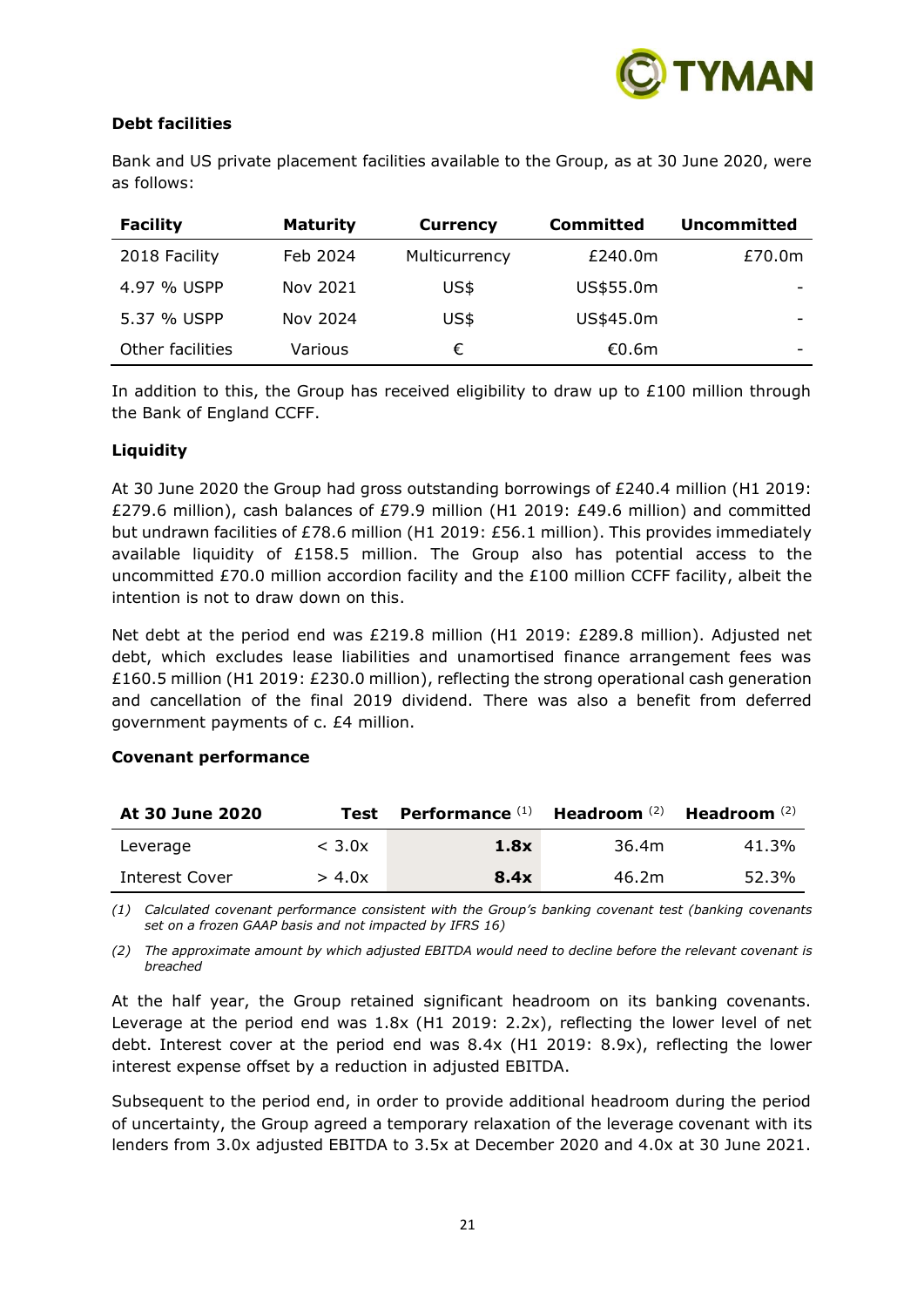

# **Balance sheet – assets and liabilities**

# **Working capital**

| £m                           | <b>FY 2019</b> | Mvt   | <b>FX</b> | H <sub>1</sub> 2020 |
|------------------------------|----------------|-------|-----------|---------------------|
| Inventories                  | 88.6           | 2.0   | 4.5       | 95.1                |
| Trade receivables            | 60.5           | (0.8) | 2.8       | 62.5                |
| Trade payables               | (46.6)         | 5.7   | (2.3)     | (43.2)              |
| <b>Trade working capital</b> | 102.5          | 6.9   | 5.0       | 114.4               |

Trade working capital at the half year, net of provisions, was £114.4 million (H1 2019: £148.1 million; FY 2019: £102.5 million). The trade working capital build to the half year at average exchange rates was £6.9 million (H1 2019: £23.2 million).

The inventory build to the half year at average exchange rates was  $£2.0$  million (H1 2019:  $£10.2$  million). The much lower than normal seasonal inventory build largely reflects tight management of inventory levels in light of the impact of COVID-19 on demand. Production levels began to ramp up in June as demand returned.

Trade receivables and trade payables reduced in the period due to lower levels of trading in the first half of 2020.

Of the year to date increase in trade working capital, £5.0 million related to exchange.

# **Capital expenditure**

Gross capital expenditure decreased to £4.1 million (H1 2019: £5.9 million) or 0.6x depreciation (H1 2019: 0.8x), as a result of deferring most non-essential expenditure in light of COVID-19. Investment is planned to increase in the second half to support future growth.

# **Balance sheet - equity**

# **Shares in issue**

At 30 June 2020, the total number of shares in issue was 196.8 million (H1 2019: 196.8 million) of which 0.5 million shares were held in treasury (H1 2019: 0.5 million).

# **Employee Benefit Trust purchases**

At 30 June 2020, the EBT held 1.1 million shares (H1 2019: 1.4 million). During the period, the EBT purchased 0.1 million shares in Tyman plc at a total cost of  $E$ 0.3 million to satisfy vested share awards as well as future obligations under the Group's various share plans.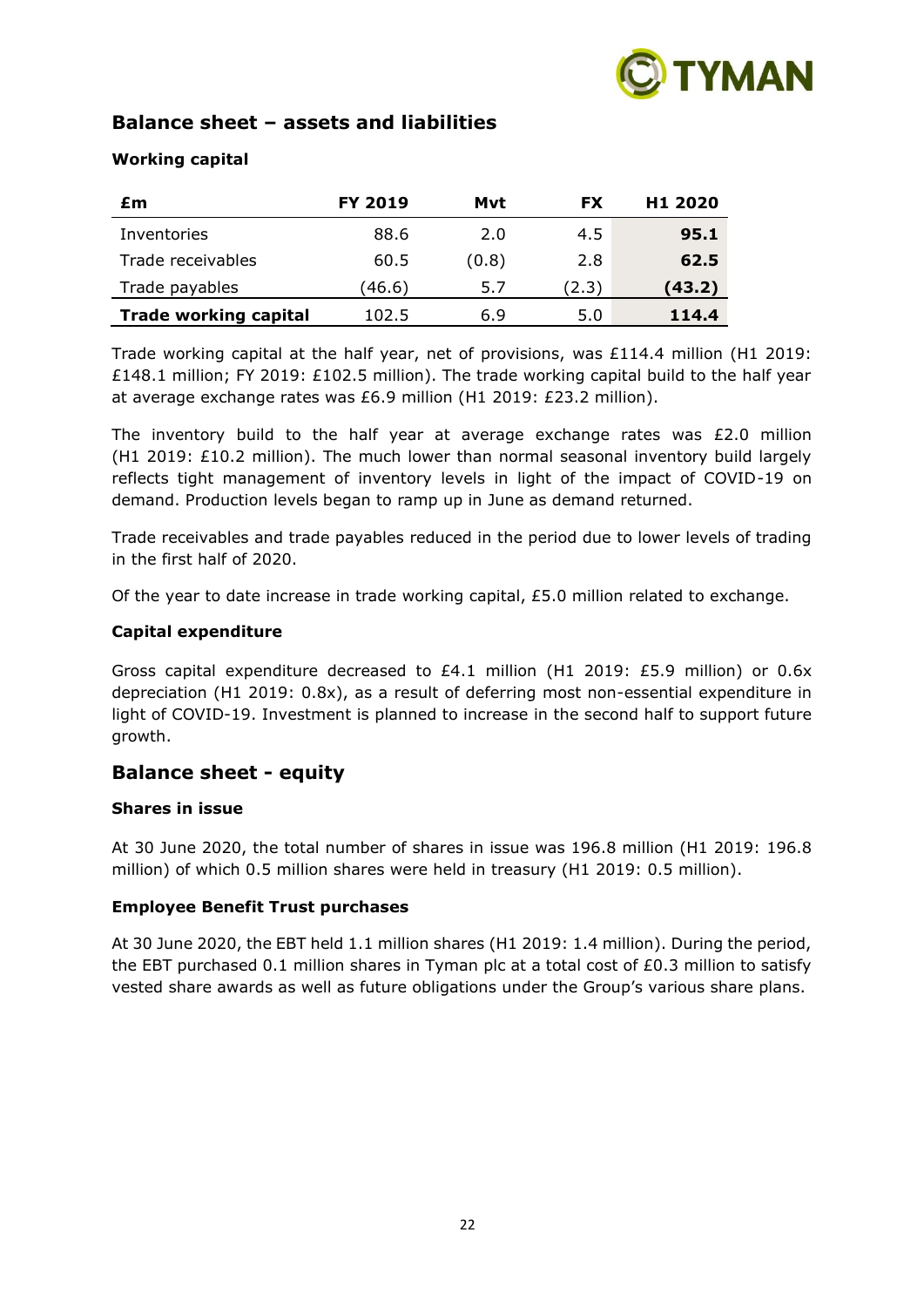

# **Other financial matters**

# **Return on capital employed**

ROCE fell by 190 bps to 10.8% (H1 2019: 12.7%) as a result of the reduction in LFL adjusted operating profit in light of COVID-19.

#### **Returns on Acquisition Investment**

|                             | <b>Acquisition</b><br><b>Date</b> | Original<br><b>Acquisition</b><br><b>Investment</b> | <b>ROAI</b> at<br>H1 2020(1) |
|-----------------------------|-----------------------------------|-----------------------------------------------------|------------------------------|
| Ashland $(2)$               | March 2018                        | US\$102.4m                                          | 17.9%                        |
| Zoo Hardware <sup>(2)</sup> | May 2018                          | £18.7m                                              | <b>19.7%</b>                 |
| Profab                      | <b>July 2018</b>                  | £4.1m                                               | 8.1%                         |
| Reguitti                    | August 2018                       | €16.2m                                              | 4.9%                         |

*(1) See Alternative Performance Measures on page 48*

*(2) Ashland and Zoo Hardware reached the end of the two-year ROAI measurement period in March and May respectively. Ashland ROAI is measured over the last twelve months to the end of February 2020 and Zoo ROAI is measured over the last twelve months to the end of April 2020.*

Ashland and Zoo Hardware have continued to perform well, with both exceeding the 14% minimum target return threshold after two years of ownership. Ashland exceeded the expected US\$5m of annualised synergy benefits from 2020.

Profab suffered from operational bottlenecks in the second half of 2019, impacting productivity and was significantly impacted in H1 2020 by COVID-19 lockdown measures. The ROAI is therefore significantly below the target threshold. Improvements in productivity are being achieved and sales and orders have rebounded well since reopening. The ROAI is therefore expected to improve in the second half.

The performance of Reguitti has been significantly impacted by COVID-19, as well as being impacted by some specific low-cost competition in Italy, resulting in an ROAI significantly below the target threshold. A suite of value-engineered products was launched in the Italian market, with a full marketing refresh and product repositioning to address the lowcost competition. The benefit of these measures and improving demand following easing of lockdown measures are expected to improve the ROAI in the second half.

# **Currency**

# *Currency in the consolidated income statement*

The principal foreign currencies that impact the Group's results are the US Dollar, the Euro, the Australian Dollar and the Canadian Dollar. In H1 2020, the Sterling was slightly weaker against the US dollar, essentially flat against the Euro and Canadian dollar, and stronger against the Australian Dollar when compared with the average exchange rates in H1 2019.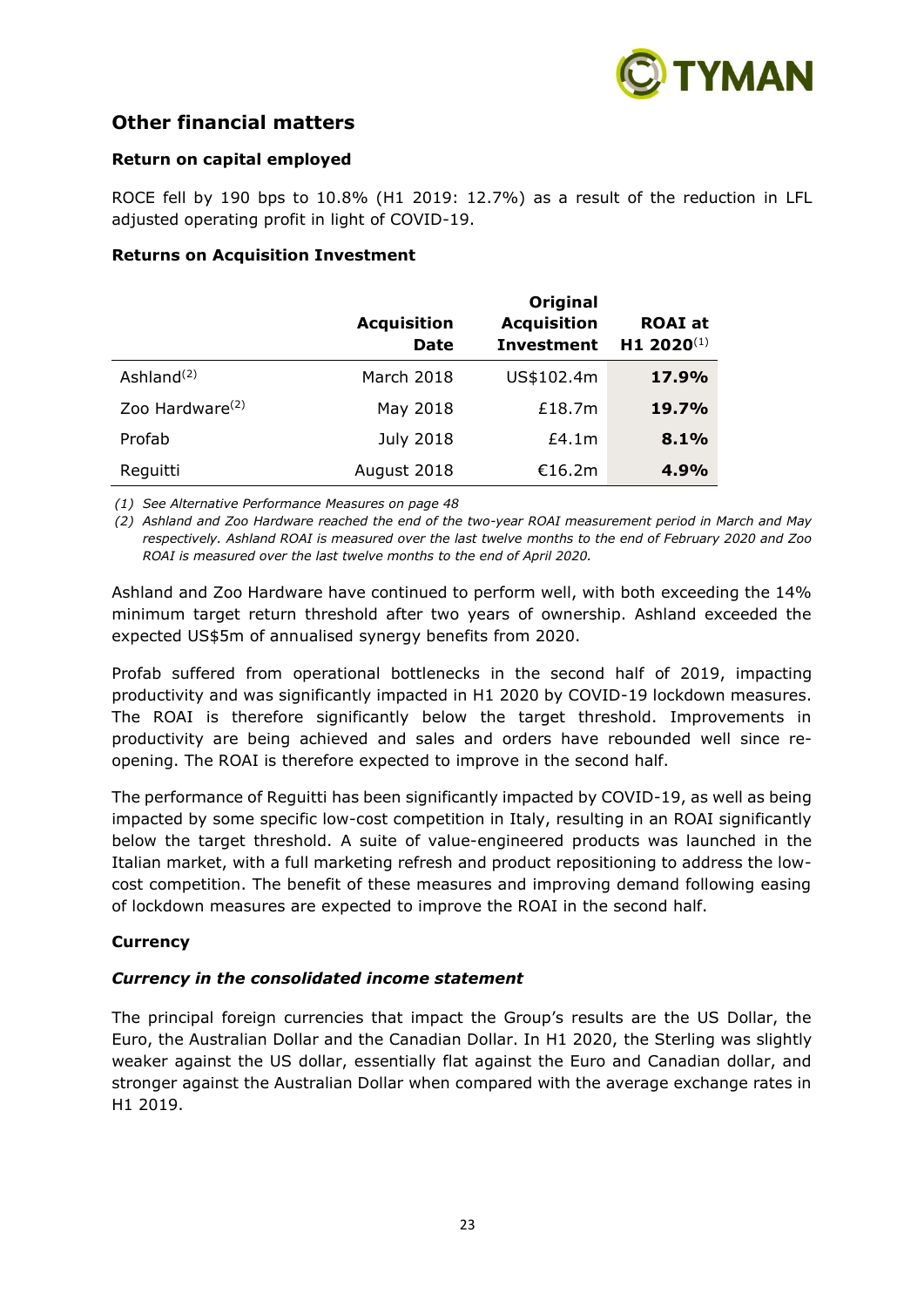

# *Translational exposure*

| Currency                 | US\$   | Euro                     | AUS\$ | CA\$                     | <b>Other</b> | Total |
|--------------------------|--------|--------------------------|-------|--------------------------|--------------|-------|
| % mvt in average rate    | (2.6)% | (0.1)%                   | 4.8%  | $(0.4)\%$                |              |       |
| Em Revenue impact        | 4.2    |                          | (0.2) | $\overline{\phantom{a}}$ | (1.1)        | 3.0   |
| $Em$ Profit impact $(1)$ | 1.4    | $\overline{\phantom{0}}$ | -     | -                        | (0.1)        | 1.3   |
| 1c decrease impact $(2)$ | £173k  | £24k                     | £2k   | £5k                      |              |       |

*(1) Adjusted Operating Profit impact*

*(2) Defined as the approximate favourable translation impact of a 1c decrease in the Sterling exchange rate of the respective currency on the Group's Adjusted Operating Profit*

The net effect of currency translation caused revenue and adjusted operating profit from ongoing operations to increase by £3.0 million and £1.3 million respectively compared with H1 2019.

#### *Transactional exposure*

Foreign exchange hedges have resulted in a gain on revaluation in H1 2020 of £0.6 million (H1 2019: £nil).

The Group's other transactional exposures generally benefit from the existence of natural hedges and are immaterial.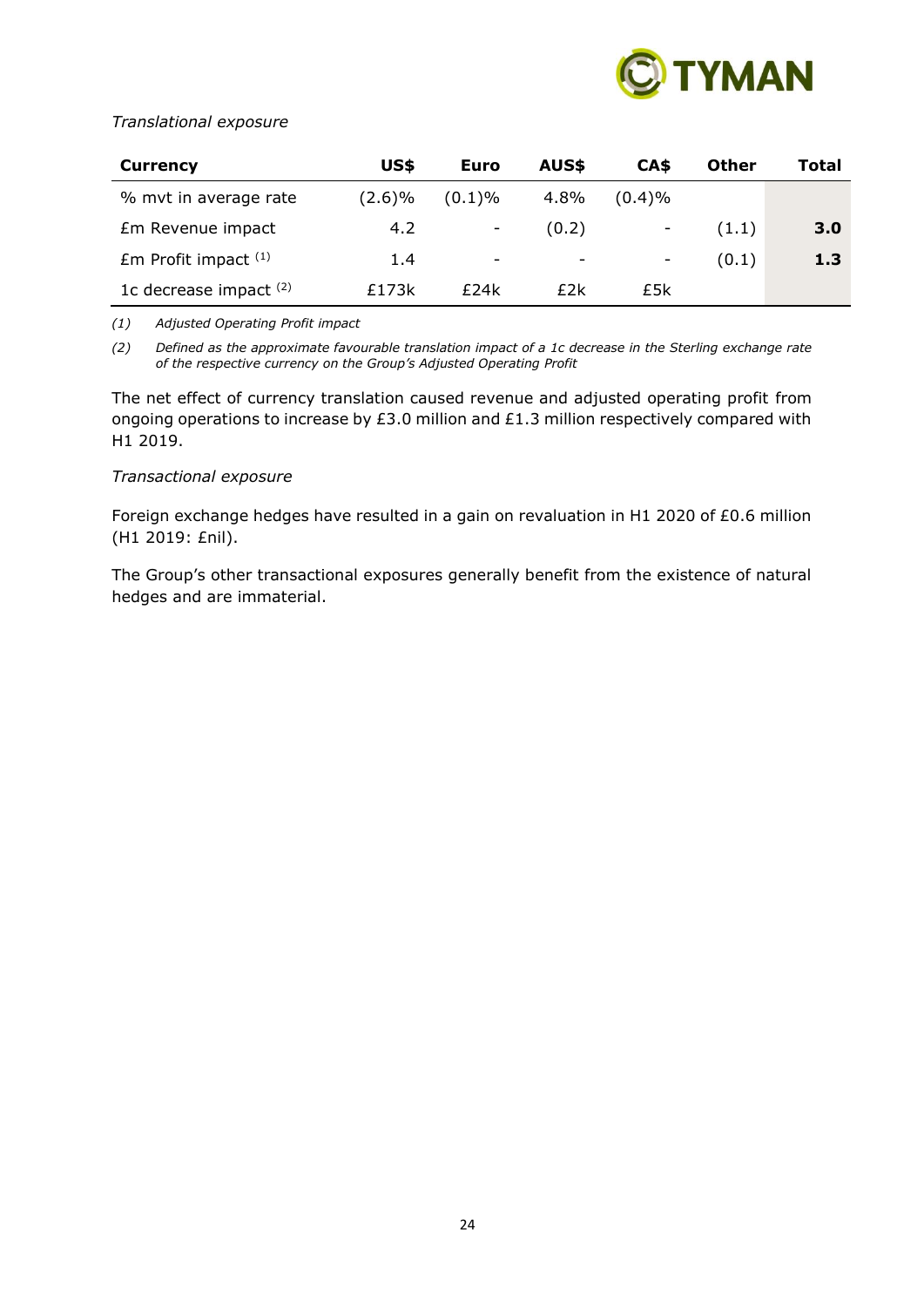

#### **PRINCIPAL RISKS AND UNCERTAINTIES**

The Group's principal risks and uncertainties, which could impact the Group for the remainder of the current financial year, are identified on pages 38 to 45 of the Group's Report and Accounts for the year ended 31 December 2019, which is available at the Group's website. These risks are as follows: market conditions, competitors, loss of major customers, financial risks, liquidity and credit risks, information security, raw material costs and supply chain failures, footprint rationalisation and key executives and personnel.

The Directors have reviewed these principal risks and uncertainties and have made the following amendments for the period ended 30 June 2020:

#### **Major pandemic**

COVID-19 was identified as an emerging risk in the 2019 annual report and the main threat was seen to be to our supply chain in China. Since then COVID-19 has evolved rapidly into a global crisis and has resulted in heightened risk to the health, safety and wellbeing of our employees as well as reduced demand for our products, particularly during the second quarter of 2020. The Group was able to respond rapidly to safeguard our employees, protect our operations, reduce costs and preserve cash. The Group has further expanded its liquidity headroom by establishing eligibility for the Bank of England Covid Corporate Financing Facility ("CCFF"). Further details of the impact of this and the mitigation actions taken are set out within the overview of results on pages 3 to 8.

Major pandemic is now recognised as a principal risk and uncertainty for the Group and is expected to remain so for the remainder of 2020 and for 2021, due to the potential for further waves of the pandemic and need for additional lockdowns.

#### **Markets**

COVID-19 has had a serious impact on demand in our markets in 2020. Current recovery trends are encouraging but risk remains as to the size and length of this recovery and the danger of further waves of infection. This, combined with the end of the Brexit transition deal with the EU and the potential for a no deal scenario at the end of 2020, has heightened the risk in respect of the UK market. The risk trend since December 2019 is seen as increasing.

#### **Information security**

Information security remains an increasing risk for the Group. Cyber threats have an increased potency when combined with the disruptions of remote working in a COVID-19 environment. Remote working practices have been reviewed to ensure internal controls have not been compromised and phishing testing and awareness training has been increased.

#### **Risk watchlist**

Climate change and sustainability remains on our risk watchlist as an emerging source of risk as well as opportunity in the future. Work continues to better understand the likely scale, impact and velocity of this area of risk.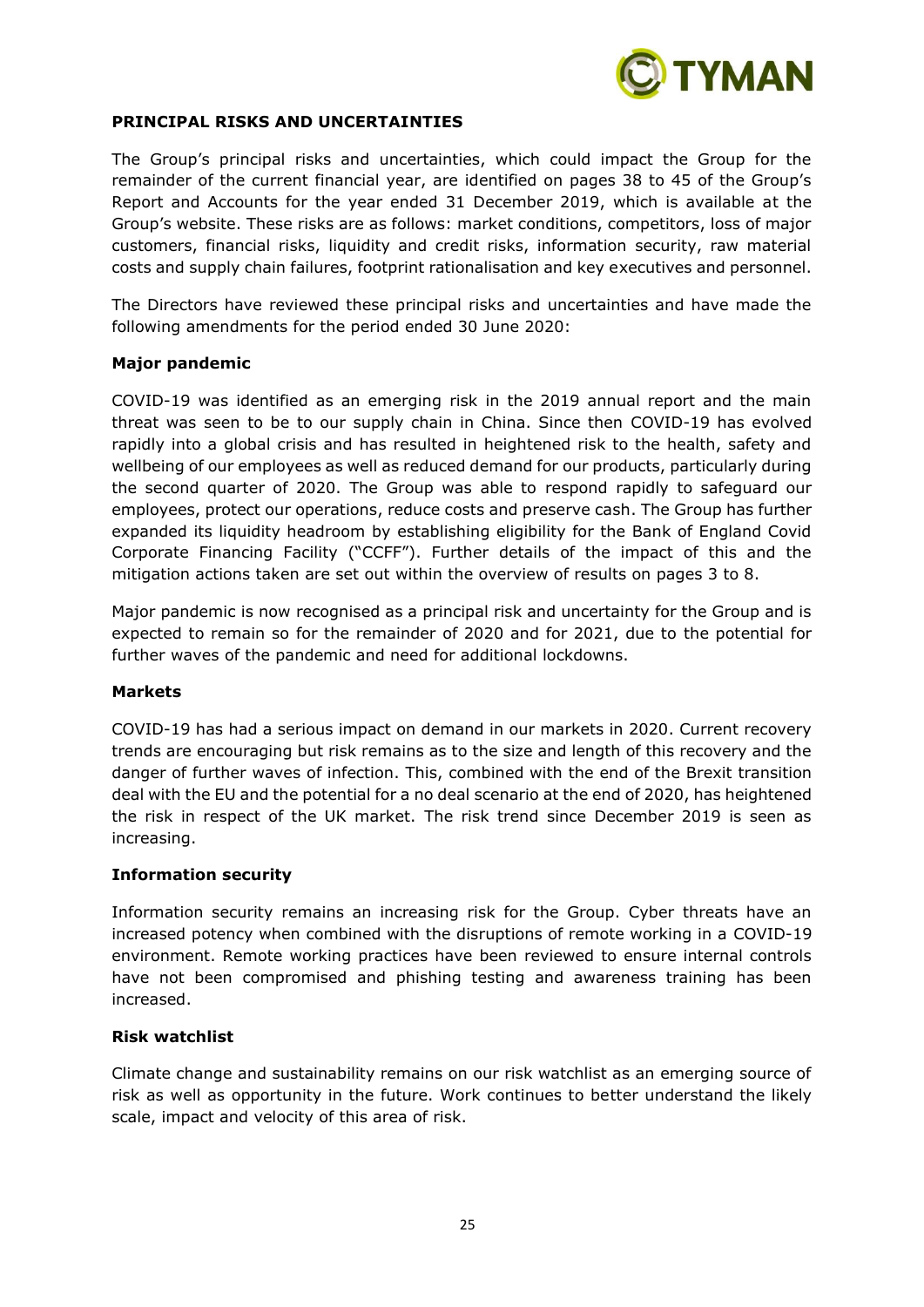

#### **Risks and uncertainties facing the Group**

In the opinion of the Directors, the principal risks and uncertainties as at the date of this report, consist of the principal risks and uncertainties set out in the 2019 Report and Accounts, together with the risk associated with the impact of COVID-19 and the increased unmitigated risk level associated with information security.

**28 July 2020**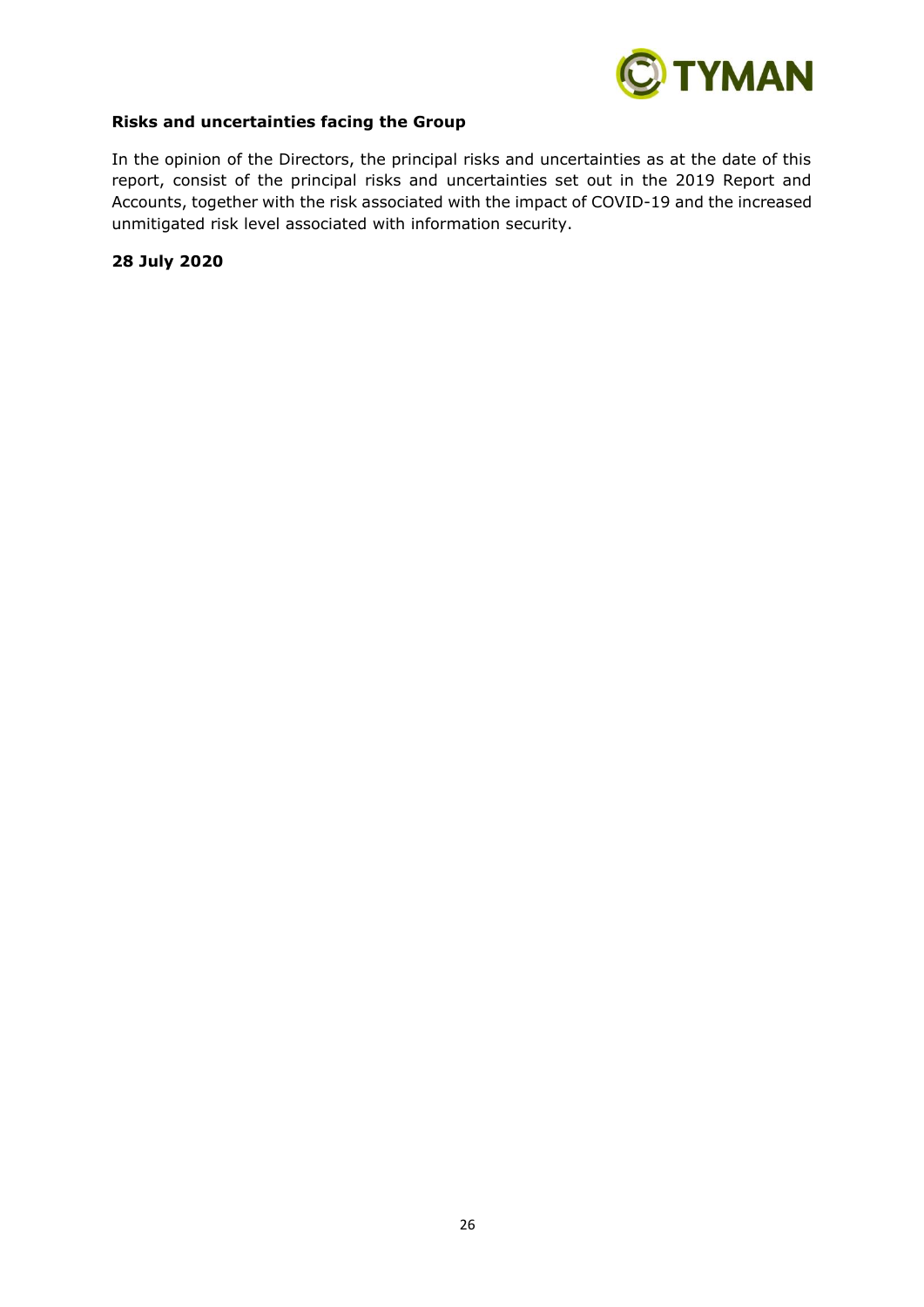

# **Condensed consolidated income statement**

|                                            |                |                   | Six months                 |                   |
|--------------------------------------------|----------------|-------------------|----------------------------|-------------------|
|                                            |                | <b>Six months</b> | ended                      | Year ended        |
|                                            |                | ended             | 30 June 2019               | 31 December       |
|                                            |                | 30 June 2020      | (unaudited)                | 2019              |
|                                            |                | (unaudited)       | (Restated <sup>(2)</sup> ) | (audited)         |
|                                            | Note           | £m                | £m                         | £m                |
| <b>Revenue</b>                             | 3              | 254.1             | 301.9                      | 613.7             |
| Cost of sales                              |                | (174.2)           | (198.6)                    | (408.1)           |
| <b>Gross profit</b>                        |                | 79.9              | 103.3                      | 205.6             |
| Administrative expenses                    |                | (58.9)            | (84.8)                     | (165.1)           |
| <b>Operating profit</b>                    |                | 21.0              | 18.5                       | 40.5              |
| Analysed as:                               |                |                   |                            |                   |
| Adjusted <sup>(1)</sup> operating profit   | 3              | 31.3              | 41.9                       | 85.4              |
| <b>Exceptional items</b>                   | 4              | (0.8)             | (9.9)                      | (18.9)            |
| Amortisation of acquired intangible assets | 9              | (9.5)             | (13.5)                     | (23.5)            |
| Impairment of acquired goodwill            | 9              |                   |                            | (2.5)             |
| <b>Operating profit</b>                    |                | 21.0              | 18.5                       | 40.5              |
| Finance income                             | $\overline{5}$ | 0.6               |                            |                   |
| Finance costs                              | 5              | (6.9)             | (7.5)                      | (15.7)            |
| <b>Net finance costs</b>                   | 5              | (6.3)             | (7.5)                      | (15.7)            |
| <b>Profit before taxation</b>              |                | 14.7              | 11.0                       | 24.8              |
| Income tax charge                          | 6              | (2.3)             | (3.1)                      | (7.1)             |
| <b>Profit for the period</b>               |                | 12.4              | 7.9                        | 17.7              |
|                                            |                |                   |                            |                   |
| Basic earnings per share                   | 7              | 6.36p             | 4.06p                      | 9.08 <sub>p</sub> |
| Diluted earnings per share                 | $\overline{7}$ | 6.35p             | 4.04p                      | 9.05p             |
|                                            |                |                   |                            |                   |
| <b>Non-GAAP alternative performance</b>    |                |                   |                            |                   |
| measures <sup>(1)</sup>                    |                |                   |                            |                   |
| Adjusted <sup>(1)</sup> operating profit   |                | 31.3              | 41.9                       | 85.4              |
| Adjusted $(1)$ profit before taxation      |                | 24.7              | 34.7                       | 71.0              |
|                                            |                |                   |                            |                   |
| Basic Adjusted earnings per share          | $\overline{7}$ | 9.91p             | 13.14p                     | 27.46p            |
| Diluted Adjusted earnings per share        | $\overline{7}$ | 9.89p             | 13.10p                     | 27.35p            |
|                                            |                |                   |                            |                   |

*(1) Before amortisation of acquired intangible assets, deferred taxation on amortisation of acquired intangible assets, impairment of goodwill, exceptional items, gains and losses on the fair value of derivative financial instruments, amortisation of borrowing costs, and the associated tax effect. See definitions on page 48 for non-GAAP alternative performance measures.*

*(2) Depreciation on manufacturing assets was reclassified from administrative expenses to cost of sales for year end 2019 to better reflect the nature of this charge. For comparability, the comparatives for the six months ended 30 June 2019 have been amended to reflect the new classification. See note 2.2.3.*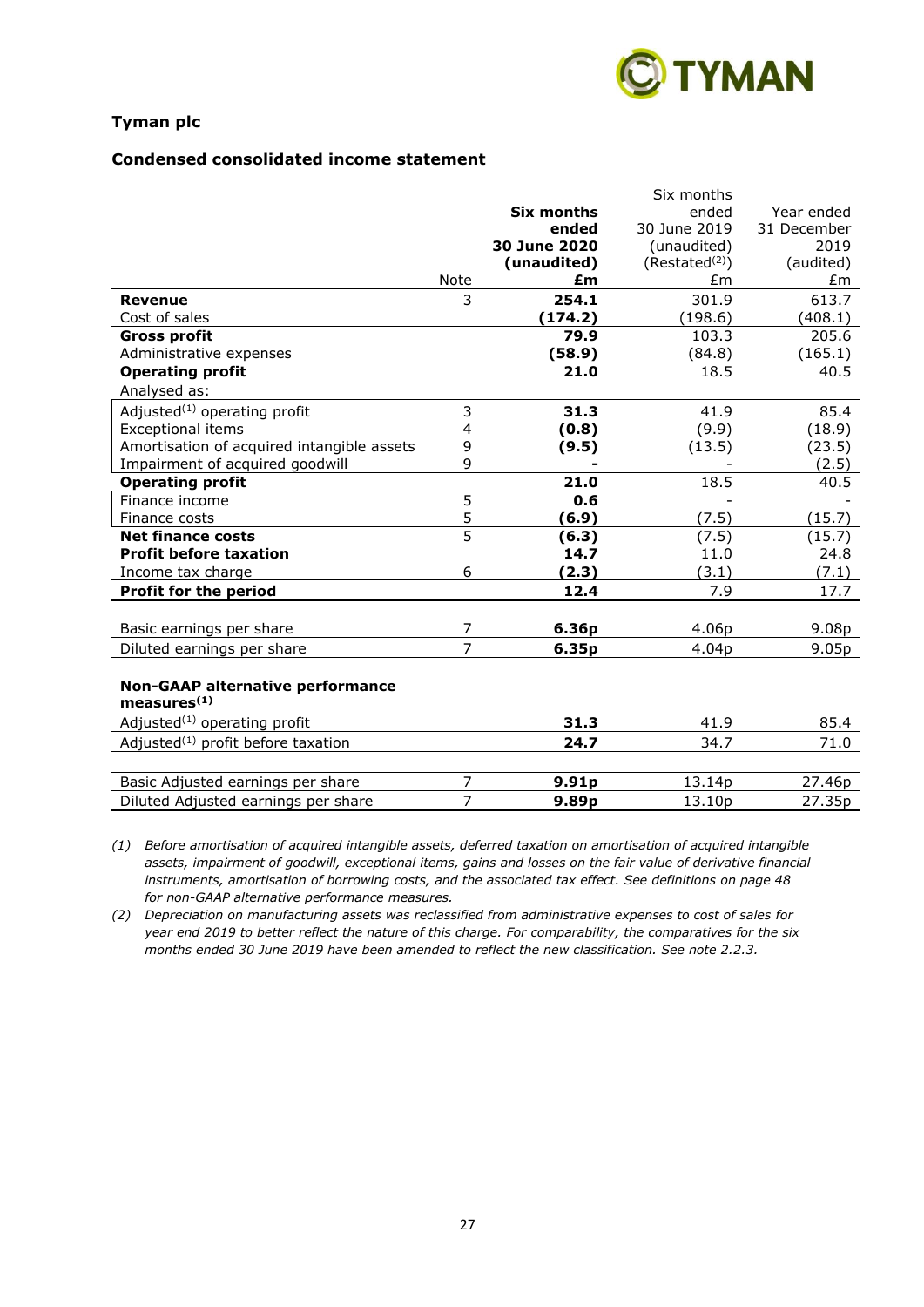

# **Condensed consolidated statement of comprehensive income**

|                                                        | Six months<br>ended | Six months   | Year ended          |
|--------------------------------------------------------|---------------------|--------------|---------------------|
|                                                        | 30 June 2020        | ended        | 31 December<br>2019 |
|                                                        |                     | 30 June 2019 |                     |
|                                                        | (unaudited)         | (unaudited)  | (audited)           |
|                                                        | £m                  | £m           | £m                  |
| <b>Profit for the period</b>                           | 12.4                | 7.9          | 17.7                |
| Other comprehensive (expense)/income                   |                     |              |                     |
| Items that will not be reclassified to profit or loss  |                     |              |                     |
| Remeasurements of post-employment benefit              |                     |              |                     |
| obligations                                            | (0.8)               | (0.4)        | (1.0)               |
| Total items that will not be reclassified to profit or |                     |              |                     |
| loss                                                   | (0.8)               | (0.4)        | (1.0)               |
| Items that may be reclassified subsequently to         |                     |              |                     |
| profit or loss                                         |                     |              |                     |
| Exchange differences on translation of foreign         |                     |              |                     |
| operations                                             | 19.9                | 1.0          | (11.9)              |
| Effective portion of changes in value of cash flow     |                     |              |                     |
| hedges                                                 | 0.2                 | 0.2          |                     |
| Total items that may be reclassified to profit or loss | 20.1                | 1.2          | (11.9)              |
| Other comprehensive income for the period              | 19.3                | 0.8          | (12.9)              |
| Total comprehensive income for the period              | 31.7                | 8.7          | 4.8                 |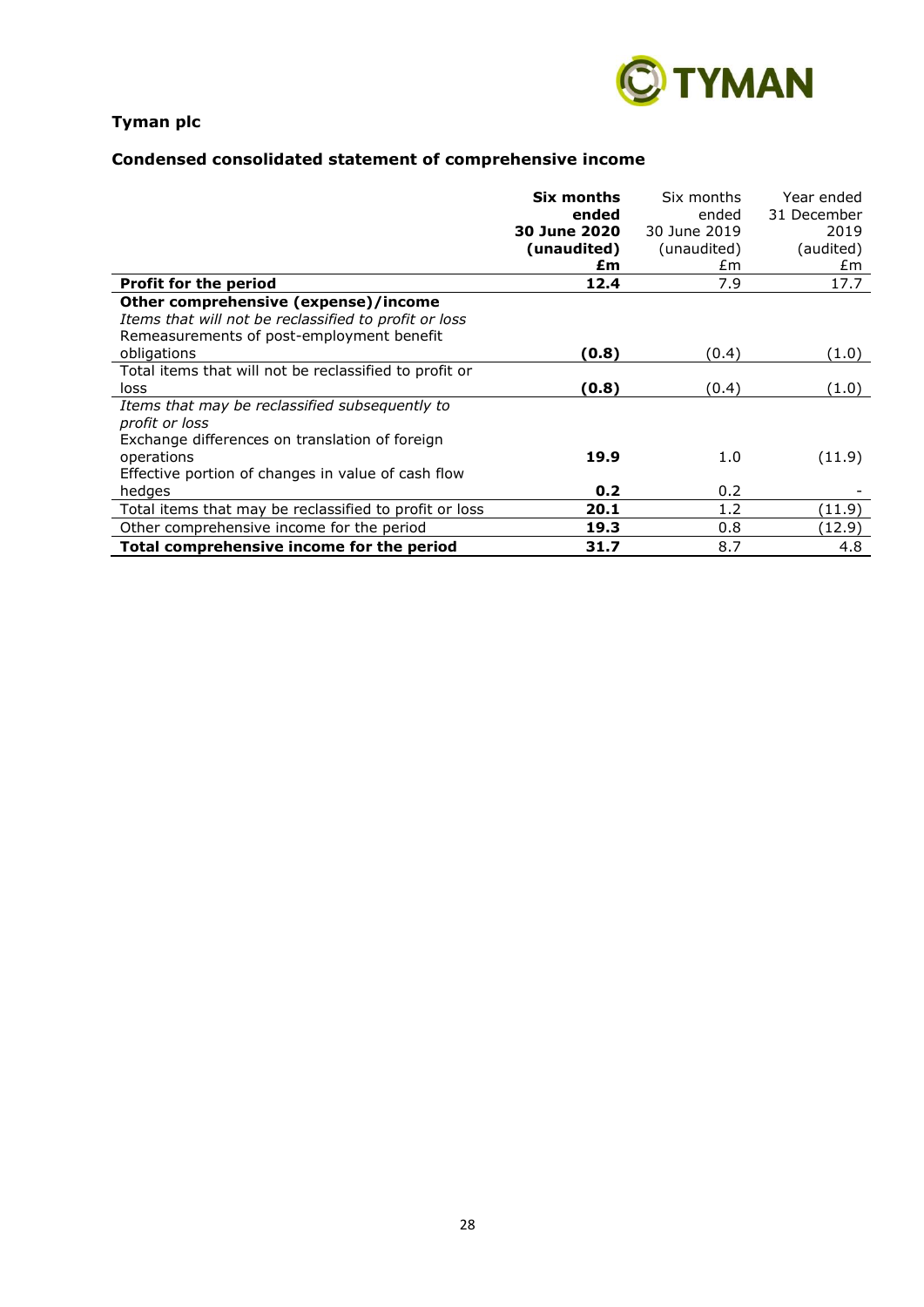

# **Condensed consolidated statement of changes in equity**

|                                     | Share<br>capital | Share<br>premium | Treasury<br>reserve | Hedging<br>reserve       | Translation<br>reserve   | Retained<br>earnings | Total<br>equity |
|-------------------------------------|------------------|------------------|---------------------|--------------------------|--------------------------|----------------------|-----------------|
|                                     | £m               | £m               | £m                  | £m                       | £m                       | Em                   | £m              |
| At 1 January 2019 (audited)         | 9.8              | 132.2            | (4.9)               | (0.3)                    | 71.4                     | 225.5                | 433.7           |
| Change in accounting policy $(1)$   | $\blacksquare$   |                  |                     |                          |                          | 2.4                  | 2.4             |
| At 1 January 2019 (audited)         | 9.8              | 132.2            | (4.9)               | (0.3)                    | 71.4                     | 227.9                | 436.1           |
| Total comprehensive                 |                  |                  |                     |                          |                          |                      |                 |
| income/(expense)                    |                  |                  |                     | 0.2                      | 1.0                      | 7.5                  | 8.7             |
| Profit for the period               |                  |                  |                     |                          |                          | 7.9                  | 7.9             |
| Other comprehensive                 |                  |                  |                     |                          |                          |                      |                 |
| income/(expense)                    |                  |                  |                     | 0.2                      | 1.0                      | (0.4)                | 0.8             |
| Transactions with owners            |                  | (132.2)          | 0.6                 | $\overline{\phantom{a}}$ |                          | 114.1                | (17.5)          |
| Share-based payments <sup>(2)</sup> |                  |                  |                     |                          |                          | 0.6                  | 0.6             |
| Dividends paid                      |                  |                  |                     |                          |                          | (16.1)               | (16.1)          |
| Capital reduction                   |                  | (132.2)          |                     |                          |                          | 132.2                |                 |
| Issue of own shares from EBT        |                  |                  | 2.6                 |                          |                          | (2.6)                |                 |
| Purchase of own shares for          |                  |                  |                     |                          |                          |                      |                 |
| EBT                                 |                  |                  | (2.0)               |                          |                          |                      | (2.0)           |
| At 30 June 2019 (unaudited)         | 9.8              |                  | (4.3)               | (0.1)                    | 72.4                     | 349.5                | 427.3           |
| Total comprehensive income          |                  |                  |                     | (0.2)                    | (12.9)                   | 9.2                  | (3.9)           |
| Profit for the period               |                  |                  |                     |                          |                          | 9.8                  | 9.8             |
| Other comprehensive                 |                  |                  |                     |                          |                          |                      |                 |
| (expense)                           |                  |                  |                     | (0.2)                    | (12.9)                   | (0.6)                | (13.7)          |
| Transactions with owners            |                  |                  |                     | $\overline{\phantom{a}}$ |                          | (7.1)                | (7.1)           |
| Share-based payments <sup>(2)</sup> |                  |                  |                     |                          |                          | 0.4                  | 0.4             |
| Dividends paid                      |                  |                  |                     |                          |                          | (7.5)                | (7.5)           |
| At 31 December 2019                 |                  |                  |                     |                          |                          |                      |                 |
| (audited)                           | 9.8              |                  | (4.3)               | (0.3)                    | 59.5                     | 351.6                | 416.3           |
| Total comprehensive income          |                  |                  |                     | 0.2                      | 19.9                     | 11.6                 | 31.7            |
| Profit for the period               |                  |                  |                     |                          |                          | 12.4                 | 12.4            |
| Other comprehensive                 |                  |                  |                     |                          |                          |                      |                 |
| income/(expense)                    |                  |                  |                     | 0.2                      | 19.9                     | (0.8)                | 19.3            |
| Transactions with owners            | $\blacksquare$   | $\blacksquare$   | 0.8                 | $\overline{\phantom{a}}$ | $\overline{\phantom{a}}$ | (0.7)                | 0.1             |
| Share-based payments <sup>(2)</sup> |                  |                  |                     |                          |                          | 0.4                  | 0.4             |
| Issue of own shares from EBT        |                  |                  | 1.1                 |                          |                          | (1.1)                |                 |
| Purchase of own shares for          |                  |                  |                     |                          |                          |                      |                 |
| <b>EBT</b>                          |                  |                  | (0.3)               |                          |                          |                      | (0.3)           |
| <b>At 30 June 2020</b>              |                  |                  |                     |                          |                          |                      |                 |
| (unaudited)                         | 9.8              |                  | (3.5)               | (0.1)                    | 79.4                     | 362.5                | 448.1           |

*(1) The change in accounting policy at 1 January 2019 related to adoption of new accounting standard IFRS 16.* 

*(2) Share-based payments include a tax debit of £Nil (six months ended 30 June 2019: £Nil; year ended 31 December 2019: £0.1 million)*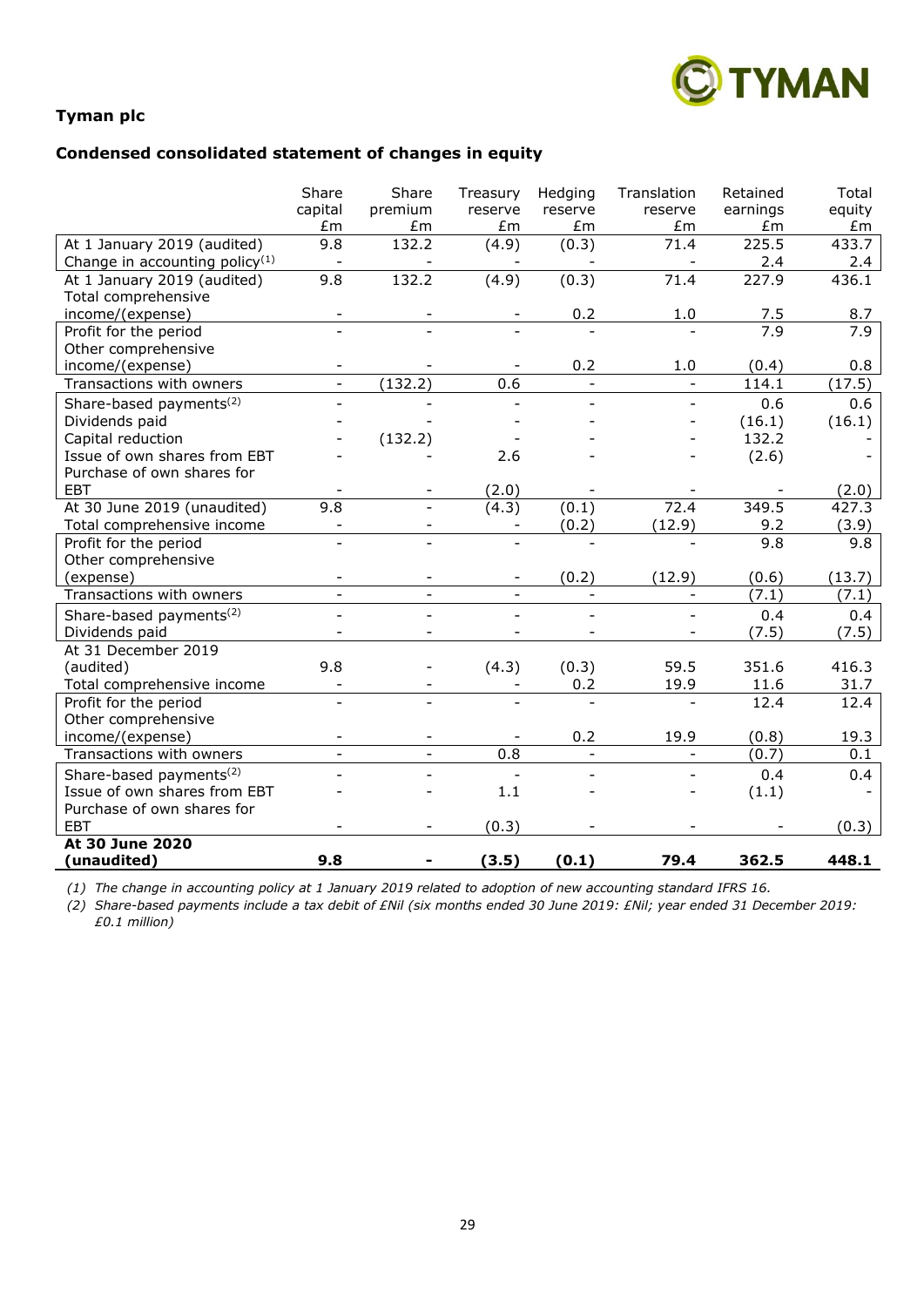

# **Condensed consolidated balance sheet**

|                                                       |      | 30 June     | 30 June     | 31 December |
|-------------------------------------------------------|------|-------------|-------------|-------------|
|                                                       |      | 2020        | 2019        | 2019        |
|                                                       |      | (unaudited) | (unaudited) | (audited)   |
|                                                       | Note | £m          | £m          | £m          |
| <b>TOTAL ASSETS</b>                                   |      |             |             |             |
| <b>Non-current assets</b>                             |      |             |             |             |
| Goodwill                                              | 8    | 393.2       | 385.9       | 371.3       |
| Intangible assets                                     | 9    | 100.4       | 123.4       | 104.0       |
| Property, plant and equipment                         | 10   | 66.4        | 70.3        | 65.8        |
| Right of use assets                                   |      | 59.5        | 62.0        | 59.4        |
| Financial assets at fair value through profit or loss | 13   | 1.1         | 1.2         | 1.1         |
| Deferred tax assets                                   |      | 17.2        | 17.1        | 17.2        |
|                                                       |      | 637.8       | 659.9       | 618.8       |
| <b>Current assets</b>                                 |      |             |             |             |
| Inventories                                           |      | 95.1        | 116.1       | 88.6        |
| Trade and other receivables                           |      | 79.0        | 100.8       | 76.3        |
| Cash and cash equivalents                             |      | 79.9        | 49.6        | 49.0        |
| Derivative financial instruments                      | 13   | 0.1         | 0.4         |             |
|                                                       |      | 254.1       | 266.9       | 213.9       |
| <b>TOTAL ASSETS</b>                                   |      | 891.9       | 926.8       | 832.7       |
| <b>LIABILITIES</b>                                    |      |             |             |             |
| <b>Current liabilities</b>                            |      |             |             |             |
| Trade and other payables                              |      | (81.4)      | (91.2)      | (84.9)      |
| Derivative financial instruments                      | 13   |             |             | (0.7)       |
| Borrowings                                            | 11   |             |             | (0.3)       |
| Lease liabilities                                     |      | (6.3)       | (5.9)       | (6.0)       |
| Current tax liabilities                               |      | (8.3)       | (4.0)       | (6.5)       |
| Provisions                                            |      | (1.3)       | (2.4)       | (2.5)       |
|                                                       |      | (97.3)      | (103.5)     | (100.9)     |
| <b>Non-current liabilities</b>                        |      |             |             |             |
| Borrowings                                            | 11   | (238.9)     | (277.6)     | (211.5)     |
| Lease liabilities                                     |      | (54.5)      | (55.9)      | (54.0)      |
| Derivative financial instruments                      | 13   |             | (0.1)       |             |
| Deferred tax liabilities                              |      | (31.6)      | (38.6)      | (31.3)      |
| Retirement benefit obligations                        |      | (12.9)      | (11.1)      | (11.2)      |
| Provisions                                            |      | (8.1)       | (8.1)       | (7.1)       |
| Other payables                                        |      | (0.5)       | (4.6)       | (0.4)       |
|                                                       |      | (346.5)     | (396.0)     | (315.5)     |
| <b>TOTAL LIABILITIES</b>                              |      | (443.8)     | (499.5)     | (416.4)     |
| <b>NET ASSETS</b>                                     |      | 448.1       | 427.3       | 416.3       |
| <b>EQUITY</b>                                         |      |             |             |             |
| Capital and reserves attributable to owners of        |      |             |             |             |
| the Company                                           |      |             |             |             |
| Share capital                                         | 12   | 9.8         | 9.8         | 9.8         |
| Treasury reserve                                      |      | (3.5)       | (4.3)       | (4.3)       |
| Hedging reserve                                       |      | (0.1)       | (0.1)       | (0.3)       |
| Translation reserve                                   |      | 79.4        | 72.4        | 59.5        |
| Retained earnings                                     |      | 362.5       | 349.5       | 351.6       |
|                                                       |      |             |             |             |
| <b>TOTAL EQUITY</b>                                   |      | 448.1       | 427.3       | 416.3       |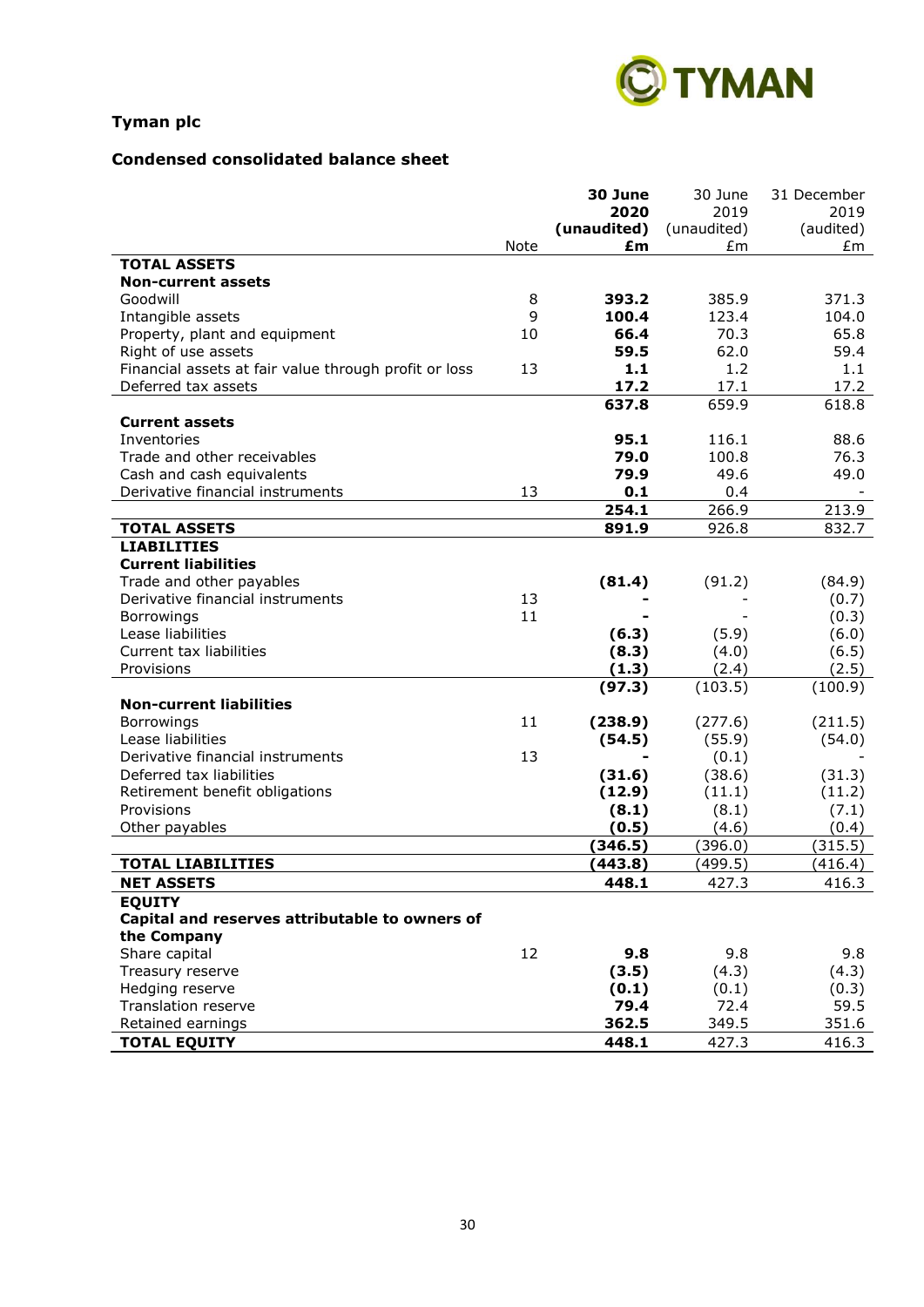

# **Condensed consolidated cash flow statement**

|                                                        |              |              |              | Year      |
|--------------------------------------------------------|--------------|--------------|--------------|-----------|
|                                                        |              |              |              | ended     |
|                                                        |              | Six months   | Six months   | 31        |
|                                                        |              | ended        | ended        | December  |
|                                                        |              | 30 June 2020 | 30 June 2019 | 2019      |
|                                                        |              | (unaudited)  | (unaudited)  | (audited) |
|                                                        | <b>Note</b>  | £m           | £m           | £m        |
| Cash flow from operating activities                    |              |              |              |           |
| Profit before taxation                                 | 3            | 14.7         | 11.0         | 24.8      |
| Adjustments                                            | 14           | 27.9         | 36.4         | 71.9      |
| Changes in working capital $(1)$ :                     |              |              |              |           |
| Inventories                                            |              | (2.0)        | (10.2)       | 13.7      |
| Trade and other receivables                            |              | (0.5)        | (13.3)       | 7.7       |
| Trade and other payables                               |              | (4.8)        | 4.7          | 0.7       |
| Provisions utilised                                    |              | (0.2)        | (4.7)        | (6.5)     |
| Pension contributions                                  |              | (0.2)        | (0.5)        | (1.0)     |
| Income tax paid                                        |              | (1.3)        | (7.1)        | (14.2)    |
| Net cash generated from operations                     |              | 33.6         | 16.3         | 97.1      |
| Cash flow from investing activities                    |              |              |              |           |
| Purchases of property, plant and equipment             | 10           | (3.7)        | (5.5)        | (10.7)    |
| Purchases of intangible assets                         | $\mathsf{q}$ | (0.4)        | (0.4)        | (0.8)     |
| Proceeds on disposal of PPE                            |              |              | 1.2          | 0.8       |
| Acquisitions of subsidiary undertakings <sup>(2)</sup> |              | (1.5)        | (0.8)        | (0.9)     |
| Net cash used in investing activities                  |              | (5.6)        | (5.5)        | (11.6)    |
| Cash flow from financing activities                    |              |              |              |           |
| Interest paid                                          |              | (6.6)        | (7.4)        | (15.0)    |
| Dividends paid                                         |              |              | (16.1)       | (23.6)    |
| Purchase of own shares for EBT                         |              | (0.3)        | (2.0)        | (2.0)     |
| Refinancing costs paid                                 |              |              | (0.3)        | (0.3)     |
| Drawdown of revolving credit facility                  |              | 83.4         | 25.4         | 33.5      |
| Repayments of revolving credit facility                |              | (71.6)       | (8.7)        | (73.4)    |
| Principal element of lease payments                    |              | (3.3)        | (3.2)        | (5.6)     |
| Net cash generated from/(used in)                      |              |              |              |           |
| financing activities                                   |              | 1.6          | (12.3)       | (86.4)    |
| Net increase/(decrease) in cash and cash               |              |              |              |           |
| equivalents                                            |              | 29.6         | (1.5)        | (0.9)     |
| Exchange gains/(losses) on cash                        |              | 1.3          | (0.8)        | (2.0)     |
| Cash and cash equivalents at start of period           |              | 49.0         | 51.9         | 51.9      |
| Cash and cash equivalents at the end of                |              |              |              |           |
| period                                                 |              | 79.9         | 49.6         | 49.0      |

*(1) Excluding the effects of acquisition and exchange differences on consolidation.*

*(2) Net of cash acquired.*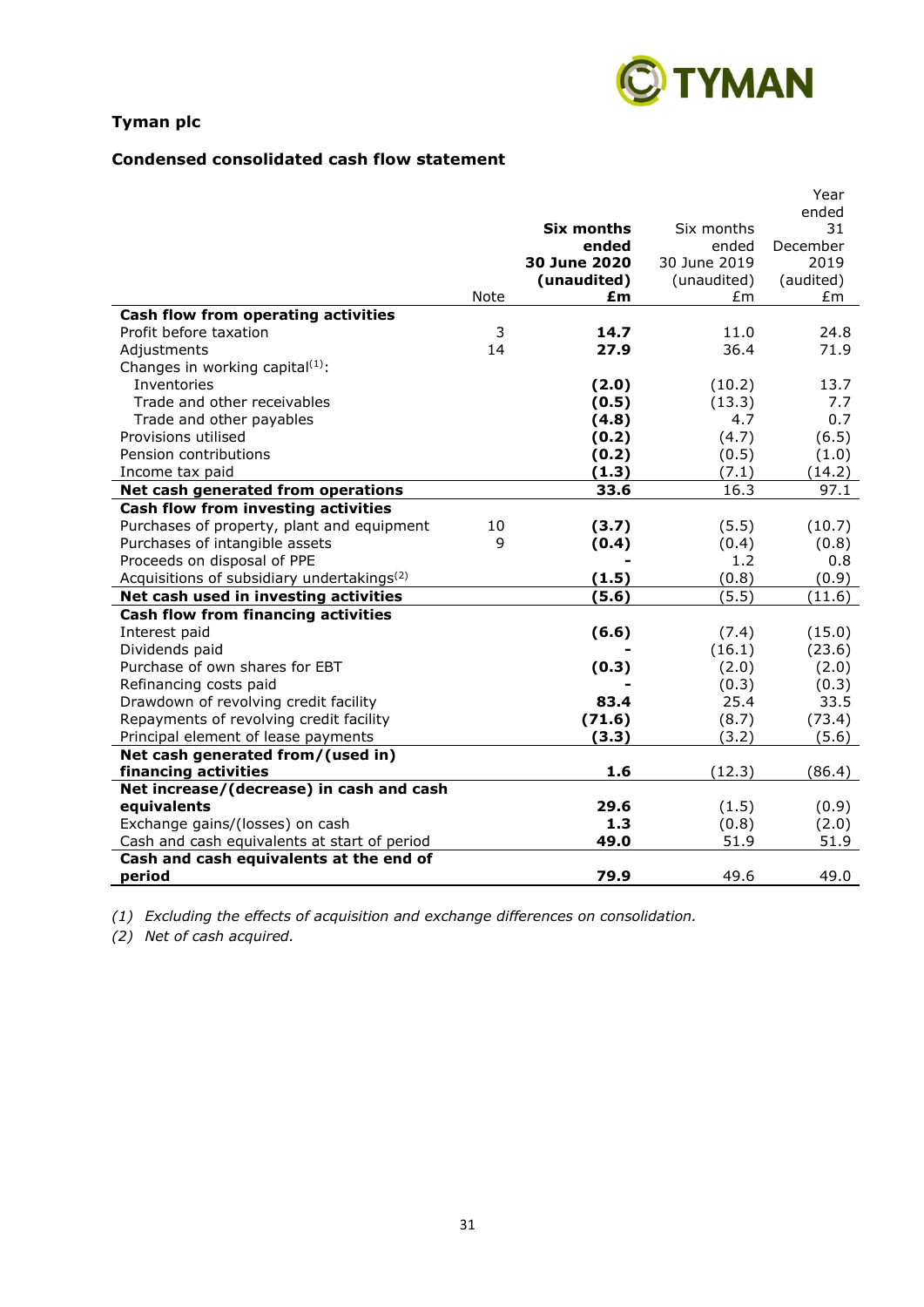

# **Notes to the condensed consolidated financial statements**

# **1. General information**

Tyman plc is a leading international supplier of engineered fenestration and access solutions to the construction industry. The Group designs and manufactures products that enhance the comfort, sustainability, security, safety and aesthetics of residential homes and commercial buildings. Tyman serves its markets through three regional divisions. Headquartered in London, the Group employs approximately 3,900 people with facilities in 18 countries worldwide.

Tyman is a public limited company listed on the London Stock Exchange, incorporated and domiciled in England and Wales. The address of the Company's registered office is 29 Queen Anne's Gate, London, SW1H 9BU.

These Interim Financial Statements were approved for issue on 28 July 2020 and have been reviewed, not audited, by PwC, the Group's auditors.

These Interim Financial Statements do not comprise statutory accounts within the meaning of Section 434 of the Companies Act 2006. Statutory accounts for the year ended 31 December 2019 were approved by the Board of Directors on 3 March 2020 and delivered to the Registrar of Companies. The report of the auditors on those accounts was unqualified, did not contain an emphasis of matter paragraph and did not contain any statement under Section 498 of the Companies Act 2006.

The financial information for the year ended 31 December 2019 is extracted from the Group's consolidated financial statements for that year.

# **2. Accounting policies and basis of preparation**

# **2.1 Basis of preparation**

The Interim Financial Statements have been prepared in accordance with the Disclosure and Transparency Rules of the Financial Conduct Authority and with International Accounting Standard 34, 'Interim Financial Reporting', as adopted by the European Union. The Interim Financial Statements should be read in conjunction with the annual financial statements for the year ended 31 December 2019, which have been prepared in accordance with International Financial Reporting Standards as adopted by the European Union.

# **2.2 Changes in accounting policies and disclosures**

# *2.2.1 New accounting standards effective in period*

The accounting standards that became applicable in the period did not impact on the Group's accounting policies and did not require retrospective adjustments.

# *2.2.2 New, revised and amended accounting standards not yet effective*

None of the standards which have been issued by the IASB but are not yet effective are expected to have a material impact on the Group.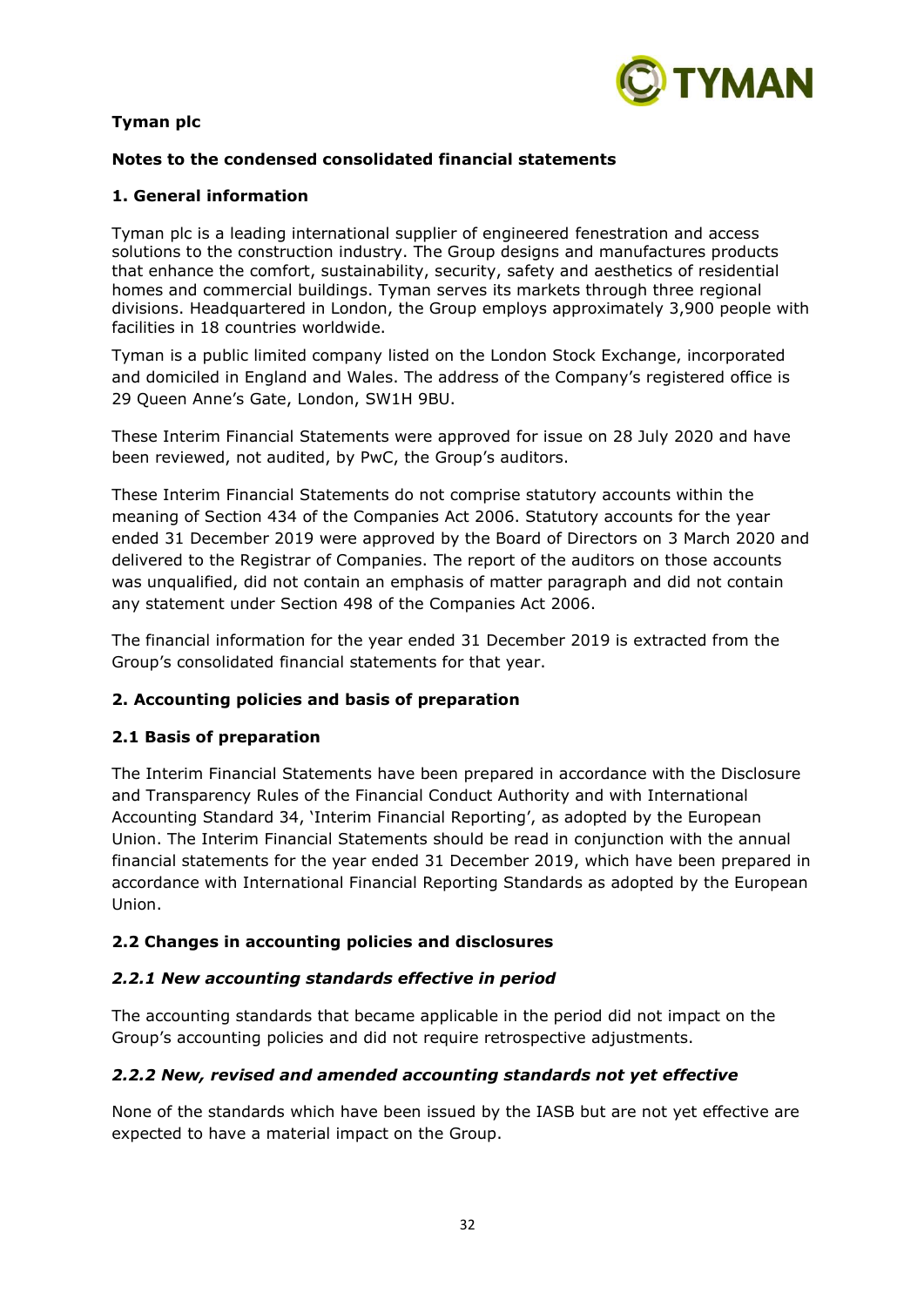

# *2.2.3 Other changes to accounting policies*

In 2019, depreciation on assets used in the manufacturing process was reclassified from administrative expenses to cost of sales to better reflect the nature of this charge. For comparability, the H1 2019 comparatives were amended to reflect the new classification. The effect of this was to increase cost of sales by  $£6.9$  million and reduce administrative expenses by £6.9 million. There is no net effect on profit and no impact on the statement of financial position.

In addition, following changes to the information reported to the Chief Operating Decision Maker in the second half of 2019, an amendment has been made to the presentation of segment information. The H1 2019 comparatives have been restated the reflect the new basis. See note 3 for further information.

The group has utilised available government job retention schemes across various territories. The amount received in government support across the Group in the period is £3.3 million, and this has been accounted for as a government grant under IAS 20. As the grant has been intended to cover employee costs, this has been recognised in the profit or loss within administrative expenses, offsetting the related expense.

# **2.3 Going concern**

The Group's business activities, financial performance and position, together with factors likely to affect its future development and performance including the impact of COVID-19, are described in the overview of results on pages 3 to 8. Changes to principal risks and uncertainties are described on pages 25 to 26.

As at 30 June 2020, the Group had cash and cash equivalents of £79.9 million and an undrawn RCF available of £78.6 million, giving liquidity headroom of £158.5 million. The Group also has potential access to an uncommitted accordion facility of £70 million and has obtained eligibility to draw up to £100 million under the Bank of England's Covid Corporate Financing Facility (CCFF).

The Group is subject to leverage and interest cover covenants tested in June and December and had significant headroom on both covenants at 30 June 2020. In order to provide increased headroom during the period of uncertainty, the Group has agreed a relaxation of the leverage covenant from 3.0x adjusted EBITDA to 3.5x at 31 December 2020 and 4.0x at 30 June 2021.

The Group has conducted ongoing scenario planning as the COVID-19 situation has evolved and has taken a number of actions to reduce costs and preserve cash as described on pages 4 to 5. Taking into account actual sales and order levels through the periods of lockdown, recovery patterns since restrictions were eased, and various industry and economic forecasts, the Group has modelled a cautious base case scenario which assumes a continued gradual improvement in sales through the second half of 2020 and the course of 2021, with both years being below the actual 2019 trading performance.

A severe but plausible downside scenario has also been modelled, which assumes a deterioration from current trading levels through the second half of 2020, resulting in revenue for 2020 being 20% below 2019. This scenario also assumes a deeper and more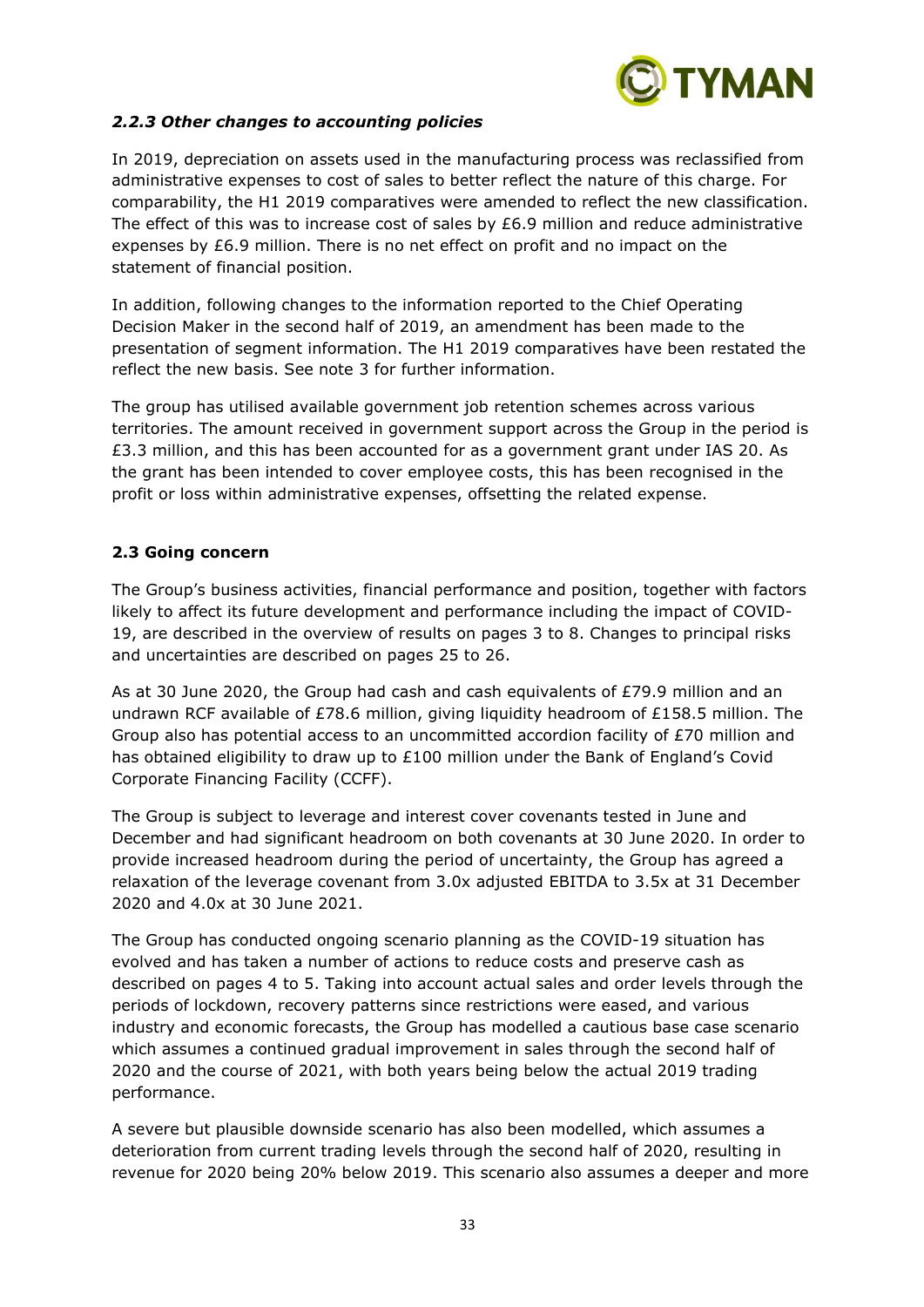

prolonged recession lasts throughout 2021, with revenue for 2021 being 17% below 2019. This scenario could arise if further significant lockdown measures are introduced in key markets or the global economy enters a prolonged period of deep recession. This scenario includes additional cost reduction actions available, mainly in relation to further reductions in discretionary spend. There are further cost mitigating actions that could be taken by management in the event this became necessary. In addition to this downside scenario, the Group has modelled the impact of a second lockdown within the next 12 months, commensurate with actual performance experienced during the initial lockdown period in April and May 2020.

In all scenarios modelled, the Group would retain significant liquidity and covenant headroom throughout the going concern period.

Reverse stress-testing has also been performed to model a scenario which would result in elimination of covenant headroom within the going concern assessment period. This scenario was considered highly unlikely.

Having reviewed the various scenario models, availably liquidity and taking into account current trading, the Directors are satisfied that the Group has sufficient resources to continue in operation for the foreseeable future, a period of not less than 12 months from the date of this report. Accordingly, the consolidated financial information has been prepared on a going concern basis.

# **2.4 Accounting policies**

The accounting policies adopted are consistent with those of the previous financial year. Taxes on income in the interim periods are accrued using tax rates that would be applicable to expected total annual profit or loss.

# **2.5 Accounting judgements and estimates**

The preparation of financial statements requires management to exercise judgement in applying the Group's accounting policies. It also requires the use of certain critical accounting estimates and assumptions that affect the reported amounts of assets, liabilities, income and expenses. Actual amounts may differ from these estimates.

In preparing these Interim Financial Statements, the significant judgements made by management in applying the Group's accounting policies and the key sources of estimation uncertainty were the same as those applied to the consolidated financial statements for the year ended 31 December 2019, with the addition of going concern as described in note 2.3.

# **3. Segment reporting**

# *Change to segment reporting*

In the second half of 2019, an amendment was made to the method of eliminating intersegment revenue as well as the allocation of share-based payment charges in the internal reporting provided to the Chief Operating Decision Maker. Consequently, for comparability the H1 2019 comparatives have been restated to reflect the new method of presentation. The changes were not material and there is no effect on the total Group. Inter-segment revenue has been disclosed separately to provide additional information.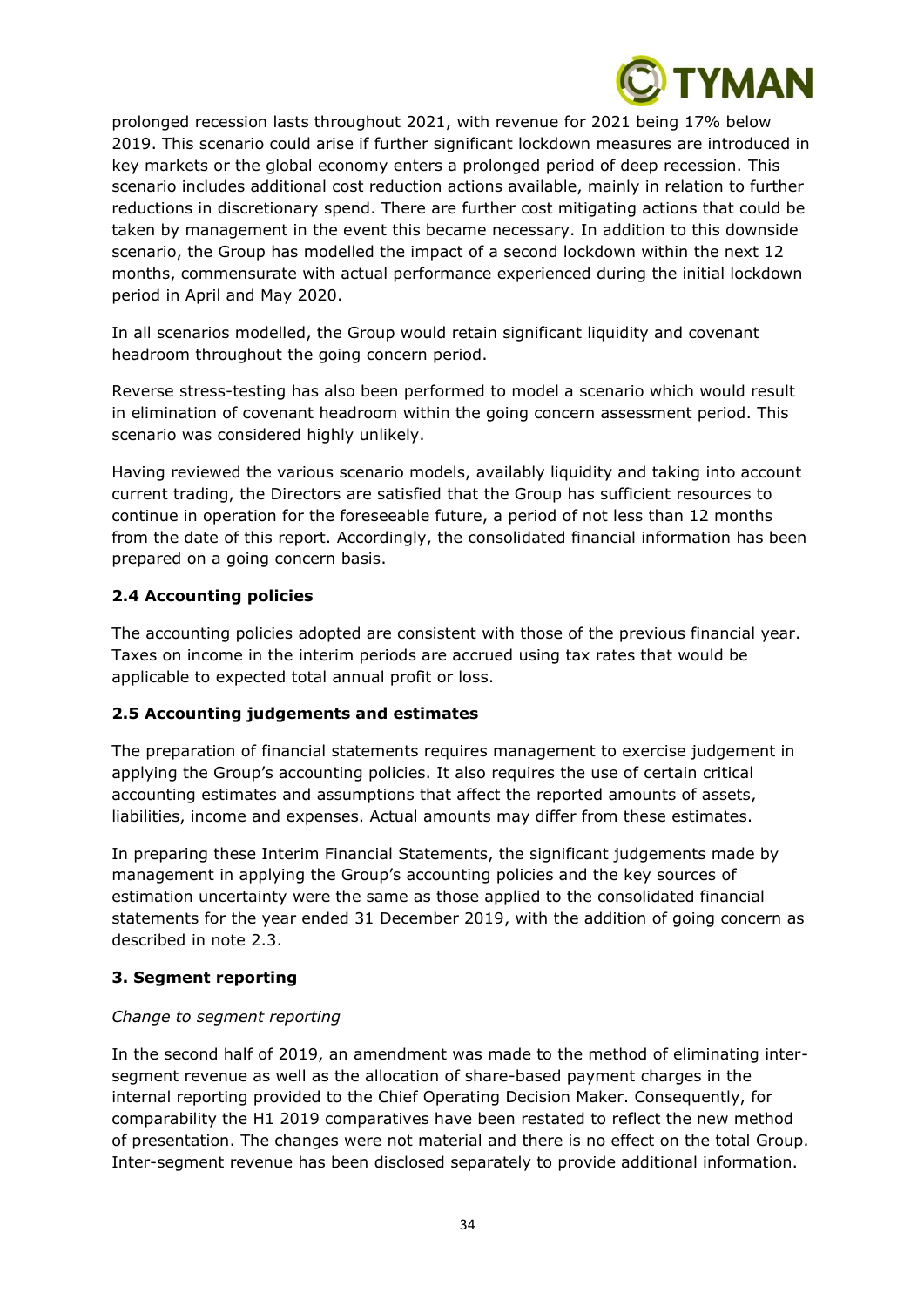

#### *Segment information*

The reporting segments reflect the manner in which performance is evaluated and resources are allocated. The Group operates through three clearly defined divisions: North America (AmesburyTruth), UK & Ireland (ERA) and International (SchlegelGiesse).

North America (AmesburyTruth) comprises all the Group's operations within the US, Canada and Mexico. UK & Ireland (ERA) comprises the Group's UK and Ireland hardware business, together with Access 360, Ventrolla, and Tyman Sourcing Asia. International (SchlegelGiesse) comprises the Group's remaining businesses outside the US, Canada, Mexico and the UK (although includes the two UK seal manufacturing plants). Centrally incurred functional costs that are directly attributable to a Division are allocated or recharged to the Division. All other centrally incurred costs and eliminations are disclosed as a separate line item in the segment analysis.

Each reporting segment broadly represents the Group's geographical focus, being the North American, UK and international operations respectively. In the opinion of the Board, there is no material difference between the Group's operating segments and segments based on geographical splits. Accordingly, the Board does not consider geographically defined segments to be reportable. For completeness, the Group discloses certain financial data for business carried on in the UK that is not accounted for in ERA in note 3.1.

The following tables present Group revenue and profit information for the Group's reporting segments, which have been generated using the Group accounting policies, with no differences of measurement applied, other than those noted above.

|                      | Six months ended<br>30 June 2020 (unaudited)<br>£'m |         |                 |         | Six months ended<br>30 June 2019 (unaudited)<br>E'm |          |
|----------------------|-----------------------------------------------------|---------|-----------------|---------|-----------------------------------------------------|----------|
|                      |                                                     | Inter-  |                 |         |                                                     |          |
|                      | <b>Segment</b>                                      | segment | <b>External</b> | Segment | Inter-segment                                       | External |
|                      | revenue                                             | revenue | revenue         | revenue | revenue                                             | revenue  |
| North America        | 169.4                                               | (1.2)   | 168.2           | 188.3   | (1.3)                                               | 187.0    |
| UK & Ireland         | 39.4                                                | (0.3)   | 39.1            | 54.1    | (0.1)                                               | 54.0     |
| International        | 47.9                                                | (1.1)   | 46.8            | 62.1    | (1.2)                                               | 60.9     |
| <b>Total revenue</b> | 256.7                                               | (2.6)   | 254.1           | 304.5   | (2.6)                                               | 301.9    |

# **3.1 Revenue**

|                      | Year ended<br>31 December 2019 (audited)<br>f'm |         |          |  |  |
|----------------------|-------------------------------------------------|---------|----------|--|--|
|                      | Inter-                                          |         |          |  |  |
|                      | Segment                                         | segment | External |  |  |
|                      | revenue<br>revenue<br>revenue                   |         |          |  |  |
| North America        | 388.3                                           | (2.3)   | 386.0    |  |  |
| UK & Ireland         | 107.5                                           | (0.3)   | 107.2    |  |  |
| International        | 122.8                                           | (2.3)   | 120.5    |  |  |
| <b>Total revenue</b> | 618.6                                           | 4.9     | 613.7    |  |  |

Included within the International segment is revenue attributable to the UK of £7.5 million (six months ended 30 June 2019: £10.2 million; year ended 31 December 2019: £19.4 million).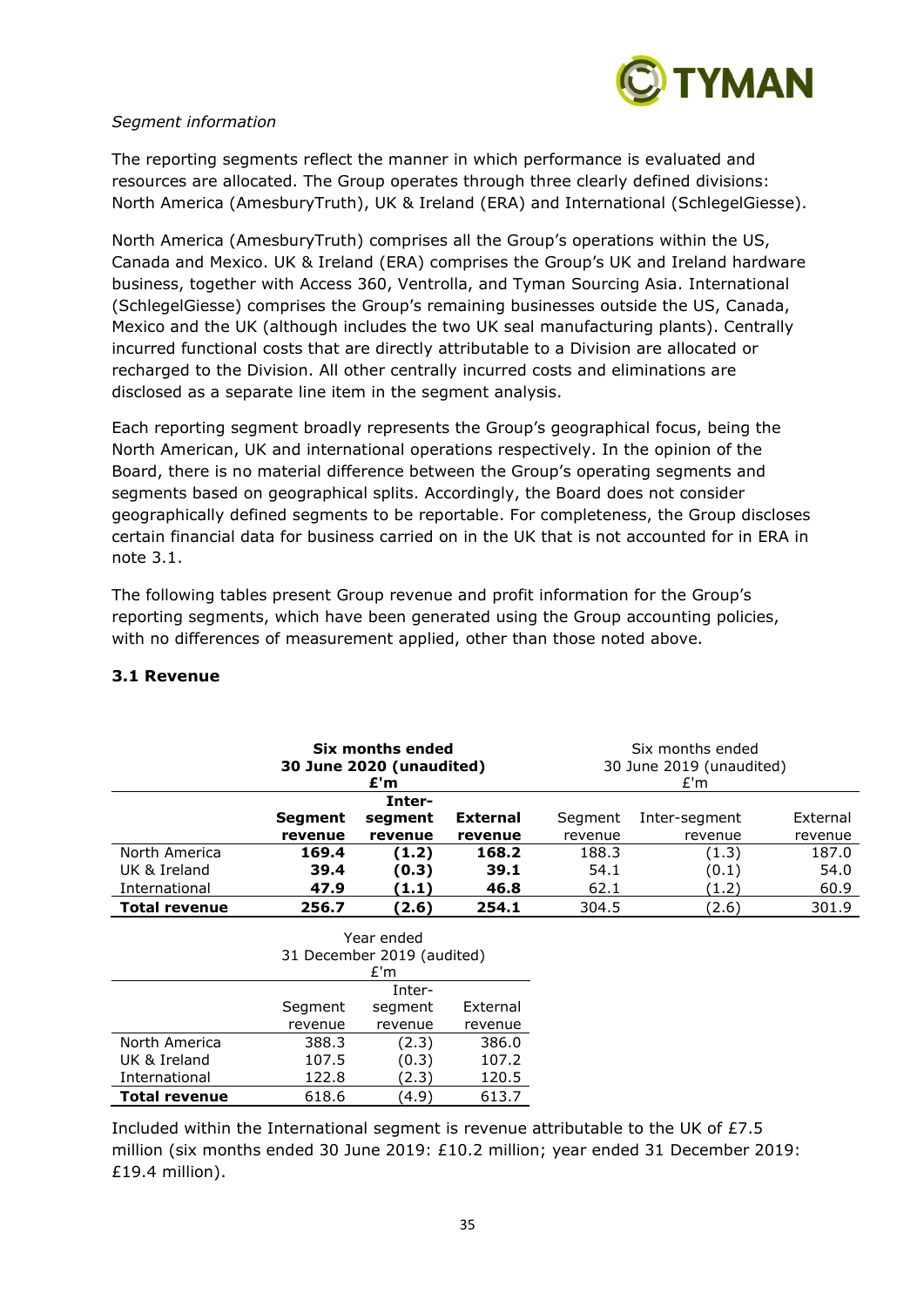

# **3.2 Profit before taxation**

|                                     |      | <b>Six months</b> | Six months   | Year ended  |
|-------------------------------------|------|-------------------|--------------|-------------|
|                                     |      | ended             | ended        | 31 December |
|                                     |      | 30 June 2020      | 30 June 2019 | 2019        |
|                                     |      | (unaudited)       | (unaudited)  | (audited)   |
|                                     | Note | £m                | £m           | £m          |
| North America                       |      | 24.8              | 31.4         | 64.5        |
| UK & Ireland                        |      | 3.8               | 7.0          | 13.8        |
| International                       |      | 4.6               | 7.7          | 14.8        |
| Operating segment result            |      | 33.2              | 46.1         | 93.1        |
| Centrally incurred costs            |      | (1.9)             | (4.2)        | (7.7)       |
| <b>Adjusted operating profit</b>    |      | 31.3              | 41.9         | 85.4        |
| <b>Exceptional items</b>            | 4    | (0.8)             | (9.9)        | (18.9)      |
| Amortisation of acquired intangible |      |                   |              |             |
| assets                              | 9    | (9.5)             | (13.5)       | (23.5)      |
| Impairment of acquired intangibles  | 9    |                   |              | (2.5)       |
| <b>Operating profit</b>             |      | 21.0              | 18.5         | 40.5        |
| Net finance costs                   | 5    | (6.3)             | (7.5)        | (15.7)      |
| <b>Profit before taxation</b>       |      | 14.7              | 11.0         | 24.8        |

#### **4. Exceptional items**

|                                   | Six months<br>ended<br>30 June<br>2020<br>(unaudited) | Six months<br>ended<br>30 June 2019<br>(unaudited) | Year ended<br>31 December<br>2019<br>(audited) |
|-----------------------------------|-------------------------------------------------------|----------------------------------------------------|------------------------------------------------|
|                                   | E'm                                                   | E'm                                                | £'m                                            |
| Footprint restructuring - costs   |                                                       | (3.3)                                              | (7.1)                                          |
| Footprint restructuring - credits |                                                       | 0.6                                                | 0.6                                            |
| Footprint restructuring - net     |                                                       | (2.7)                                              | (6.5)                                          |
| M&A and integration - costs       | (0.5)                                                 | (1.9)                                              | (5.3)                                          |
| M&A and integration - credits     |                                                       |                                                    |                                                |
| M&A and integration - net         | (0.5)                                                 | (1.9)                                              | (5.3)                                          |
| Redundancy and restructuring      | (0.3)                                                 |                                                    |                                                |
| Loss on disposal of business      |                                                       |                                                    | (1.7)                                          |
| Impairment charges                |                                                       | (5.3)                                              | (5.4)                                          |
|                                   | (0.8)                                                 | (9.9)                                              | (18.9)                                         |

#### *Footprint restructuring*

The footprint restructuring costs in prior periods related to directly attributable costs incurred in the multi-year North American footprint consolidation project, which is now substantially complete, as well as provisions for costs associated with the closure of the Fremont, Nebraska facility and streamlining the international satellite operations which commenced in late 2019. This included the exit of manufacturing in Australia and China, with these markets transitioned to distribution centres and closure of the distribution facility in Singapore with this region now served as an export market.

#### *M&A and integration*

M&A and integration costs of £0.5 million relate to costs associated with the integration of businesses acquired in 2018, predominantly Ashland.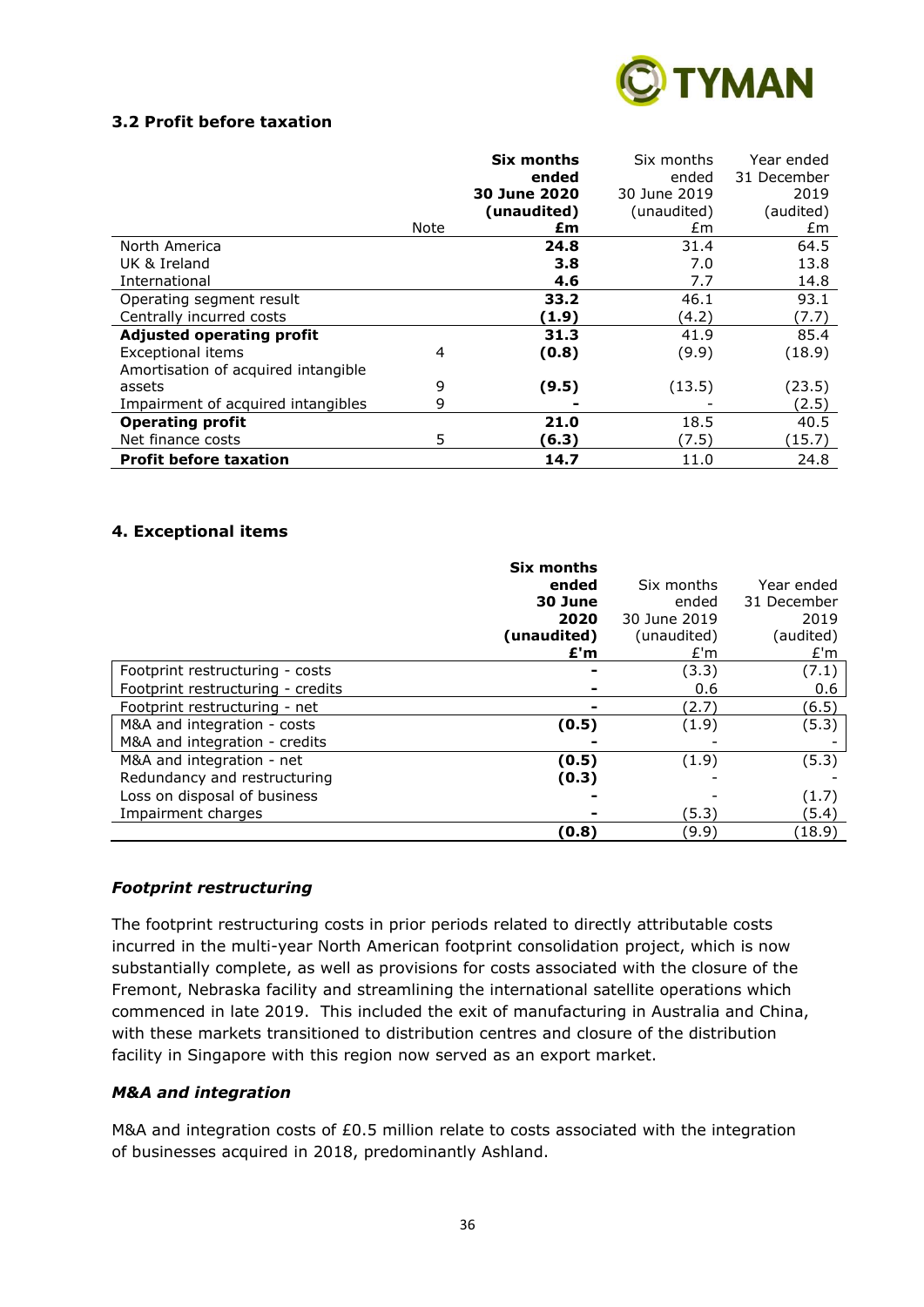

#### *Redundancy and restructuring*

Redundancy and restructuring costs of £0.3 million relate primarily to costs associated with a workforce reduction.

#### *Impairment charges*

Impairment charges in 2019 relate to the write down of assets and inventory associated with the slower than expected uptake of the new door seal product in North America.

# **5. Finance income and costs**

|                                                   | <b>Six months</b>   | Six months   | Year ended  |
|---------------------------------------------------|---------------------|--------------|-------------|
|                                                   | ended               | ended        | 31 December |
|                                                   | <b>30 June 2020</b> | 30 June 2019 | 2019        |
|                                                   | (unaudited)         | (unaudited)  | (audited)   |
|                                                   | £m                  | £m           | £m.         |
| <b>Finance income</b>                             |                     |              |             |
| Gain on revaluation of fair value hedge           | 0.6                 |              |             |
|                                                   | 0.6                 |              |             |
| <b>Finance costs</b>                              |                     |              |             |
| Interest payable on bank loans, private placement |                     |              |             |
| notes and overdrafts                              | (5.0)               | (5.6)        | (11.1)      |
| Interest on lease liabilities                     | (1.5)               | (1.5)        | (3.0)       |
| Amortisation of borrowing costs                   | (0.3)               | (0.3)        | (0.5)       |
| Pension interest cost                             | (0.1)               | (0.1)        | (0.3)       |
| Loss on revaluation of fair value hedge           |                     |              | (0.8)       |
|                                                   | (6.9)               | (7.5)        | (15.7)      |
| <b>Net finance costs</b>                          | (6.3)               | (7.5)        | (15.7)      |

#### **6. Taxation**

|                                                   | Six months   | Six months   | Year ended  |
|---------------------------------------------------|--------------|--------------|-------------|
|                                                   | ended        | ended        | 31 December |
|                                                   | 30 June 2020 | 30 June 2019 | 2019        |
|                                                   | (unaudited)  | (unaudited)  | (audited)   |
|                                                   | £m           | £m           | £m          |
| <b>Current taxation</b>                           |              |              |             |
| Current tax on profit for the period              | (4.4)        | (3.5)        | (15.0)      |
| Prior year adjustments                            | 1.5          | 0.2          | 1.6         |
| Total current taxation                            | (2.9)        | (3.3)        | (13.4)      |
| <b>Deferred taxation</b>                          |              |              |             |
| Origination and reversal of temporary differences | 0.6          | 0.2          | 6.8         |
| US Federal tax rate change adjustment             |              |              | (0.1)       |
| Prior year adjustments                            |              |              | (0.4)       |
| Total deferred taxation                           | 0.6          | 0.2          | 6.3         |
| Income tax charge in the income statement         | (2.3)        | (3.1)        | (7.1)       |
| Income tax credit in the statement of other       |              |              |             |
| comprehensive income                              | -            |              | 0.7         |
| Total current taxation                            | (2.9)        | (3.3)        | (13.2)      |
| Total deferred taxation                           | 0.6          | 0.2          | 6.8         |
| <b>Total taxation</b>                             | (2.3)        | (3.1)        | (6.4)       |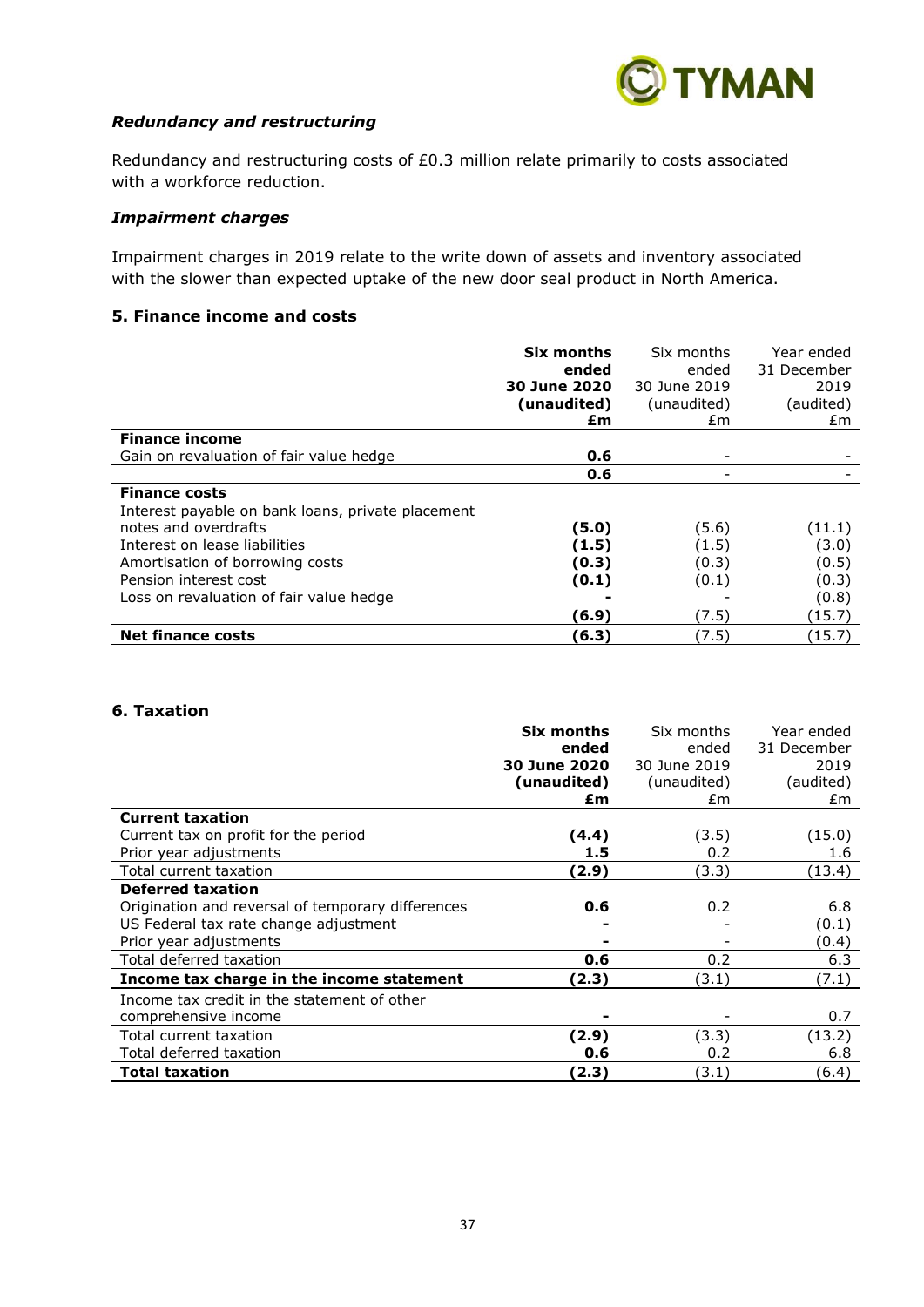

On 25 April 2019, the European Commission published its final decision regarding its investigation into the UK CFC rules, concluding that the exemption applied to income derived from UK activities constituted a breach of EU State Aid rules. On 12 June 2019, the UK government applied to the EU General Court to annul this decision. Like many other multinational Groups that have acted in accordance with UK legislation, the Group may be affected by the final outcome of this case. The Group estimates the potential range of exposure is between  $\epsilon$ nil and  $\epsilon$ 4 million. The Group does not consider that a provision is required at this stage based on the level of uncertainty that exists over the potential liability. This is considered to be a contingent liability at 30 June 2020.

# **7. Earnings per share**

# **7.1 Basic and diluted earnings per share**

|                            | Six months          | Six months        | Year ended        |
|----------------------------|---------------------|-------------------|-------------------|
|                            | ended               | ended             | 31 December       |
|                            | <b>30 June 2020</b> | 30 June 2019      | 2019              |
|                            | (unaudited)         | (unaudited)       | (audited)         |
| Basic earnings per share   | 6.36 <sub>p</sub>   | 4.06 <sub>p</sub> | 9.08p             |
| Diluted earnings per share | 6.35 <sub>p</sub>   | 4.04 <sub>p</sub> | 9.05 <sub>p</sub> |

Basic earnings per share amounts are calculated by dividing net profit for the period attributable to ordinary equity holders by the weighted average number of ordinary shares outstanding during the period.

Diluted earnings per share amounts are calculated by dividing the net profit attributable to ordinary equity holders by the weighted average number of ordinary shares outstanding during the period plus the weighted average number of ordinary shares that would be issued on the conversion of all the diluted potential ordinary shares into ordinary shares.

# **7.2 Weighted average number of shares**

|                                                  | Six months          | Six months   | Year ended  |
|--------------------------------------------------|---------------------|--------------|-------------|
|                                                  | ended               | ended        | 31 December |
|                                                  | <b>30 June 2020</b> | 30 June 2019 | 2019        |
|                                                  | (unaudited)         | (unaudited)  | (audited)   |
|                                                  | m                   | m            | m           |
| Weighted average number of shares (1)            | 196.8               | 196.8        | 196.8       |
| Treasury and Employee Benefit Trust shares       | (1.8)               | (1.9)        | (1.9)       |
| Weighted average number of shares - basic        | 195.0               | 194.9        | 194.9       |
| Effect of dilutive potential ordinary shares (2) | 0.4                 | 0.6          | 0.8         |
| Weighted average number of shares - diluted      | 195.4               | 195.5        | 195.7       |

*(1) Including treasury shares*

*(2) LTIP awards and options*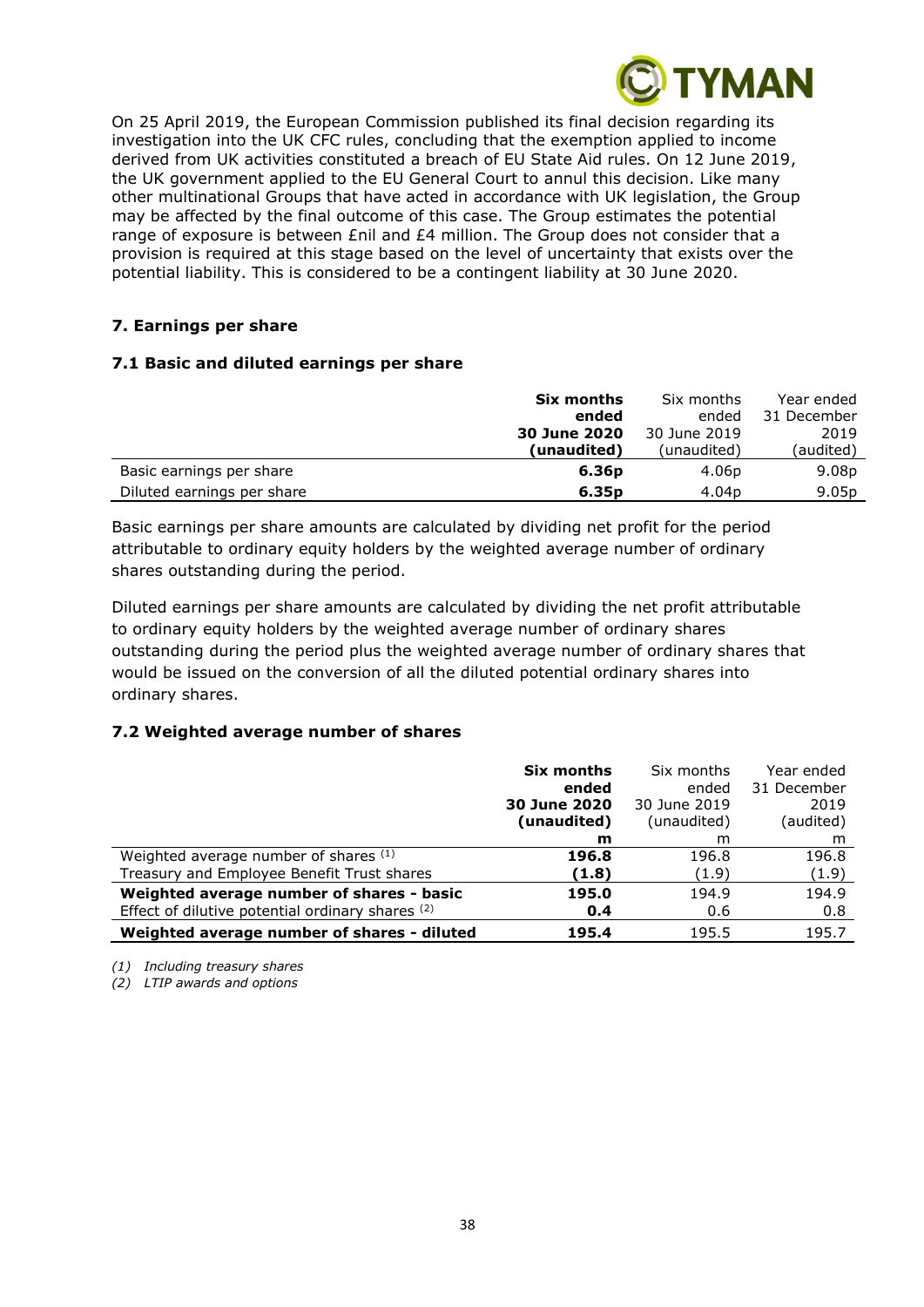

#### **7.3 Non-GAAP alternative performance measure: Adjusted earnings per share**

The Group presents an adjusted earnings per share measure which excludes the impact of exceptional items, certain non-cash finance costs, amortisation of acquired intangible assets and certain non-recurring items. Adjusted earnings per share has been calculated using the Adjusted profit before taxation and using the same weighted average number of shares in issue as the earnings per share calculation. See Alternative Performance Measures on page 48.

|                                     | Six months        | Six months   | Year ended         |
|-------------------------------------|-------------------|--------------|--------------------|
|                                     | ended             | ended        | 31 December        |
|                                     | 30 June 2020      | 30 June 2019 | 2019               |
|                                     | (unaudited)       | (unaudited)  | (audited)          |
| Basic adjusted earnings per share   | 9.91 <sub>p</sub> | 13.14p       | 27.46p             |
| Diluted adjusted earnings per share | 9.89 <sub>p</sub> | 13.10p       | 27.35 <sub>p</sub> |

#### **8. Goodwill**

|                                                | 30 June<br>2020          | 30 June<br>2019 | 31 December<br>2019 |
|------------------------------------------------|--------------------------|-----------------|---------------------|
|                                                | (unaudited)              | (unaudited)     | (audited)           |
|                                                | £m                       | £m              | £m                  |
| Net book amount at the beginning of the period | 371.3                    | 382.1           | 382.1               |
| Acquisitions of subsidiaries                   | $\overline{\phantom{a}}$ | 2.3             | 0.9                 |
| Exchange difference                            | 21.9                     | 1.5             | (11.7)              |
| Net book amount at the end of the period       | 393.2                    | 385.9           | 371.3               |

Goodwill resulting from the acquisitions of subsidiaries in 2019 relates to the acquisition of Y-cam in February 2019.

Goodwill is monitored principally on an operating segment basis and the net book value of goodwill is allocated by CGU as follows:

|                                          | 30 June     | 31 December |
|------------------------------------------|-------------|-------------|
|                                          | 2020        | 2019        |
|                                          | (unaudited) | (audited)   |
|                                          | £m          | £m          |
| North America                            | 296.4       | 275.7       |
| ERA                                      | 60.2        | 60.2        |
| International                            | 36.6        | 35.4        |
| Net book amount at the end of the period | 393.2       | 371.3       |

#### *Impairment assessment*

Intangible assets are tested annually for impairment or whenever events or circumstances indicate that the carrying amount may not be recoverable. In light of the significant impact COVID-19 has had on performance in the period and forecast financial information, a full impairment assessment using a value in use calculation has been performed for each CGU at 30 June 2020.

As at 30 June 2020, the Group had goodwill of £393.2 million with intangible assets amounting in total to £100.4 million. There is significant judgement involved in determining the appropriate assumptions to use in the calculations, including the forecasted cash flows of each CGU and appropriate discount rates relative to the Company's cost of capital.

The Group's CGUs have been defined as each of the Group's three operating divisions. In the opinion of the Directors, the divisions represent the smallest groups of assets that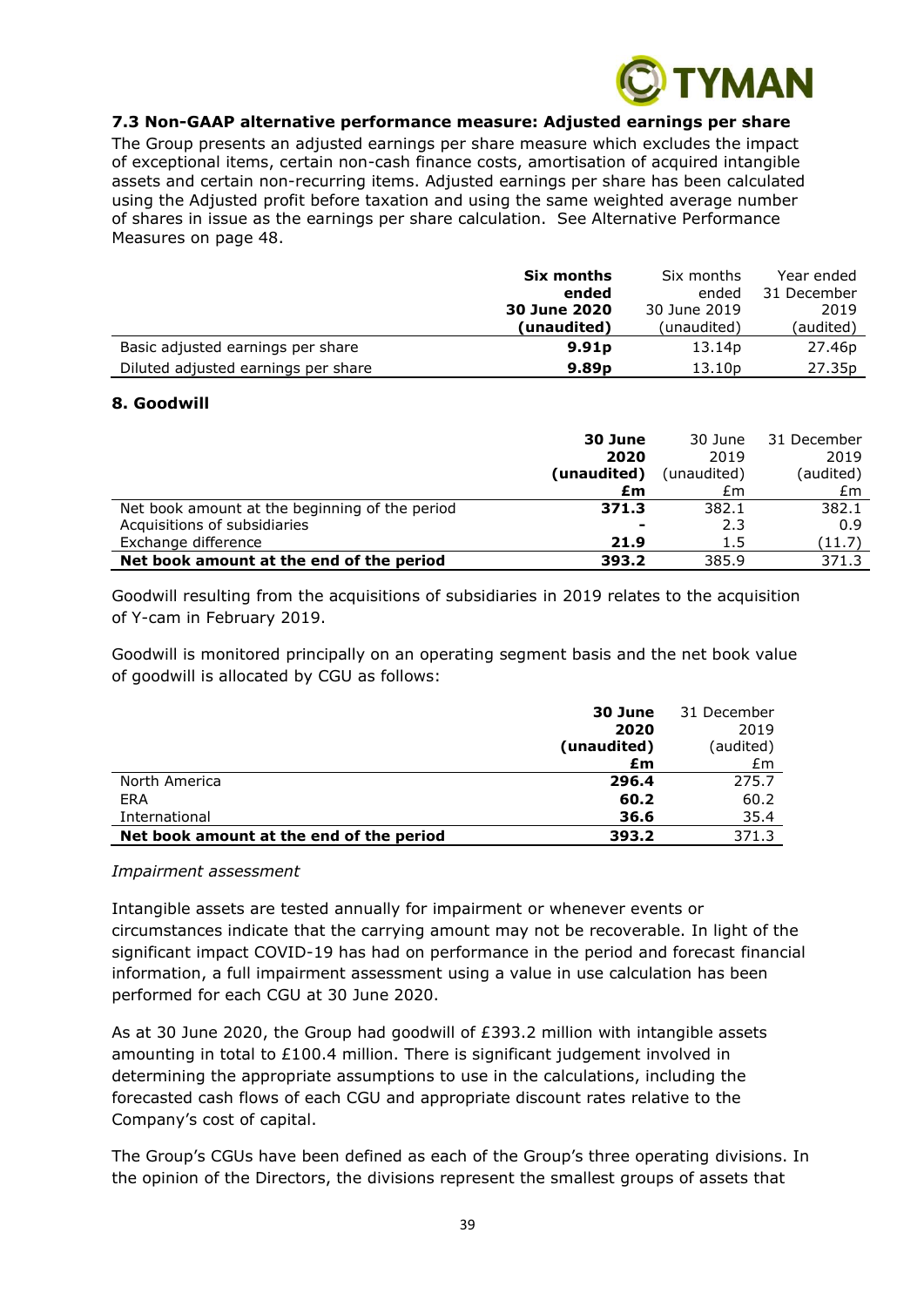

independently generate cash flows for the Group. This conclusion is consistent with the approach adopted in previous years. The recoverable amounts of CGUs are determined from VIU calculations. VIU is determined by discounting the future pre-tax cash flows generated from the continuing use of the CGU, using a pre-tax discount rate.

Cash flows used in the impairment test for 2020 and 2021 are based on the base case scenario model presented to the Board in June 2020. This reflects the Group's current best estimate taking into account the expected impact of COVID-19 which has been discussed further in the overview of results from page 3. Cash flows from 2022 to 2024 have been estimated by taking into account the expected medium-term recovery trajectory and strategic initiatives. The five-year cash flows were extrapolated using a long term growth rate of 1.5% in order to calculate the terminal recoverable amount.

Discount rates are estimated using pre-tax rates that reflect current market assessments of the time value of money and the risk profiles of the CGUs.

The key assumptions used in the VIU calculations in each of the Group's CGUs at 30 June 2020 are as follows:

|               |                     | Average pre-tax<br>discount rate |                 | <b>Average EBITDA</b><br>margin: years one<br>to five |
|---------------|---------------------|----------------------------------|-----------------|-------------------------------------------------------|
|               | H <sub>1</sub> 2020 |                                  | FY 2019 H1 2020 | FY 2019                                               |
| North America | 12.6%               | 12.0%                            | 21.6%           | 22.3%                                                 |
| UK & Ireland  | 12.4%               | 11.9%                            | 15.0%           | 15.5%                                                 |
| International | 14.7%               | 12.8%                            | 19.2%           | 19.6%                                                 |

The impairment review did not result in any impairment losses being recognised in the period. The assumptions have been subjected to sensitivity analyses, including sensitising revenue, gross margin, and the discount rate. Results are summarised as follows:

- UK & Ireland: Revenue would need to decline by almost 4% on average in each of the five years from 2020 to 2024 to eliminate VIU headroom, or the average EBITDA margin for the next five years would need to decrease from 15.0% to 12.6%, to reduce VIU headroom to zero. This scenario is considered unlikely to occur given historic rates and strategic initiatives in progress.
- North America: Revenue would need to decline by almost 7% on average in each of the five years from 2020 to 2024 to eliminate VIU headroom, or the average EBITDA margin for the next five years would need to decrease from 21.6% to 17.7%, to reduce VIU headroom to zero. Given that the EBITDA margin achieved in 2019 was 20.5% and considering the margin uplift potential of operational improvement at the Statesville facility and the full benefit of synergies from the Ashland acquisition, this scenario is felt unlikely to occur.
- International: Revenue would need to decline by almost 7% on average in each of the five years from 2020 to 2024 to eliminate VIU headroom, or the average EBITDA margin for the next five years would need to decrease from to 19.2% to 16.5%, to reduce the VIU headroom to zero. Given the expected benefits from the streamlining of International operations and growth from new product introductions, this is felt unlikely to occur.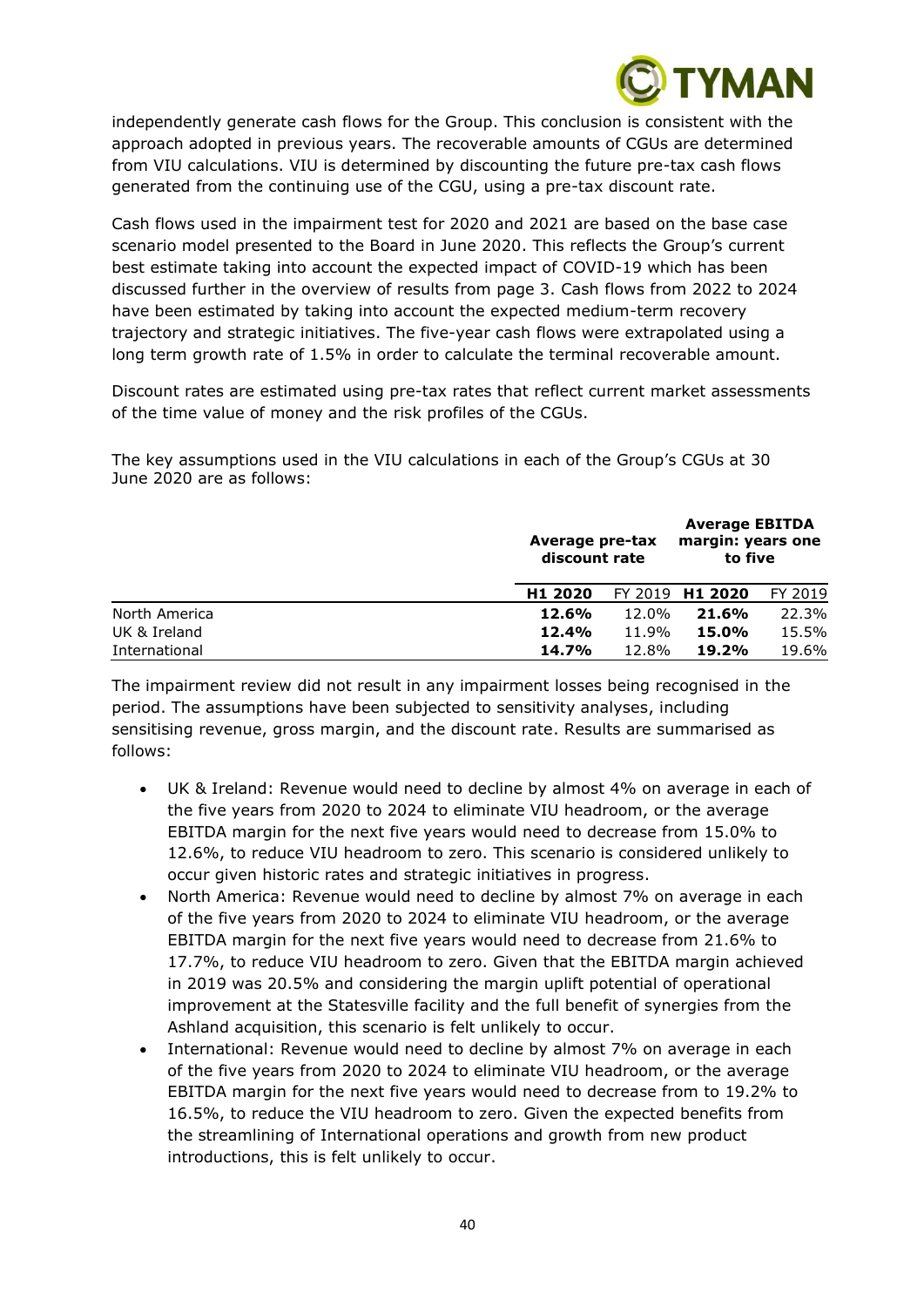

# **9. Intangible assets**

|                                                |      | 30 June     | 30 June     |                |
|------------------------------------------------|------|-------------|-------------|----------------|
|                                                |      | 2020        | 2019        | 31 December    |
|                                                |      | (unaudited) | (unaudited) | 2019 (audited) |
|                                                | Note | £m          | £m          | £m             |
| Net book amount at the beginning of the period |      | 104.0       | 134.8       | 134.8          |
| Additions                                      |      | 0.4         | 0.4         | 0.8            |
| Acquisitions of subsidiaries                   |      |             | 2.5         | 0.6            |
| <b>Disposals</b>                               |      |             |             | (1.3)          |
| Amortisation charge for the period             |      | (10.2)      | (14.2)      | (25.0)         |
| Software impairment charge                     |      |             |             | (2.5)          |
| Transfers to property, plant and equipment     |      |             |             | 0.3            |
| Exchange difference                            |      | 6.2         | (0.1)       | (3.7)          |
| Net book amount at the end of the period       |      | 100.4       | 123.4       | 104.0          |

The amortisation charge for the period includes £9.5 million relating to amortisation of acquired intangible assets (six months ended 30 June 2019: £13.5 million; year ended 31 December 2019: £23.5 million) and £0.7 million relating to amortisation of other intangible assets (six months ended 30 June 2019: £0.7 million; year ended 31 December 2019:  $£1.5$  million). The amortisation charge for the period is included in administrative expenses in the income statement.

# **10. Property, plant and equipment**

|                                                |      | 30 June     | 30 June     |                |
|------------------------------------------------|------|-------------|-------------|----------------|
|                                                |      | 2020        | 2019        | 31 December    |
|                                                |      | (unaudited) | (unaudited) | 2019 (audited) |
|                                                | Note | £m          | £m          | £m             |
| Net book amount at the beginning of the period |      | 65.8        | 77.0        | 77.0           |
| Change in accounting policy                    |      |             | (0.8)       | (0.8)          |
| Restated amount at the beginning of the period |      | 65.8        | 76.2        | 76.1           |
| Additions                                      |      | 3.7         | 5.5         | 10.7           |
| Acquisitions of subsidiaries                   |      |             | (0.1)       |                |
| <b>Disposals</b>                               |      |             | (1.1)       | (1.0)          |
| Depreciation charge for the period             |      | (6.6)       | (6.4)       | (13.1)         |
| Impairment charge for the period               |      | (0.2)       | (3.9)       | (4.3)          |
| Transfers from intangible assets               |      |             |             | (0.3)          |
| Exchange difference                            |      | 3.7         | 0.1         | (2.4)          |
| Net book amount at the end of the period       |      | 66.4        | 70.3        | 65.8           |

The change in accounting policy in 2019 of £0.8 million related to the reclassification of dilapidation assets on adoption of IFRS 16 'leases'. The £0.1 million relating to acquisition of subsidiaries relates to the Y-cam acquisition in 2019.

The depreciation charge for the period is included in administrative expenses in the income statement.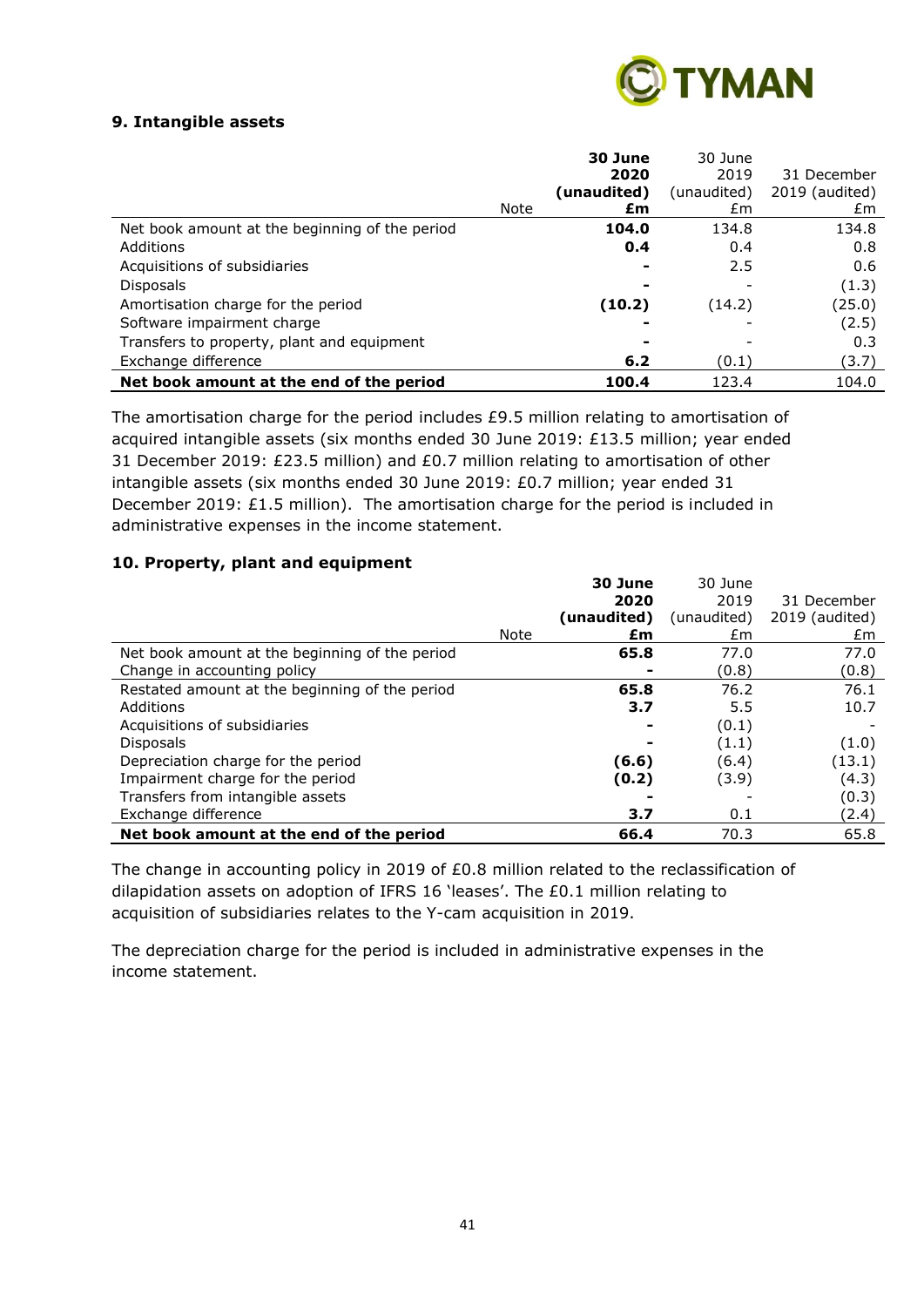

# **11. Interest-bearing loans and borrowings**

|             | 30 June        | 30 June                  | 31 December |
|-------------|----------------|--------------------------|-------------|
|             | 2020           | 2019                     | 2019        |
|             | (unaudited)    | (unaudited)              | (audited)   |
|             | £m             | £m                       | £m          |
| Current     | $\blacksquare$ | $\overline{\phantom{0}}$ | (0.3)       |
| Non-current | (238.9)        | (277.6)                  | (211.5)     |
|             | (238.9)        | (277.6)                  | (211.8)     |

Movements in interest-bearing loans and borrowings are analysed as follows:

|                                                 |      | 30 June<br>2020 | 30 June<br>2019 | 31 December<br>2019 |
|-------------------------------------------------|------|-----------------|-----------------|---------------------|
|                                                 |      | (unaudited)     | (unaudited)     | (audited)           |
|                                                 | Note | £m              | £m              | £m                  |
| Balance at the beginning of the period          |      | (211.8)         | (260.7)         | (260.5)             |
| Change in accounting policy                     |      |                 | 0.2             |                     |
| Restated balance at the beginning of the period |      | (211.8)         | (260.5)         | (260.5)             |
| Refinancing costs paid                          |      |                 | 0.3             |                     |
| Drawdown of revolving credit facility           |      | (83.4)          | (25.4)          | (33.5)              |
| Repayment of revolving credit facility          |      | 71.6            | 8.7             | 73.4                |
| Amortisation of borrowing costs                 |      | (0.3)           | (0.3)           | (0.5)               |
| Exchange difference                             |      | (15.0)          | (0.4)           | 9.3                 |
| Balance at the end of the period                |      | (238.9)         | (277.6)         | (211.8)             |

There were no defaults in interest payments in the period under the terms of existing loan agreements. Subsequent to the period end, in order to provide additional headroom during the period of uncertainty caused by COVID-19, the Group agreed a temporary relaxation of the leverage covenant with its lenders from 3.0x adjusted EBITDA to 3.5x at December 2020 and 4.0x at 30 June 2021.

The Group has the following undrawn committed multi-currency revolving credit facility:

|                         | 30 June     | 30 June     | 31 December |
|-------------------------|-------------|-------------|-------------|
|                         | 2020        | 2019        | 2019        |
|                         | (unaudited) | (unaudited) | (audited)   |
|                         | £m          | £m          | £m          |
| <b>Floating rate</b>    |             |             |             |
| Expiry beyond 12 months | (81.1)      | (56.1)      | (102.8)     |

The Group also has access to the uncommitted £70.0 million accordion facility and at 30 June 2020 held aggregate cash balances of £79.9 million (30 June 2019: £49.6 million; 31 December 2019: £49.0 million).

The group has also obtained eligibility to draw up to £100 million under the Bank of England Covid Corporate Financing Facility, none of which has been drawn.

# **12. Share capital**

|                                   | Number of<br>shares<br>'000 | Ordinary<br>shares<br>£m | <b>Share</b><br>premium<br>£m |
|-----------------------------------|-----------------------------|--------------------------|-------------------------------|
| At 1 January 2019                 | 196.8                       | 9.8                      | 132.2                         |
| Capital reduction                 | -                           | $\overline{\phantom{a}}$ | (132.2)                       |
| At 30 June 2019, 31 December 2019 |                             |                          |                               |
| and 30 June 2020                  | 196.8                       | 9.8                      | -                             |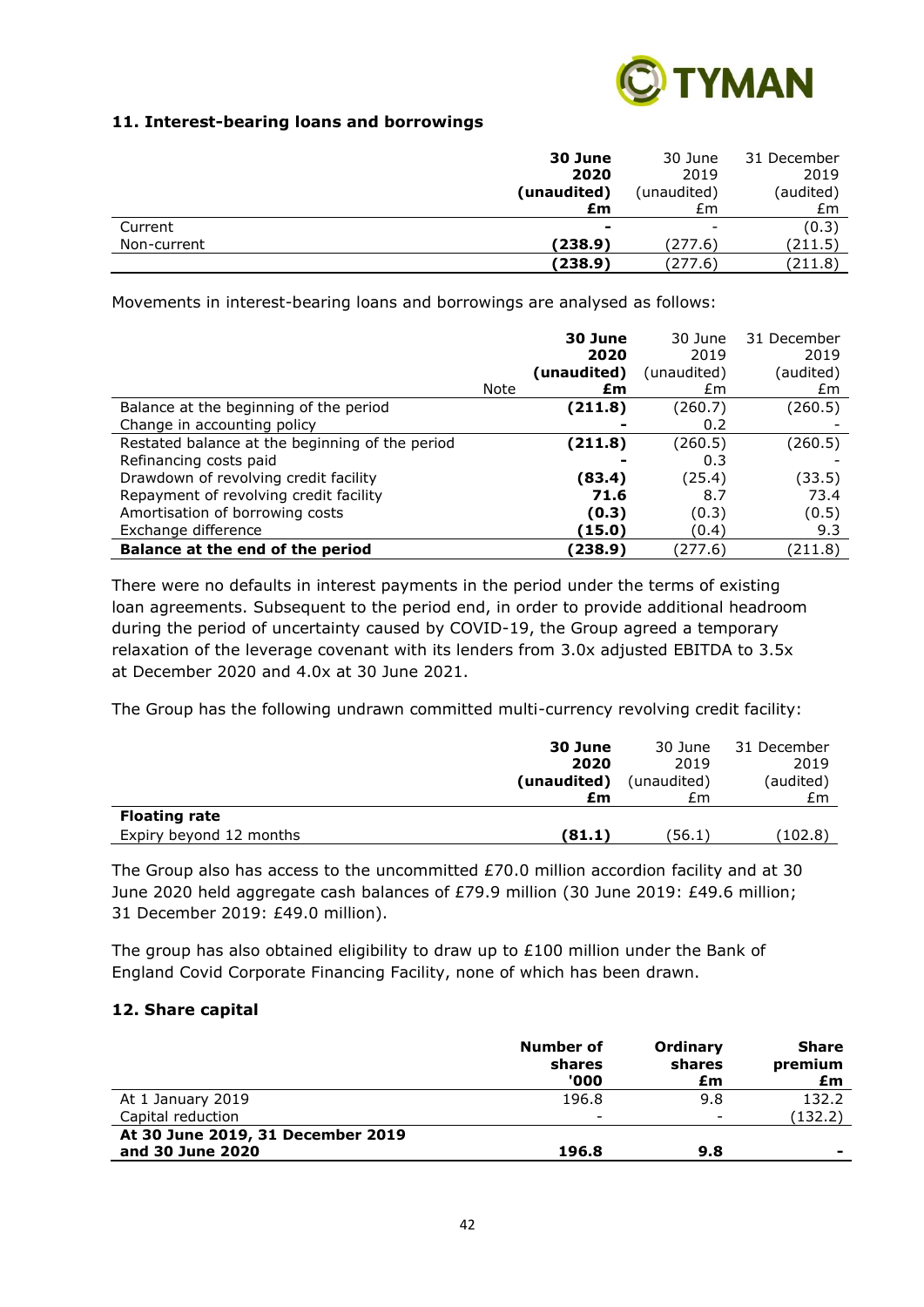

# **13. Financial risk management and financial instruments**

#### **13.1 Financial risk factors and fair value estimation**

The Group is exposed to risks arising from the international nature of its operations and the financial instruments which fund them, in particular to foreign currency, interest rate and liquidity risks. Full details of the Group's policies for managing these risks are disclosed in the Group's annual financial statements for the year ended 31 December 2019.

Since the date of that report there have been no significant changes in:

- the nature of the financial risks to which the Group is exposed;
- the nature of the financial instruments which the Group uses;
- the Group's contractual cash outflows and the committed facilities available to fund them; or
- difference between book value and fair value of any financial instruments.

During the period the Group held no level 1 financial instruments, there were no transfers between levels and no changes were made to valuation techniques.

Derivatives shown at fair value in the Group's balance sheet comprise level 2 interest rate swaps fair valued using forward interest rates extracted from observable yield curves. The effects of discounting are generally insignificant for level 2 derivatives.

The Group's other financial instruments are measured on bases other than fair value.

# **13.2 Level 2 and level 3 fair values**

The Group has the following financial assets and liabilities categorised at levels 2 and 3:

|                                                       | 30 June     | 30 June     | 31 December |
|-------------------------------------------------------|-------------|-------------|-------------|
|                                                       | 2020        | 2019        | 2019        |
|                                                       | (unaudited) | (unaudited) | (audited)   |
|                                                       | £m          | £m          | £m          |
| Level 2                                               |             |             |             |
| Derivative financial assets                           | 0.1         | 0.4         |             |
| Derivative financial liabilities                      | $\,$        | (0.1)       | (0.7)       |
| Level 3                                               |             |             |             |
| Financial assets at fair value through profit or loss | 1.1         | 1.2         | 1.1         |

#### **13.3 Fair value of financial assets and liabilities measured at amortised cost**

The fair values of borrowings are as follows:

|             | 30 June     | 30 June                  | 31 December |
|-------------|-------------|--------------------------|-------------|
|             | 2020        | 2019                     | 2019        |
|             | (unaudited) | (unaudited)              | (audited)   |
|             | £m          | £m                       | £m          |
| Non-current |             | $\overline{\phantom{a}}$ | (6.2)       |
| Current     | (238.2)     | (276.8)                  | (265.4)     |
|             | (238.2)     | (276.8)                  | (271.6)     |

The fair values of trade and other receivables, cash and cash equivalents, and trade and other payables approximate their carrying amounts.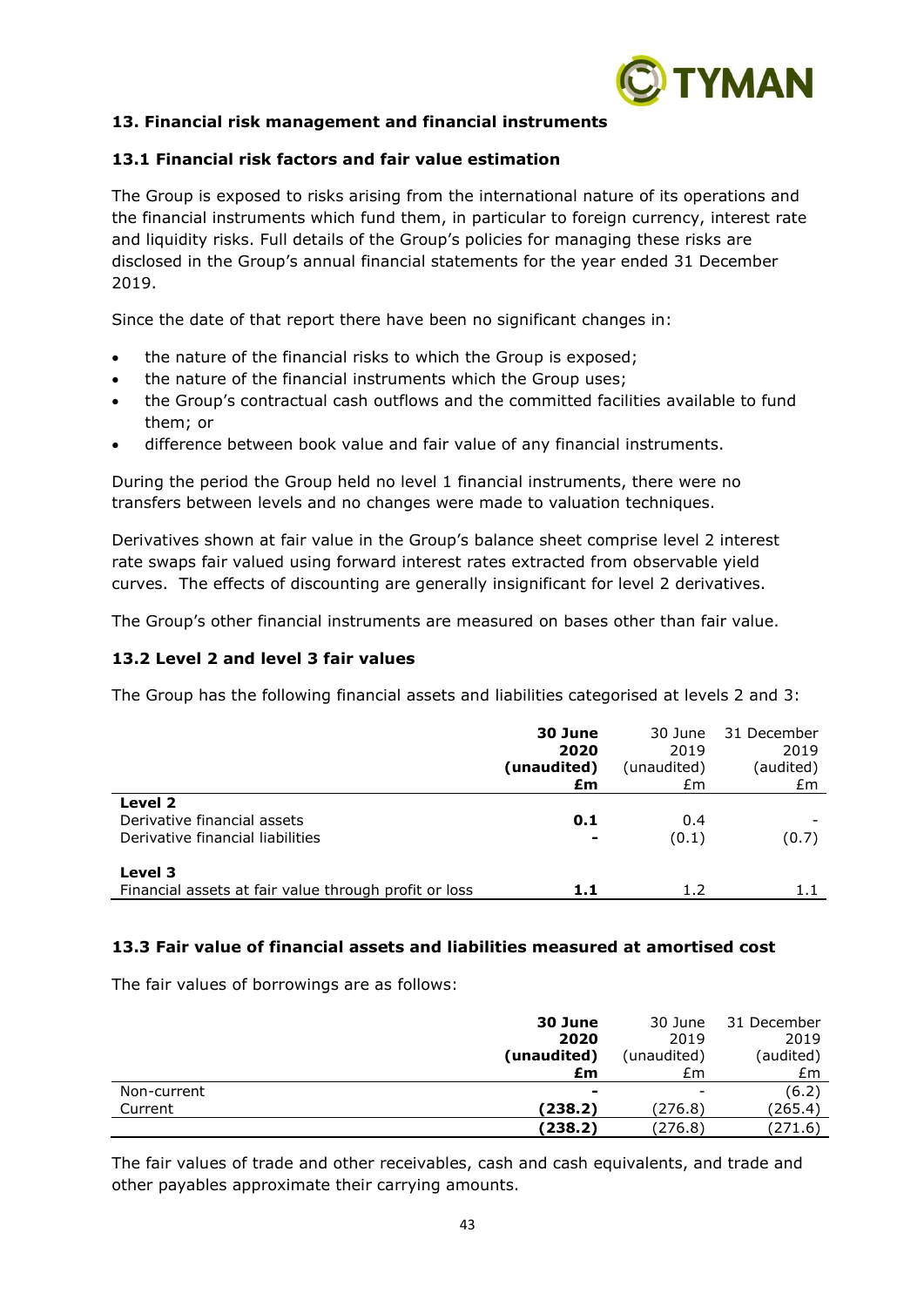

# **14. Adjustments to cash flows from operating activities**

|                                     |      | Six months   | Six months   | Year ended  |
|-------------------------------------|------|--------------|--------------|-------------|
|                                     |      | ended        | ended        | 31 December |
|                                     |      | 30 June 2020 | 30 June 2019 | 2019        |
|                                     |      | (unaudited)  | (unaudited)  | (audited)   |
|                                     | Note | £m           | £m.          | £m          |
| Net finance costs                   | 5    | 6.3          | 7.5          | 15.7        |
| Depreciation of PPE                 | 10   | 6.6          | 6.4          | 13.1        |
| Depreciation of right of use assets |      | 3.9          | 3.5          | 7.5         |
| Amortisation of intangible assets   | 9    | 10.2         | 14.2         | 25.0        |
| Impairment of intangible assets     | 9    |              |              | 2.5         |
| Impairment of PPE                   | 10   | 0.2          | 3.9          | 4.3         |
| Profit on disposal of PPE           |      |              | (0.1)        | 1.4         |
| Pension service costs and expected  |      |              |              |             |
| administration costs                |      | 0.2          | 0.2          | 0.3         |
| Non-cash provision movements        |      | 0.1          | 0.2          | 1.1         |
| Share-based payments                |      | 0.4          | 0.6          | 1.0         |
|                                     |      | 27.9         | 36.4         | 71.9        |

The following non-cash and financing adjustments have been made to profit before taxation to arrive at operating cash flow:

#### **15. Capital commitments**

At 30 June 2020 the Group has capital commitments of £0.2 million for the purchase of property, plant and equipment (30 June 2019: £1.0 million; 31 December 2019: £0.2 million).

#### **16. Related party transactions**

There were no material related party transactions requiring disclosure, other than compensation of key management personnel which will be disclosed in the Group's Annual Report and Accounts for the year ending 31 December 2020.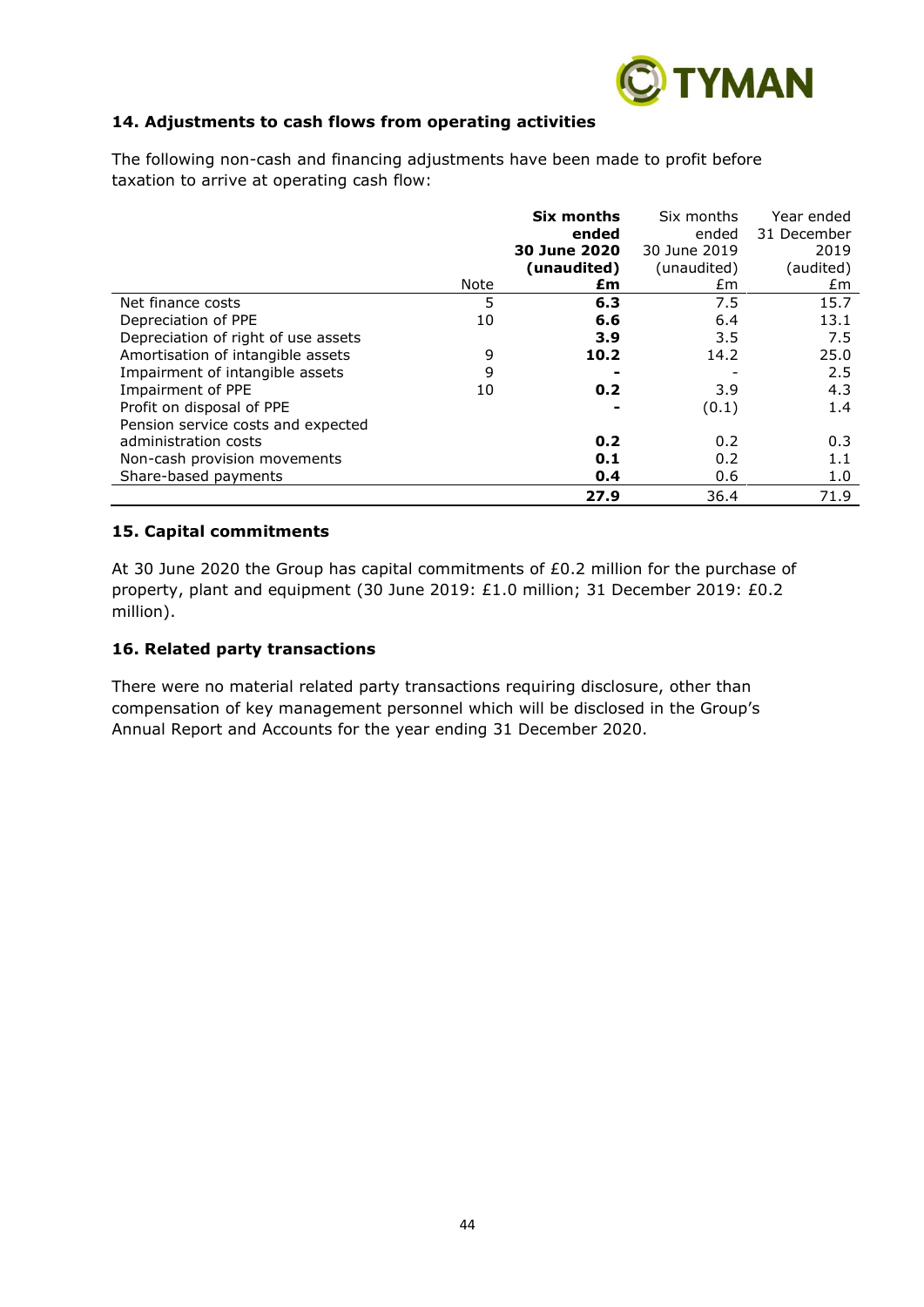

#### **Statement of Directors' responsibilities**

Each of the Directors of Tyman plc confirms, to the best of his or her knowledge, that:

- the Interim Financial Statements have been prepared in accordance with IAS 34 'Interim Financial Reporting' as issued by the IASB and endorsed and adopted by the EU and give a true and fair view of the assets, liabilities, financial position and profit and loss of Tyman plc;
- the interim report includes a fair review of the information required by:
	- DTR 4.2.7R of the Disclosure Guidance and Transparency Rules sourcebook of the United Kingdom's Financial Conduct Authority, being an indication of important events that have occurred during the first six months of the financial year and their impact on the interim financial statements; and a description of the principal risks and uncertainties for the remaining six months of the year; and
	- DTR 4.2.8R of the Disclosure Guidance and Transparency Rules sourcebook of the United Kingdom's Financial Conduct Authority, being related party transactions that have taken place in the first six months of the current financial year and that have materially affected the financial position or performance of the Group during that period; and any changes in the related party transactions described in the last annual report that could do so.

The Directors of Tyman plc are listed in the Group's Annual Report and Accounts for the year ending 31 December 2019.

A list of the current Directors is maintained at the Tyman website: www.tymanplc.com.

By order of the Board

**Jo Hallas Jason Ashton** Chief Executive Officer Chief Financial Officer

28 July 2020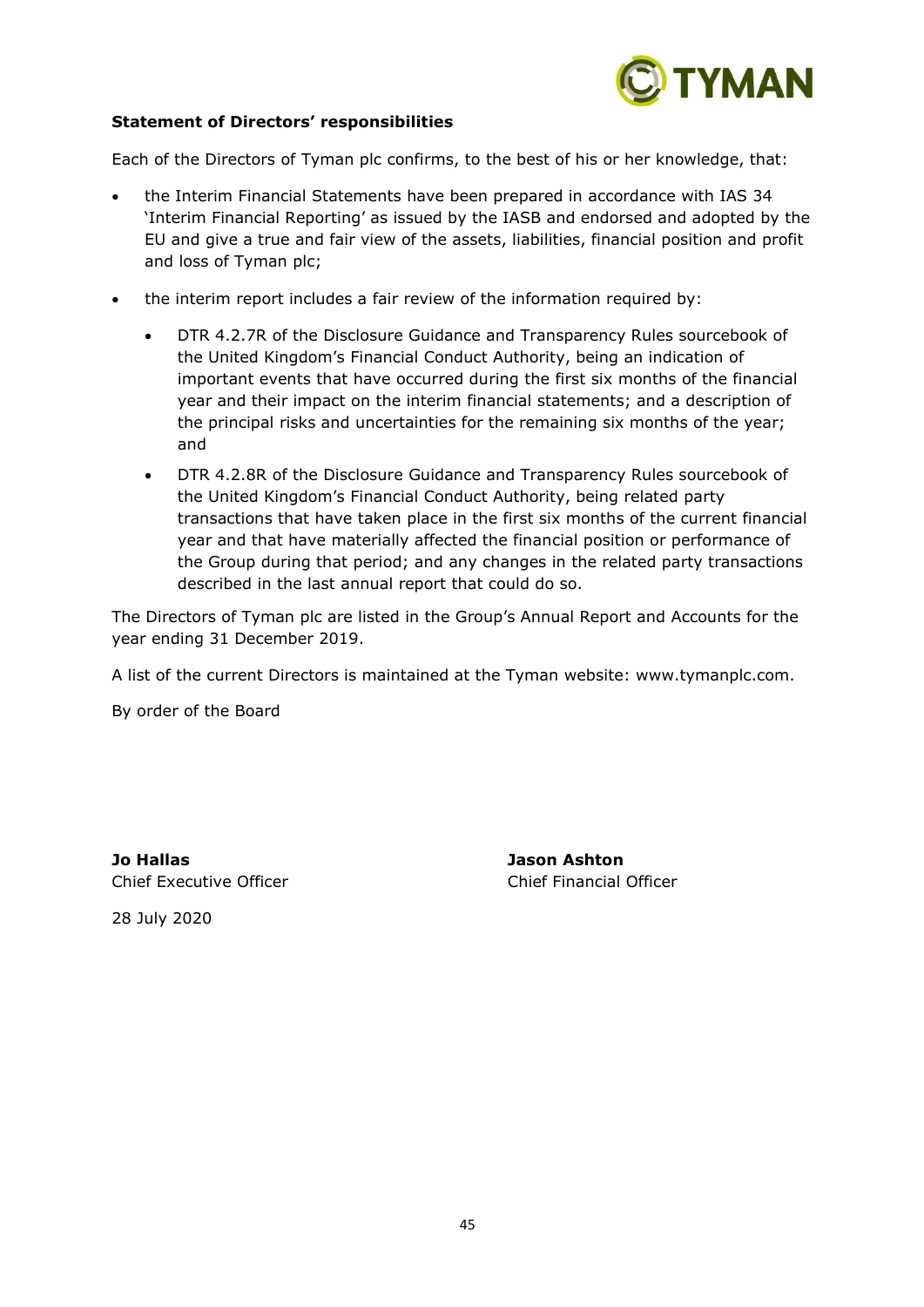

# **Independent review report to Tyman Plc**

Report on the interim financial statements

#### *Our conclusion*

We have reviewed Tyman Plc's interim financial statements (the "interim financial statements") in the interim report of Tyman Plc for the 6 months period ended 30 June 2020. Based on our review, nothing has come to our attention that causes us to believe that the interim financial statements are not prepared, in all material respects, in accordance with International Accounting Standard 34, 'Interim Financial Reporting', as adopted by the European Union and the Disclosure Guidance and Transparency Rules sourcebook of the United Kingdom's Financial Conduct Authority.

#### *What we have reviewed*

The interim financial statements comprise:

- the Condensed consolidated balance sheet as at 30 June 2020;
- the Condensed consolidated income statement and Condensed consolidated statement of comprehensive income for the period then ended;
- the Condensed consolidated cash flow statement for the period then ended;
- the Condensed consolidated statement of changes in equity for the period then ended; and
- the Notes to the condensed consolidated financial statements .

The interim financial statements included in the interim report have been prepared in accordance with International Accounting Standard 34, 'Interim Financial Reporting', as adopted by the European Union and the Disclosure Guidance and Transparency Rules sourcebook of the United Kingdom's Financial Conduct Authority.

As disclosed in note 2 to the interim financial statements, the financial reporting framework that has been applied in the preparation of the full annual financial statements of the Group is applicable law and International Financial Reporting Standards (IFRSs) as adopted by the European Union.

# **Responsibilities for the interim financial statements and the review**

#### *Our responsibilities and those of the directors*

The interim report, including the interim financial statements, is the responsibility of, and has been approved by, the directors. The directors are responsible for preparing the interim report in accordance with the Disclosure Guidance and Transparency Rules sourcebook of the United Kingdom's Financial Conduct Authority.

Our responsibility is to express a conclusion on the interim financial statements in the interim report based on our review. This report, including the conclusion, has been prepared for and only for the company for the purpose of complying with the Disclosure Guidance and Transparency Rules sourcebook of the United Kingdom's Financial Conduct Authority and for no other purpose. We do not, in giving this conclusion, accept or assume responsibility for any other purpose or to any other person to whom this report is shown or into whose hands it may come save where expressly agreed by our prior consent in writing.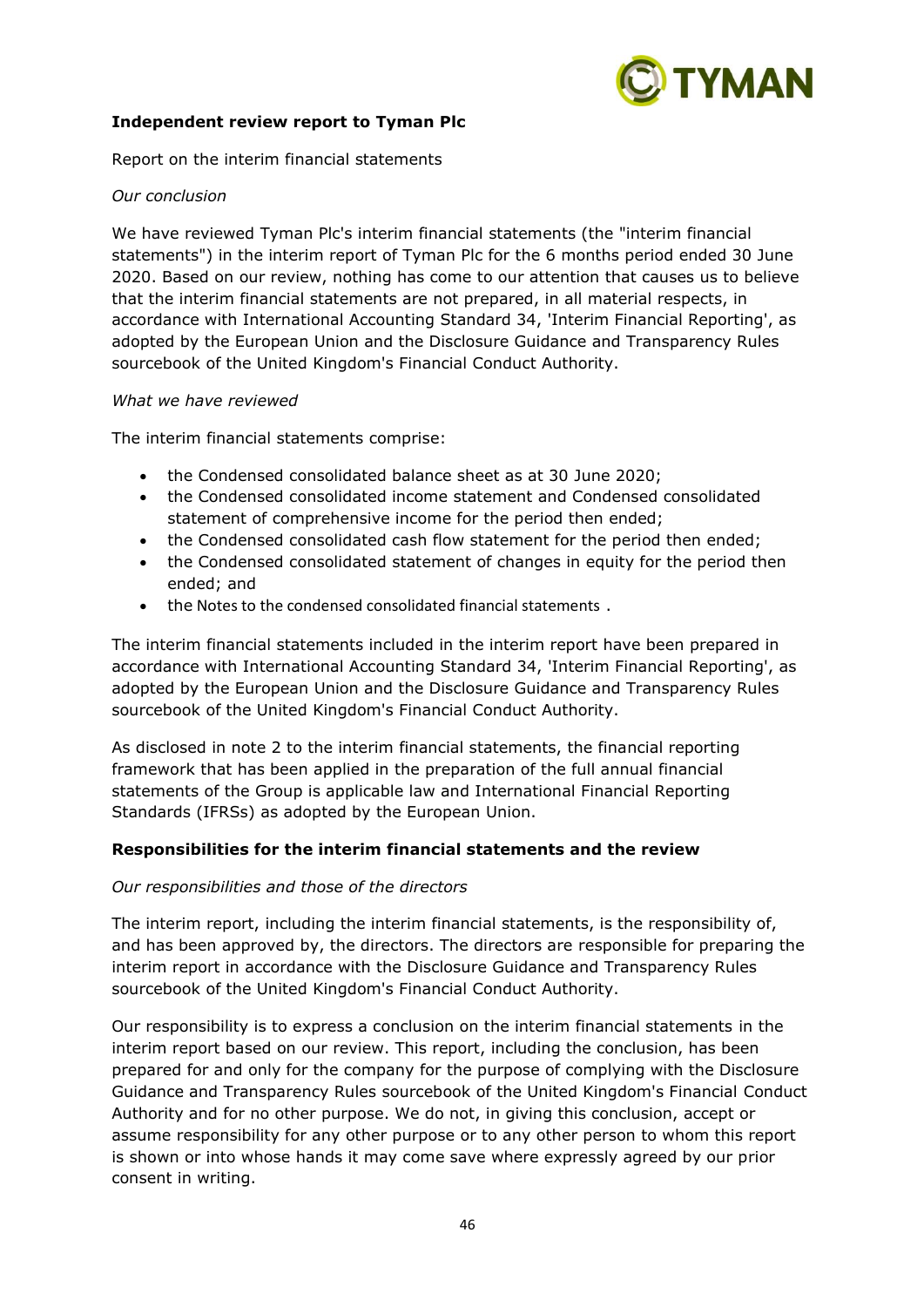

#### *What a review of interim financial statements involves*

We conducted our review in accordance with International Standard on Review Engagements (UK and Ireland) 2410, 'Review of Interim Financial Information Performed by the Independent Auditor of the Entity' issued by the Auditing Practices Board for use in the United Kingdom. A review of interim financial information consists of making enquiries, primarily of persons responsible for financial and accounting matters, and applying analytical and other review procedures.

A review is substantially less in scope than an audit conducted in accordance with International Standards on Auditing (UK) and, consequently, does not enable us to obtain assurance that we would become aware of all significant matters that might be identified in an audit. Accordingly, we do not express an audit opinion.

We have read the other information contained in the interim report and considered whether it contains any apparent misstatements or material inconsistencies with the information in the interim financial statements.

# **PricewaterhouseCoopers LLP**

Chartered Accountants

London

28 July 2020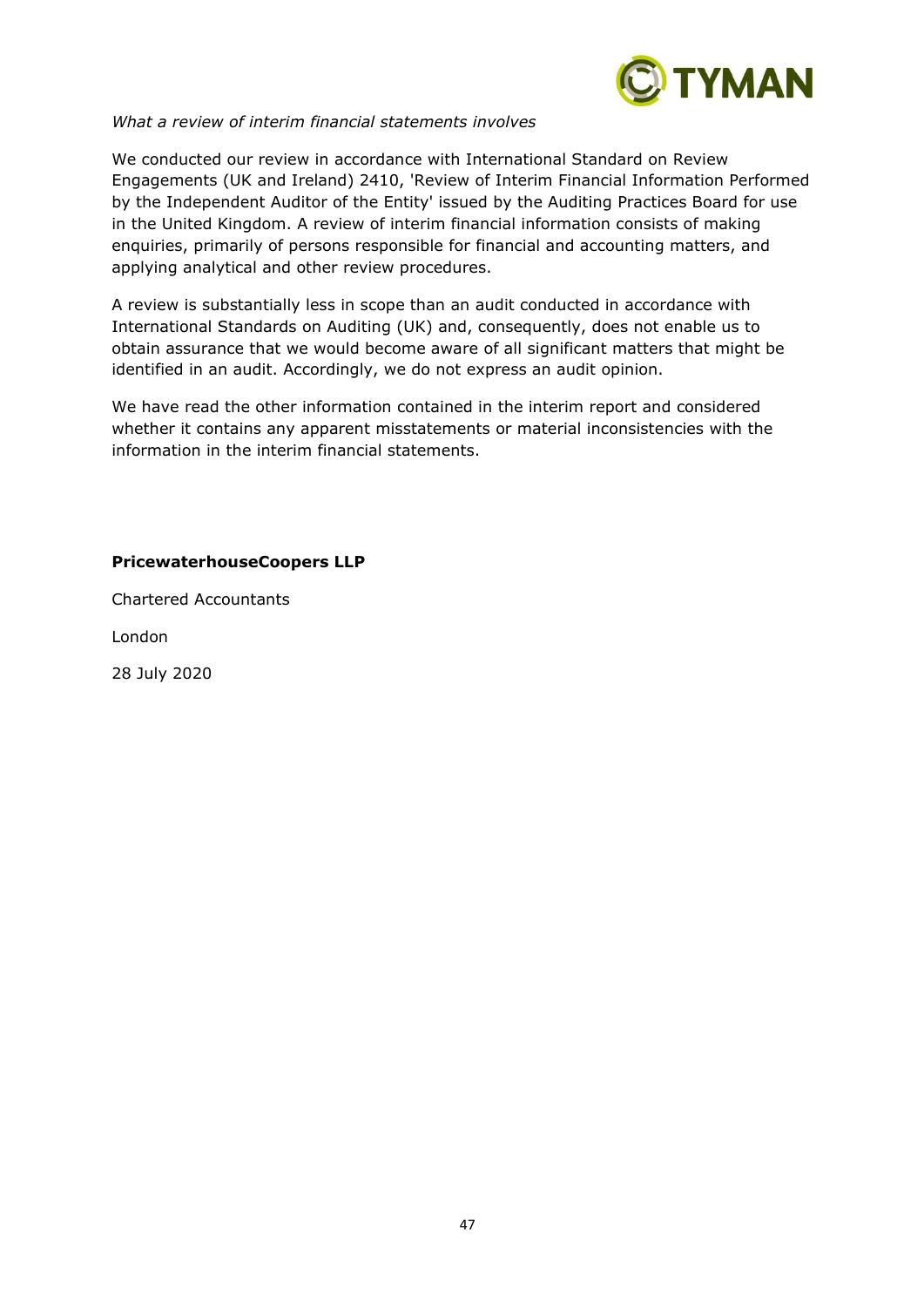

# ALTERNATIVE PERFORMANCE MEASURES

The Group uses a number of Alternative Performance Measures. APMs provide additional useful information to shareholders on the underlying performance of the business. These APMs are consistent with how business performance is measured internally by the Group, align with the Group's strategy, and remuneration policies. These measures are not recognised under IFRS and may not be comparable with similar measures used by other companies. APMs are not intended to be superior to or a substitute for GAAP measures.

The following table summarises the key APMs used, why they are used by the Group, and how they are calculated. Where appropriate, a reconciliation to the nearest GAAP number is presented. Details of other APMs are included on the Group's website. Measures formerly referred to as 'Underlying' are now referred to as 'Adjusted'.

# **Adjusted operating profit and adjusted operating margin**

# *Definition*

Operating profit before amortisation of acquired intangible assets, impairment of acquired intangible assets, impairment of goodwill, and exceptional items.

Adjusted operating margin is calculated as adjusted operating profit divided by revenue, expressed as a percentage.

# *Purpose*

This measure is used to evaluate the trading operating performance of the Group.

Exceptional items are excluded from this measure as they are largely one off and nontrading in nature and therefore create volatility in reported earnings.

Amortisation of acquired intangible assets is excluded from this measure as this is a significant non-cash fixed charge that is not affected by the trading performance of the business.

Impairment of acquired intangible assets and goodwill is excluded, as this is a significant non-cash charge.

# *Reconciliation/calculation*

Adjusted operating profit is reconciled on the face of the income statement on page 27.

# **Like-for-like or LFL revenue and adjusted operating profit**

# *Definition*

The comparison of revenue or operating profit, as appropriate, excluding the impact of any acquisitions made during the current year and, for acquisitions made in the comparative year, excluding from the current year result the impact of the equivalent current year pre-acquisition period. For disposals, results are excluded for the whole of the current and prior period. The prior period comparative is retranslated at the current period average exchange rate. The result of Y-cam is not adjusted as it is not material.

# *Purpose*

This measure is used by management to evaluate the Group's organic growth in revenue and adjusted operating profit, excluding the impact of M&A and currency movements.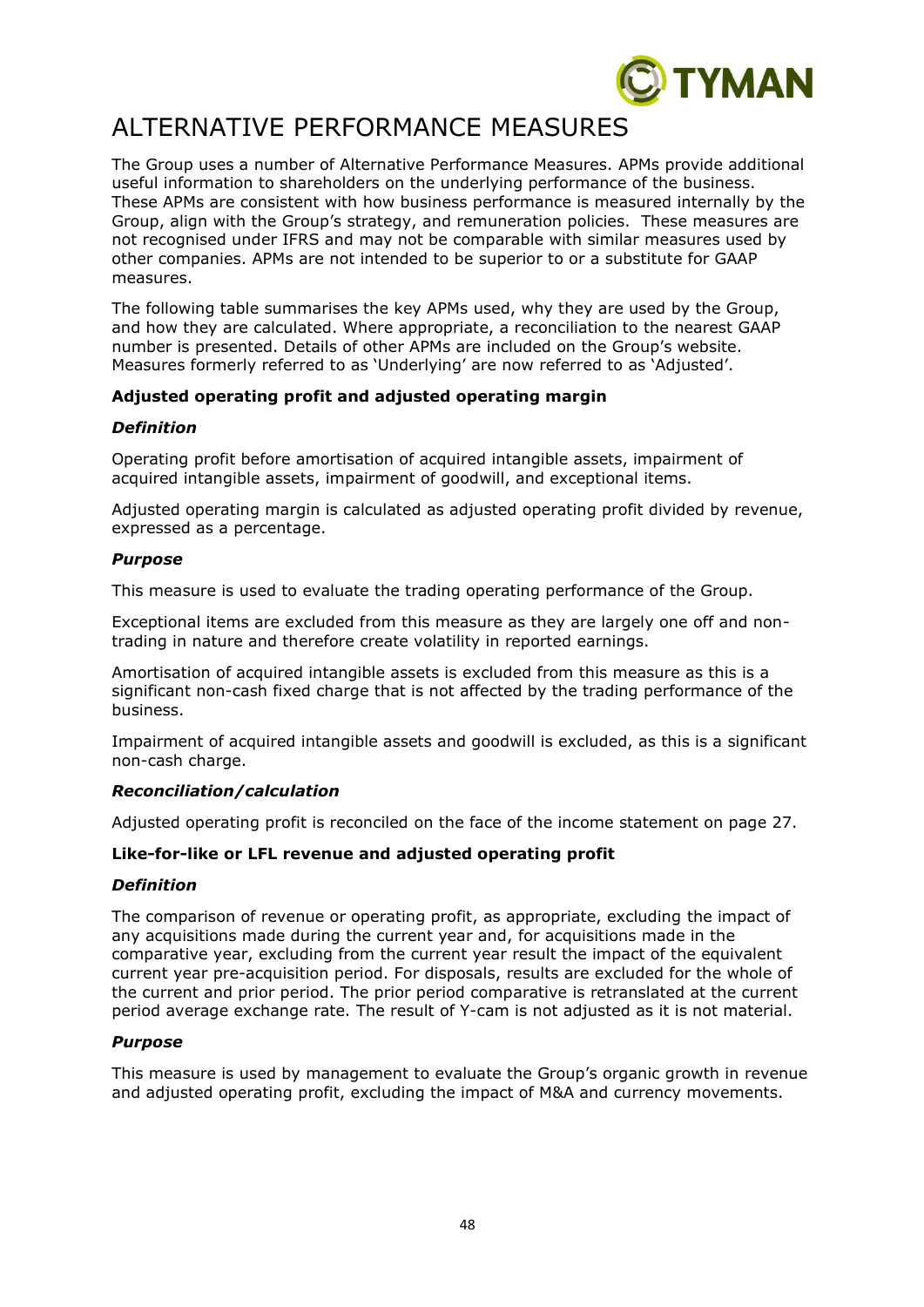#### *Reconciliation/calculation*



| ended<br>ended<br>30 June 2020<br>30 June 2019<br>(unaudited)<br>(unaudited)<br>£'m<br>£'m<br>301.9<br>254.1<br>Reported revenue<br>Effect of exchange rates<br>3.7<br>Like-for-like revenue<br>305.6<br>254.1 |
|----------------------------------------------------------------------------------------------------------------------------------------------------------------------------------------------------------------|
|                                                                                                                                                                                                                |
|                                                                                                                                                                                                                |
|                                                                                                                                                                                                                |
|                                                                                                                                                                                                                |
|                                                                                                                                                                                                                |
|                                                                                                                                                                                                                |
|                                                                                                                                                                                                                |
|                                                                                                                                                                                                                |
| Adjusted operating profit<br>41.9<br>31.3                                                                                                                                                                      |
| Effect of exchange rates<br>0.4                                                                                                                                                                                |
| Like-for-like adjusted operating profit<br>42.3<br>31.3                                                                                                                                                        |

#### **Adjusted profit before and after tax**

#### *Definition*

Profit before amortisation of acquired intangible assets, deferred tax on amortisation of acquired intangible assets, impairment of acquired intangible assets, impairment of goodwill, exceptional items, gains and losses on the fair value of derivative financial instruments, amortisation of borrowing costs and associated tax effects.

#### *Purpose*

This measure is used to evaluate the profit generated by the Group through trading activities. In addition to the items excluded from operating profit above, the gains and losses on the fair value of derivative financial instruments, amortisation of borrowing costs, and the associated tax effect are excluded. These items are excluded as they are of a non-trading nature.

#### *Reconciliation/calculation*

|                                                | Six months   | Six months   | Year ended  |
|------------------------------------------------|--------------|--------------|-------------|
|                                                | ended        | ended        | 31 December |
|                                                | 30 June 2020 | 30 June 2019 | 2019        |
|                                                | (unaudited)  | (unaudited)  | (audited)   |
|                                                | £m           | £m           | £m          |
| <b>Profit before taxation</b>                  | 14.7         | 11.0         | 24.8        |
| Exceptional items                              | 0.8          | 9.9          | 18.9        |
| (Gain)/Loss on revaluation of fair value hedge | (0.6)        |              | 0.8         |
| Amortisation of borrowing costs                | 0.3          | 0.3          | 0.5         |
| Amortisation of acquired intangible assets     | 9.5          | 13.5         | 23.5        |
| Impairment of acquired intangible assets       |              |              | 2.5         |
| Adjusted profit before taxation                | 24.7         | 34.7         | 71.0        |
| Income tax charge                              | (2.3)        | (3.1)        | (7.1)       |
| Add back: Adjusted tax effect <sup>1</sup>     | (3.1)        | (6.0)        | (10.4)      |
| <b>Adjusted profit after taxation</b>          | 19.3         | 25.6         | 53.5        |

 $1$ Tax effect of exceptional items, amortisation of borrowing costs, amortisation of acquired intangible assets, and gain or loss on revaluation of fair value hedge.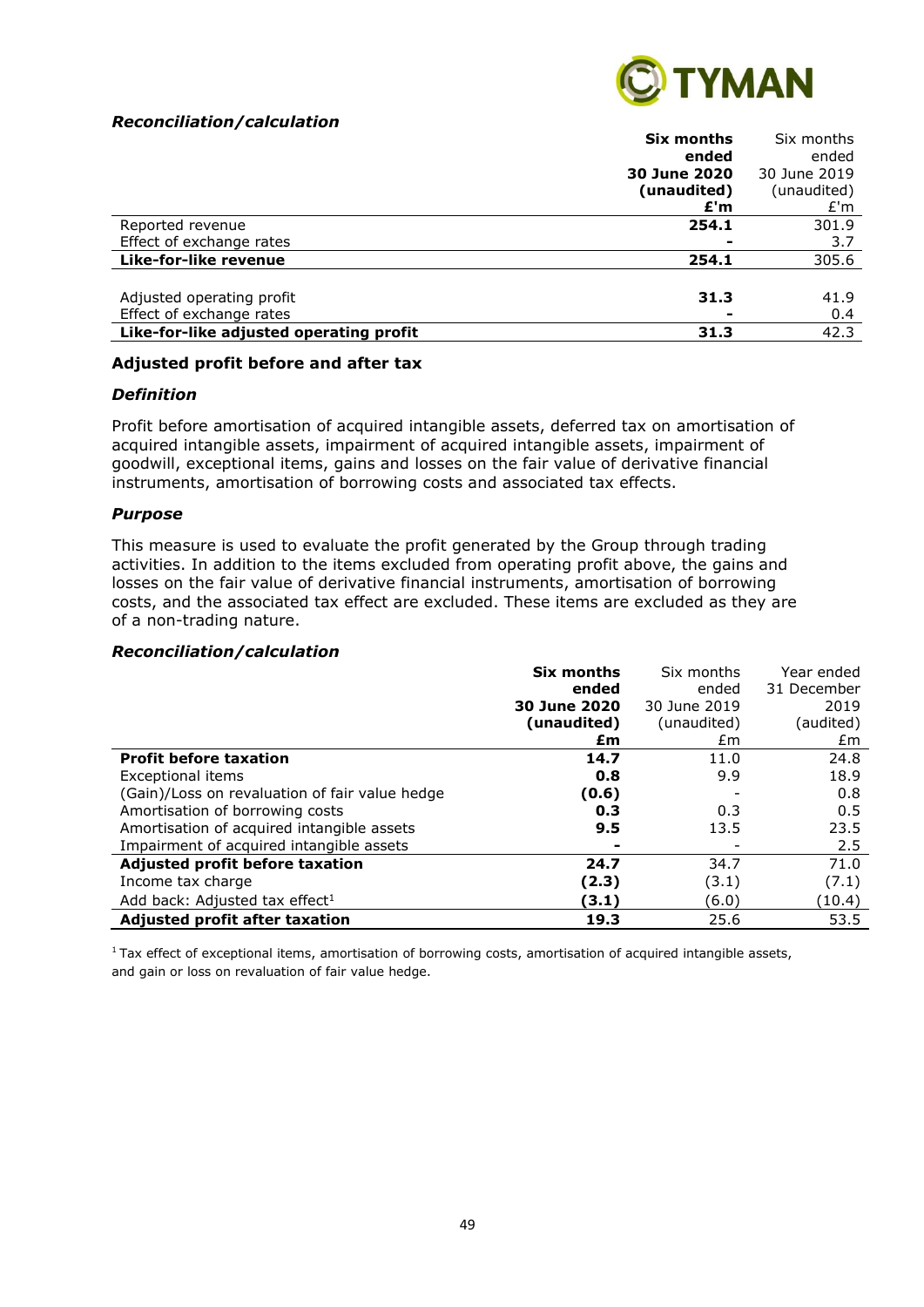

#### **Adjusted earnings per share**

#### *Definition*

Adjusted profit after tax divided by the basic weighted average number of ordinary shares in issue during the year, excluding those held as treasury shares.

#### *Purpose*

This measure is used to assess the trading operating performance per share in issue. This is used as the basis of the Group's long-term incentive plan targets and is the measure used in determining the level of dividend to be paid under the Group's dividend policy.

#### *Reconciliation/calculation*

Adjusted profit after tax is reconciled above and the number of shares can be found in note 7.

#### **Leverage**

#### *Definition*

Adjusted net debt translated at the average exchange rate for the year divided by adjusted EBITDA, calculated using the prevailing GAAP at February 2018 (excluding the impact of IFRS 15, 9, and 16). This calculation is the covenant calculation defined in the Group's banking facility and private placement debt documents.

#### *Purpose*

This measure is used to evaluate the ability of the Group to generate sufficient cash flows to cover its contractual debt servicing obligations and to provide users of the accounts with details of whether the Group remains in compliance with its lending covenants.

#### *Reconciliation/calculation*

|                                              | Six months                       | Six months  |
|----------------------------------------------|----------------------------------|-------------|
|                                              | ended                            | ended       |
|                                              | <b>30 June 2020</b> 30 June 2019 |             |
|                                              | (unaudited)                      | (unaudited) |
|                                              | £'m                              | £'m         |
| Adjusted Net Debt (at average exchange rate) | 155.6                            | 225.6       |
| Adjusted EBITDA                              | 88.3                             | 102.3       |
| Leverage                                     | 1.8x                             | 2.2x        |

#### **Net debt and adjusted net debt**

#### *Definition*

Interest-bearing loans and borrowings, net of cash and cash equivalents, plus unamortised borrowing costs added back.

#### *Purpose*

This gives a measure of the gross amount owed to lenders, without the effect of unamortised borrowing costs.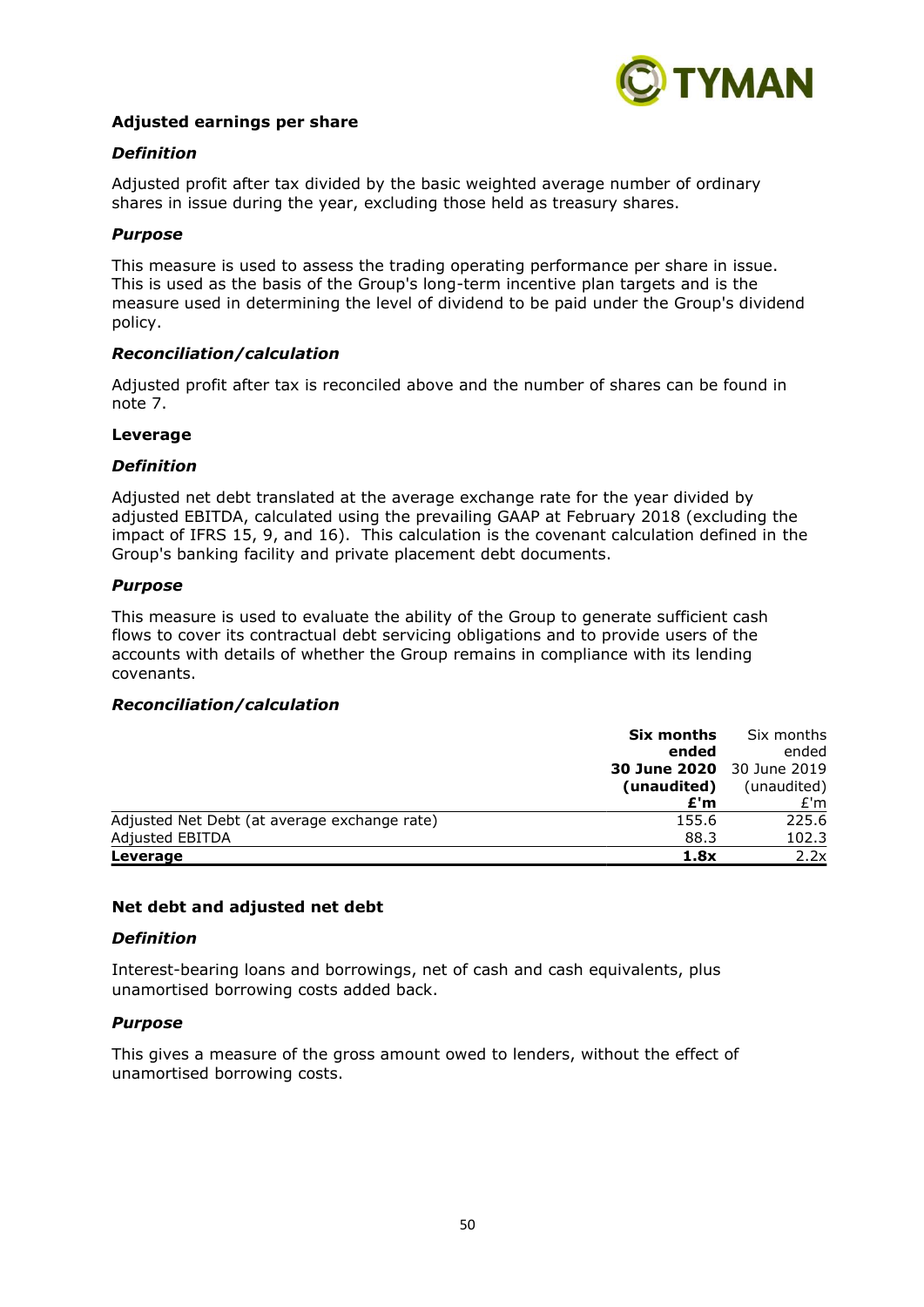# *Reconciliation/calculation*



| 6 months                             | 6 months    |
|--------------------------------------|-------------|
| ended                                | ended       |
| <b>30 June 2020</b> 30 June 2019     |             |
| (unaudited)                          | (unaudited) |
| £'m                                  | E'm         |
| (301.2)<br><b>Borrowings</b>         | (341.3)     |
| Cash<br>79.9                         | 49.6        |
| Unamortised borrowing costs<br>1.5   | 1.9         |
| Net debt<br>(219.8)                  | (289.8)     |
| Lease liabilities<br>60.8            | 61.7        |
| Unamortised borrowing costs<br>(1.5) | (1.9)       |
| <b>Adjusted net debt</b><br>(160.5)  | (230.0)     |

#### **Return on Capital Employed (ROCE)**

#### *Definition*

LTM adjusted operating profit as a percentage of the LTM average capital employed (expressed as a 13 point average).

#### *Purpose*

This measure is used to evaluate how efficiently the Group's capital is being employed to improve profitability.

#### *Reconciliation/calculation*

|                               | 12 months                        | 12 months   |
|-------------------------------|----------------------------------|-------------|
|                               | ended                            | ended       |
|                               | <b>30 June 2020</b> 30 June 2019 |             |
|                               | (unaudited)                      | (unaudited) |
|                               | £'m                              | E'm         |
| LTM adjusted Operating Profit | 74.8                             | 87.3        |
| LTM average capital employed  | 694.8                            | 688.3       |
| <b>ROCE</b>                   | 10.8%                            | 12.7%       |

# **Return on acquisition investment (ROAI)**

#### *Definition*

Adjusted operating profit attributable to the acquired business divided by the gross cost of investment (original cost plus acquisition and integration costs), plus the change in fair value of controllable capital employed between the date of acquisition and the date of measurement. The denominator is adjusted for seasonality where appropriate.

For acquisitions made within the last 12 months, adjusted operating profit is an annualised measure. For acquisitions made more than 12 months ago, adjusted operating profit is measured over the last 12 months. ROAI is measured for 2 years following acquisition.

#### *Purpose*

This measure is used to evaluate the efficiency and returns achieved by the Group from its investments in recent material business acquisitions and allows users of the accounts to compare the relative performance of each acquisition made by the Group. ROAI is measured over a two year period following acquisition.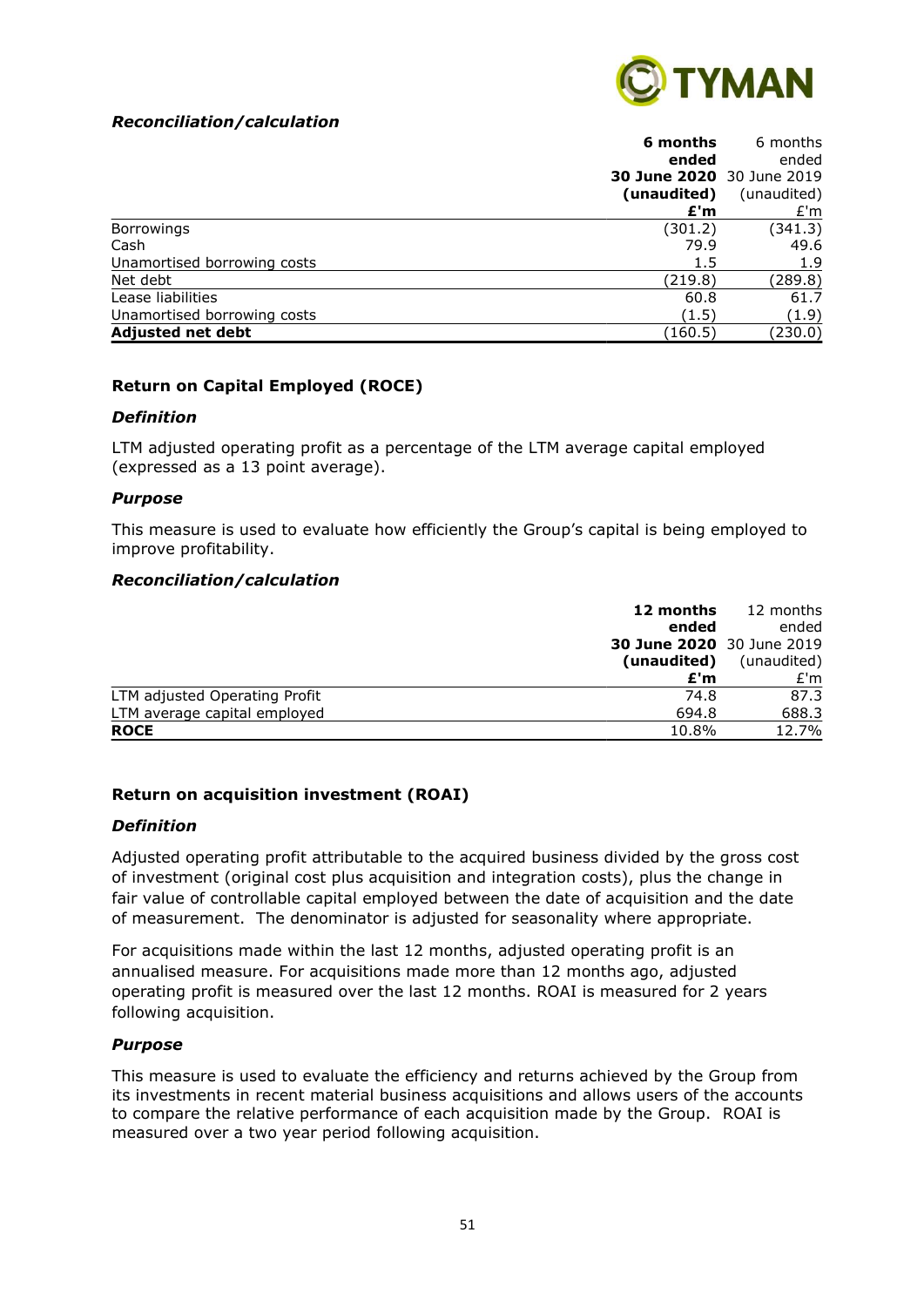

#### *Reconciliation/calculation*

|                                         | Ashland<br>\$m | Zoo<br>£m | Profab<br>£m | Reguitti<br>€m |
|-----------------------------------------|----------------|-----------|--------------|----------------|
| Adjusted operating profit               | 18.8           | 3.6       | 0.3          | 0.9            |
| Gross cost of investment                | 106.7          | 19.1      | 4.4          | 16.6           |
| Change in controllable capital employed | (1.9)          | (0.8)     | (0.3)        | 2.3            |
|                                         | 104.8          | 18.2      | 4.1          | 18.8           |
| <b>ROAI</b>                             | 17.9%          | 19.7%     | 8.1%         | 4.9%           |

#### **Operating cash conversion and operational cash flow**

#### *Definition*

#### *Operational cash flow*

Net cash generated from operations before Income tax paid, exceptional costs cash settled in the year and Pension contributions, and after proceeds on disposal of property, plant and equipment, payments to acquire property, plant and equipment and payments to acquire intangible assets.

#### *Adjusted operational cash flow*

Operational cash flow, less lease payments.

*Operating cash conversion*

Operational cash flow divided by adjusted operating profit.

#### *Purpose*

These measures are used to evaluate the cash flow generated by the business operations in order to pay down debt, return cash to shareholders and invest in acquisitions. Cash conversion provides users of the accounts with a measure of the extent that the Group's profitability converts into cash.

#### *Reconciliation/calculation*

A reconciliation is included in the financial review on page 20.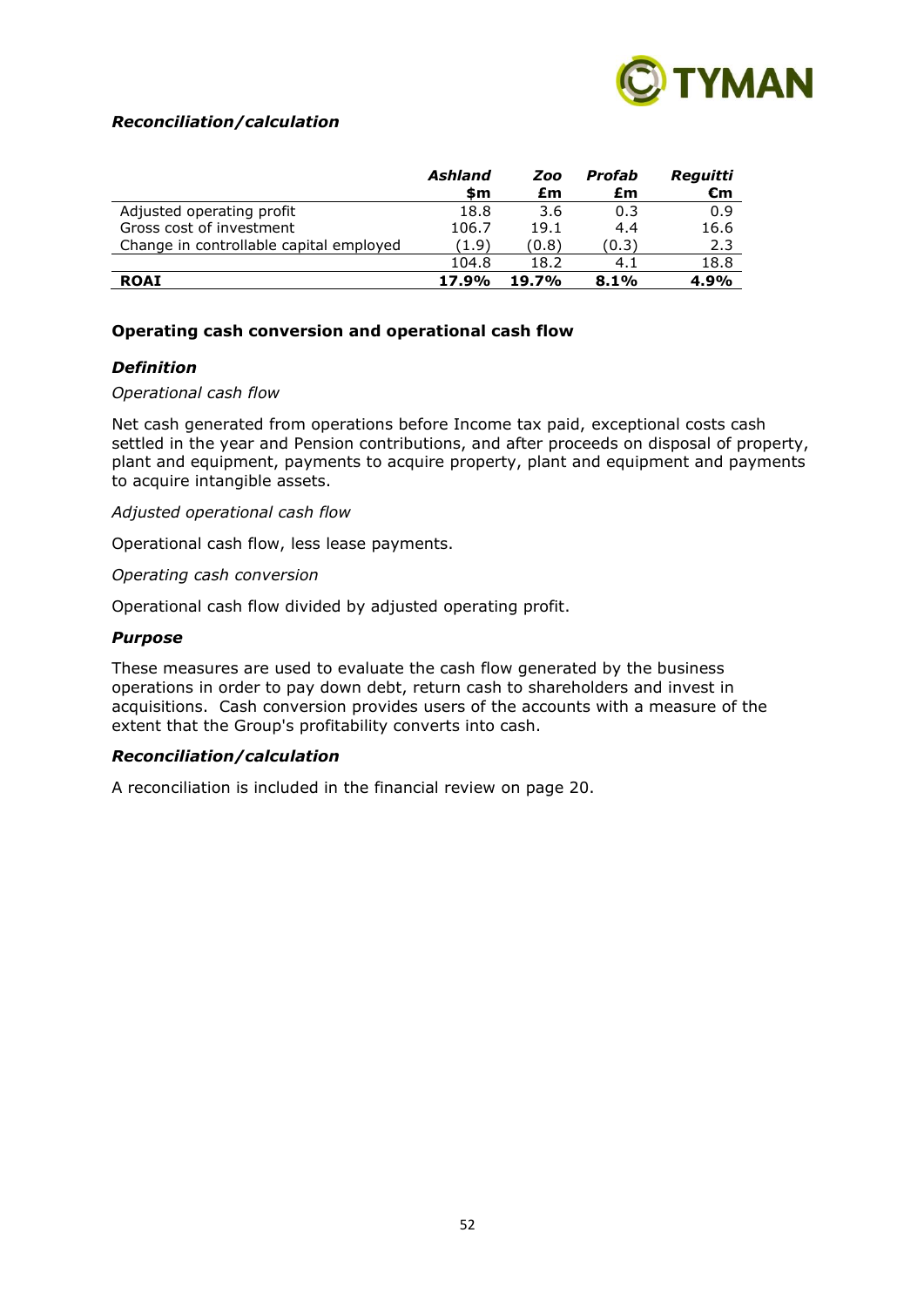

# **DEFINITIONS AND GLOSSARY OF TERMS**

| Access 360                                     | The Access Solutions business of ERA, constituting Bilco UK,<br>Profab and Howe Green                                                                              |
|------------------------------------------------|--------------------------------------------------------------------------------------------------------------------------------------------------------------------|
| <b>APM</b>                                     | Alternative Performance Measure                                                                                                                                    |
| <b>ASEAN</b>                                   | Association of Southeast Asian Nations                                                                                                                             |
| Ashland or Ashland<br>Hardware<br><b>Bilco</b> | Ashland Hardware Holdings Inc, acquired by AmesburyTruth on<br>15 March 2018<br>The Bilco Company acquired by the Group's AmesburyTruth<br>Division on 1 July 2016 |
| bps                                            | Basis points                                                                                                                                                       |
| CGU                                            | Cash Generating Unit                                                                                                                                               |
| <b>CIPS</b>                                    | Chartered Institute of Purchasing and Supply                                                                                                                       |
| <b>CMHC</b>                                    | Canada Mortgage and Housing Corporation                                                                                                                            |
| Dodge Momentum<br>Index                        | Monthly measure of the initial report for non-residential<br>building projects in planning                                                                         |
| <b>EBITDA</b>                                  | Earnings before Interest, Taxation, Depreciation and<br>Amortisation                                                                                               |
| EBT                                            | <b>Employee Benefit Trust</b>                                                                                                                                      |
| <b>EPS</b>                                     | Earnings per Share                                                                                                                                                 |
| <b>IASB</b>                                    | <b>International Accounting Standards Board</b>                                                                                                                    |
| <b>IFRS</b>                                    | <b>International Financial Reporting Standards</b>                                                                                                                 |
| <b>Interim Financial</b><br><b>Statements</b>  | The condensed consolidated interim financial statements of<br>Tyman plc for the six months ended 30 June 2019                                                      |
| Interim Report                                 | The interim report of Tyman plc for the six months ended 30<br>June 2019                                                                                           |
| IoT<br><b>LTM</b>                              | Internet of Things<br>Last twelve months                                                                                                                           |
| M&A                                            | Mergers and acquisitions                                                                                                                                           |
| <b>NAHB</b>                                    | The National Association of Home Builders                                                                                                                          |
| <b>NPD</b>                                     | New product development                                                                                                                                            |
| <b>OEM</b>                                     | Original equipment manufacturer                                                                                                                                    |
| PMI                                            | Purchasing Managers' Index                                                                                                                                         |
| <b>PPE</b>                                     | Personal protective equipment                                                                                                                                      |
| Profab                                         | Profab Access Solutions Limited acquired by ERA on 31 July<br>2018                                                                                                 |
| Reguitti                                       | Reguitti S.P.A acquired by SchlegelGiesse on 31 August 2018                                                                                                        |
| RMI                                            | Renovation, maintenance and improvement                                                                                                                            |
| Tyman                                          | Any references to Tyman, the Group, or the Company refer to<br>Tyman plc and its subsidiaries                                                                      |
| <b>USPP</b>                                    | US private placement                                                                                                                                               |
| Y-cam                                          | Y-cam Solutions Limited acquired by ERA on 18 February 2019                                                                                                        |
| Zoo or Zoo Hardware                            | Zoo Hardware Limited acquired by ERA on 10 May 2018                                                                                                                |